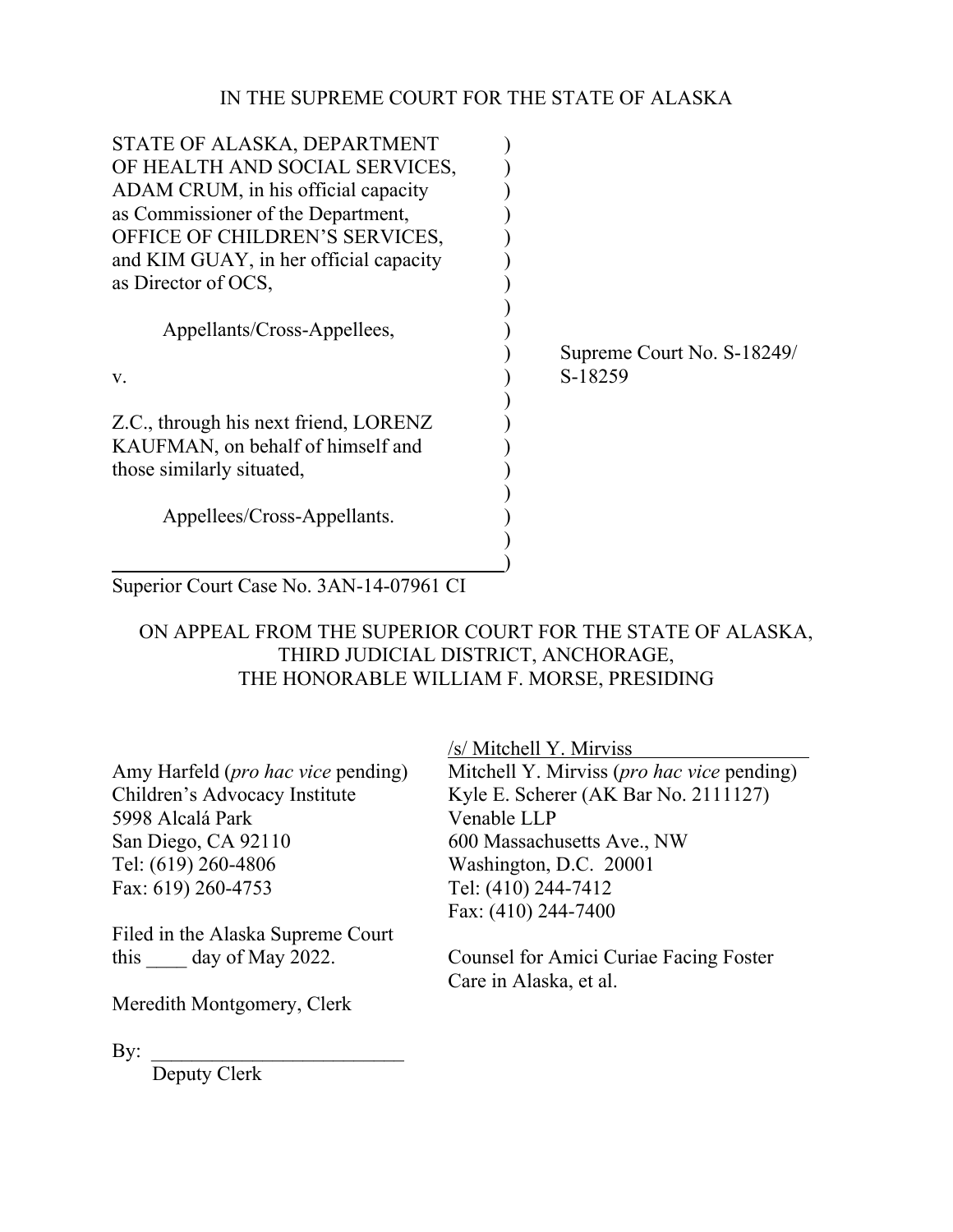# **TABLE OF CONTENTS**

**Page** 

| AUTHORITIES PRINCIPALLY RELIED UPON                                  |
|----------------------------------------------------------------------|
|                                                                      |
| 42 U.S.C. § 405. Evidence, Procedure, and Certification of Benefits  |
|                                                                      |
|                                                                      |
|                                                                      |
|                                                                      |
|                                                                      |
|                                                                      |
|                                                                      |
| Maryland Code Ann. Family Law § 5-527.1. Protection of resources     |
| 20 C.F.R. § 404.2021. What is our order of preference in selecting a |
| 20 C.F.R. § 404.2035. What are the responsibilities of your          |
|                                                                      |
| 20 C.F.R. § 404.2045. Conservation and investment of benefit         |
|                                                                      |
|                                                                      |
|                                                                      |
| Ι.                                                                   |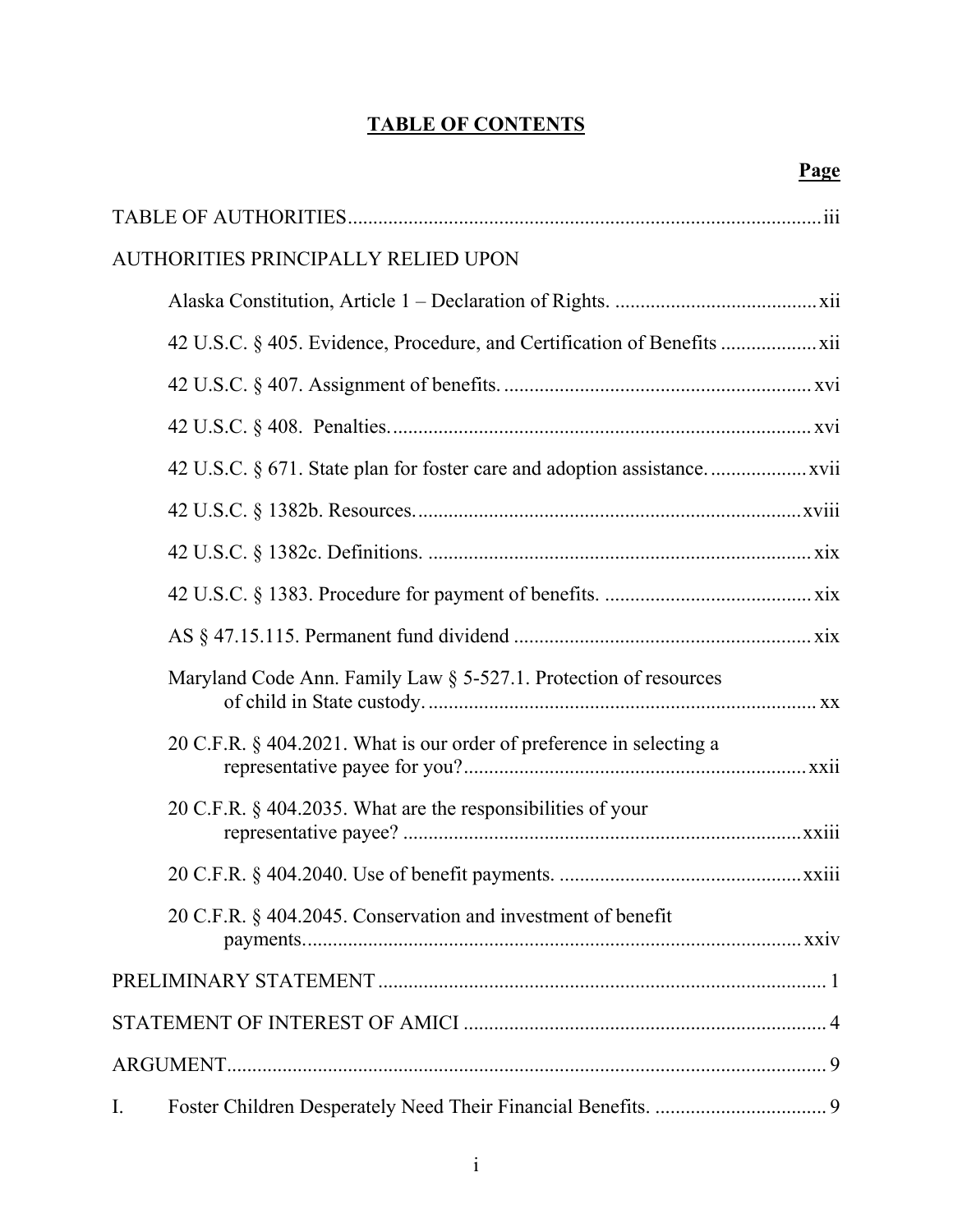| II.         |                                                                    |    | No Legal Barrier Prevents Foster Children from Receiving their                                                             |  |
|-------------|--------------------------------------------------------------------|----|----------------------------------------------------------------------------------------------------------------------------|--|
| III.        |                                                                    |    | OCS Engineers Its Appointment as RP for Alaska's Foster Children 18                                                        |  |
| IV.         | Alaska's Constitution Prohibits Discriminatory Treatment of Foster |    |                                                                                                                            |  |
|             | A.                                                                 |    | The Foster Children Are Similarly Situated but Treated                                                                     |  |
|             | <b>B.</b>                                                          |    | OCS's Disparate Treatment of Foster Children Is Not                                                                        |  |
|             |                                                                    | 1. |                                                                                                                            |  |
|             |                                                                    | 2. |                                                                                                                            |  |
|             |                                                                    | 3. |                                                                                                                            |  |
|             | $C_{\cdot}$                                                        |    | Federal Social Security Law Does Not Preempt State Court<br>Enforcement of Alaska's Violations of Alaska's Constitution 30 |  |
| $V_{\cdot}$ |                                                                    |    | Plaintiffs Are Entitled to Show Harm and Injury Entitling Them to                                                          |  |
|             |                                                                    |    |                                                                                                                            |  |
|             |                                                                    |    | CERTIFICATE REQUIRED BY APPELLATE RULE 513.5(c)(2) 41                                                                      |  |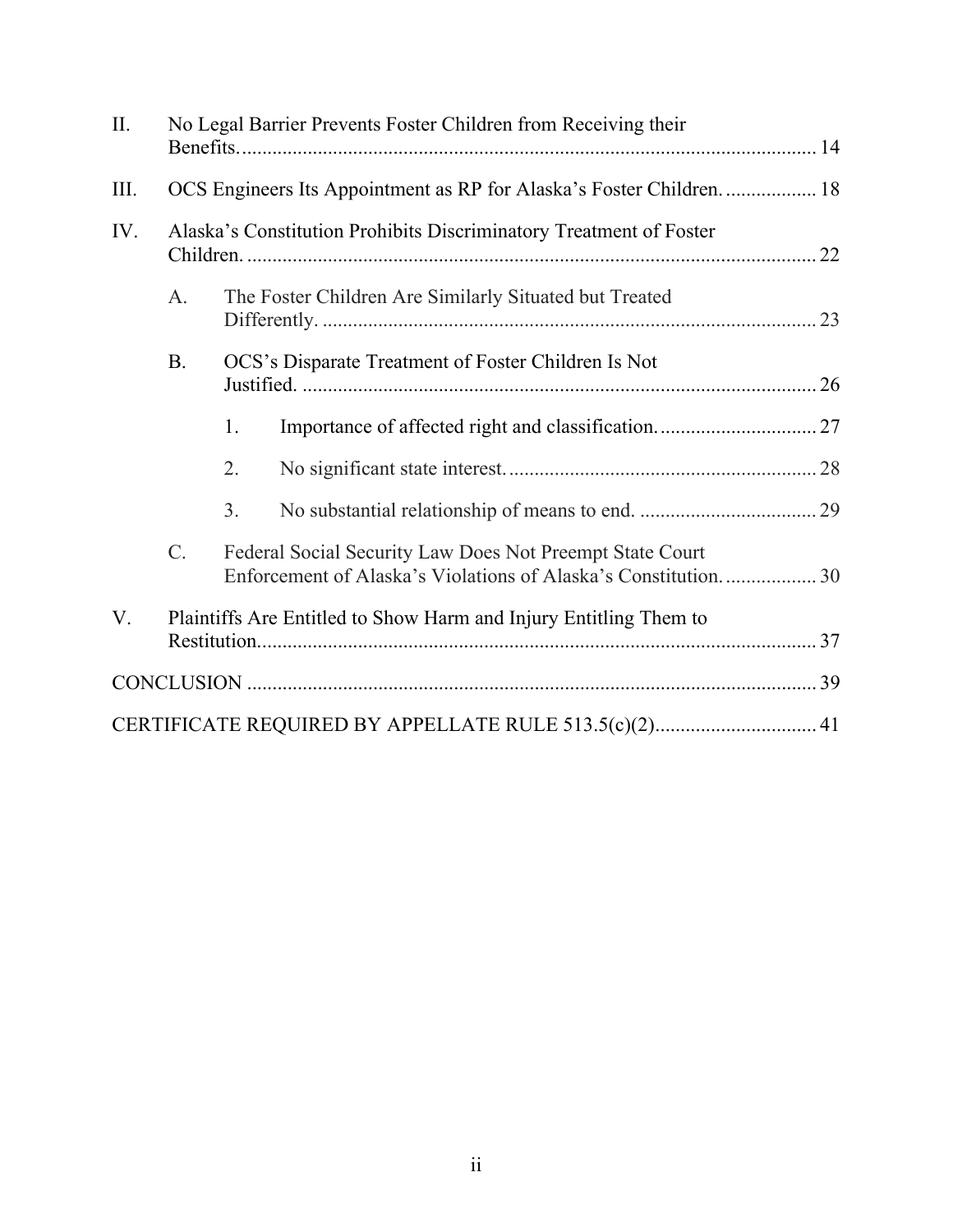# **TABLE OF AUTHORITIES**

## **Page(s)**

| <b>Cases</b>                          |
|---------------------------------------|
| Alaska C.L. Union v. State,           |
| Alaska Inter-Tribal Council v. State, |
| Alaska Pac. Assur. Co. v. Brown,      |
| Allen v. State,                       |
| Arizona v. United States,             |
| Ashcraft & Gerel v. Shaw,             |
| Bennett v. Arkansas,                  |
| C.G.A. v. State,                      |
| C.J. v. Alaska Dep't of Corr.,        |
| Catlett v. Catlett,                   |
| Demmert v. Kootznoowoo, Inc.,         |
| Dennis O. v. Stephanie O.,            |
| Edelman v. Jordan,                    |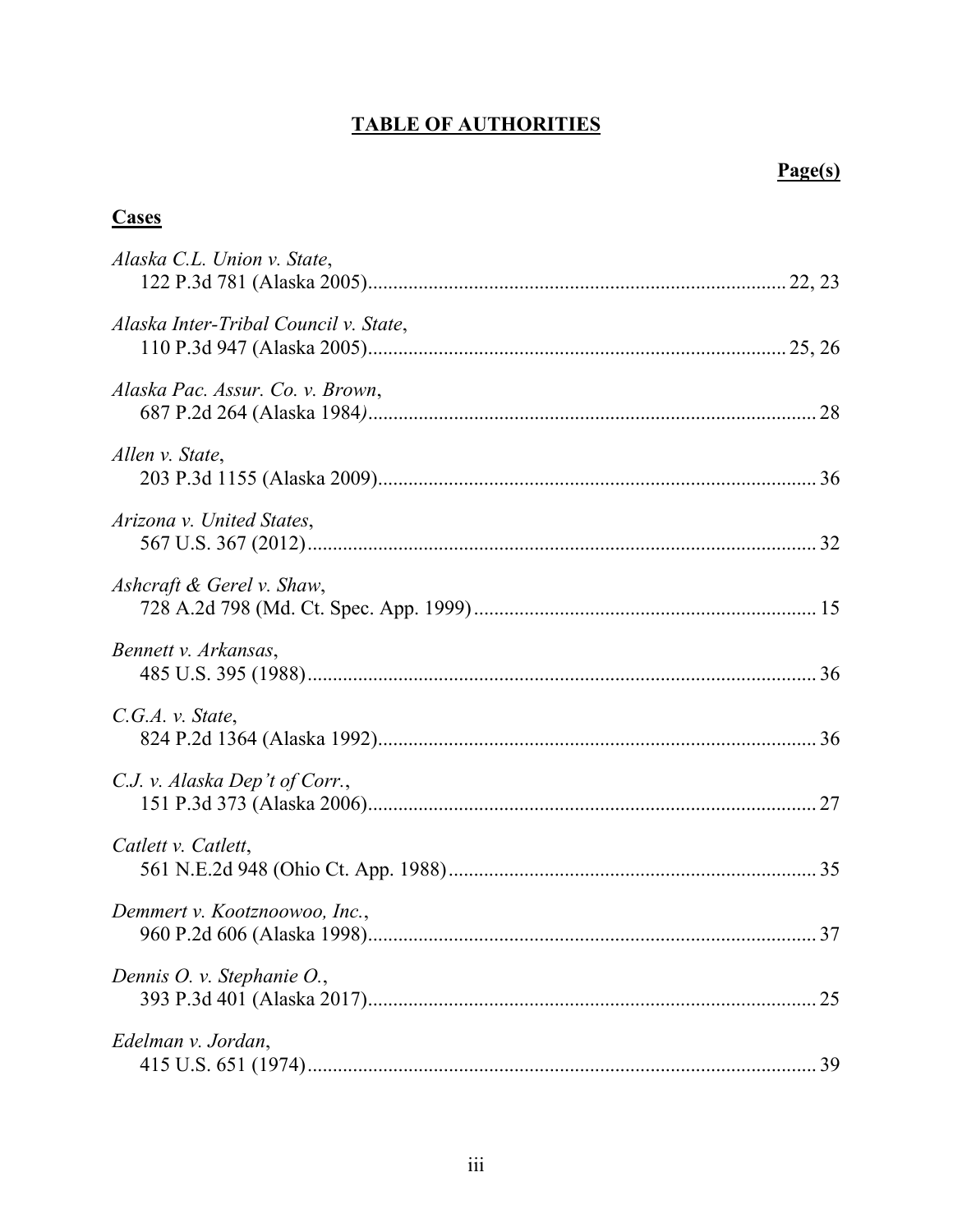| Ehrlander v. Alaska Dep't of Transp. & Public Facilities,                                     |
|-----------------------------------------------------------------------------------------------|
| In re Estate of Kummer,                                                                       |
| Fenn v. Sherriff,                                                                             |
| Fid. Fed. Sav. & Loan Ass'n v. De la Cuesta,                                                  |
| Fitzgerald v. Barnstable Sch. Comm.,                                                          |
| Freeman v. City of Santa Ana,                                                                 |
| Goble v. Mont. State Fund,                                                                    |
| Grace Thru Faith v. Caldwell,                                                                 |
| Guard. Est. of Keffeler v. Dep't of Soc. & Health Servs.,                                     |
| Gulf Offshore Co. v. Mobil Oil Corp.,                                                         |
| Herrick's Aero-Auto-Aqua Repair Serv. v. Alaska Dep't of Transp. & Pub.<br><i>Facilities,</i> |
| Isakson v. Rickey,                                                                            |
| In re $J.G.,$                                                                                 |
| Jahnke v. Jahnke,                                                                             |
| Jordan v. Heckler,                                                                            |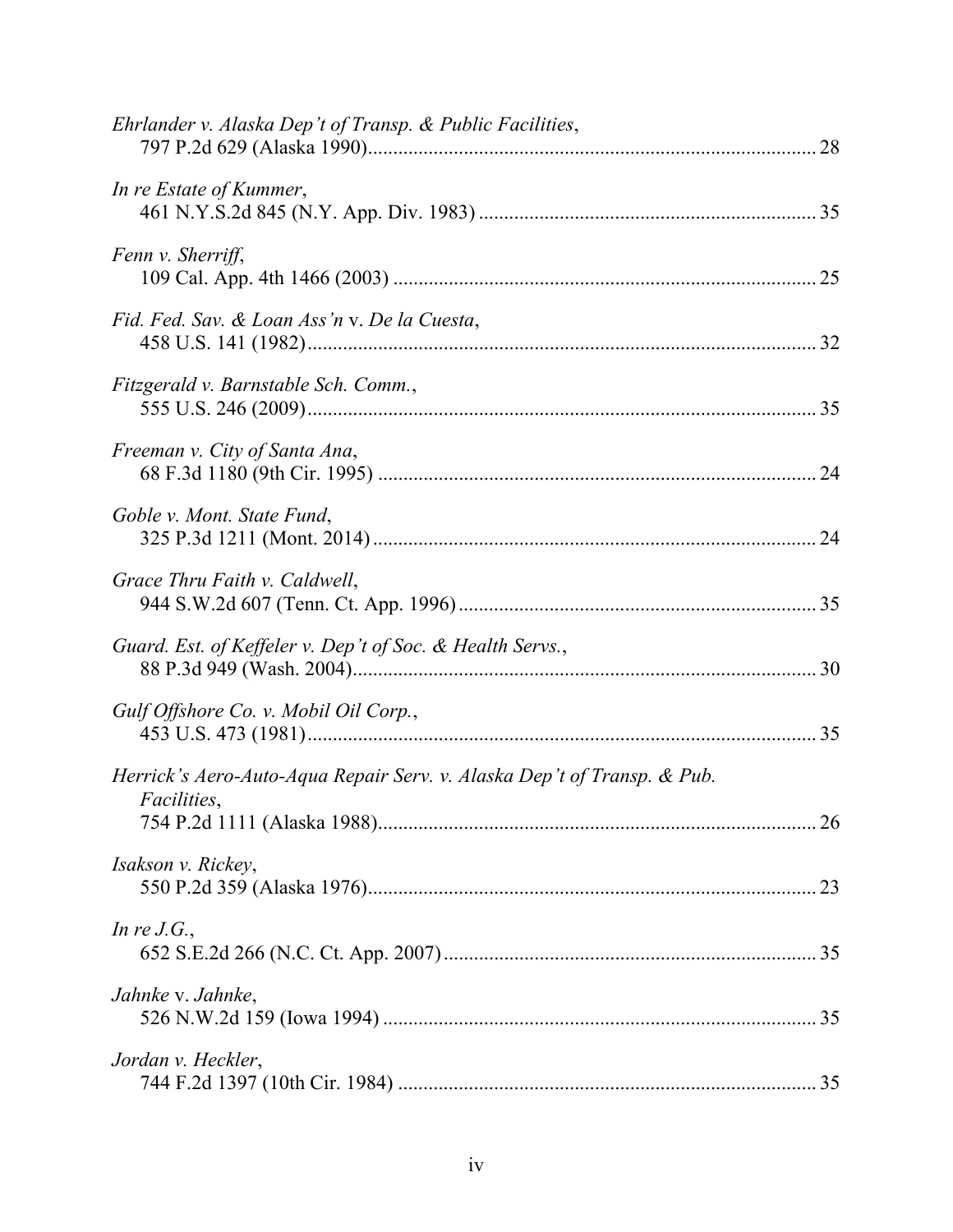| Jovanov v. Alaska Dep't of Corr.,                                                  |
|------------------------------------------------------------------------------------|
| Kentopp v. Anchorage,                                                              |
| Lauth v. State,                                                                    |
| Lehman v. Lycoming Cnty. Child's Servs. Agency,                                    |
| Malabed v. N. Slope Borough,                                                       |
| Maryland v. Louisiana,                                                             |
| Medtronic, Inc. v. Lohr,                                                           |
| Mem'l Hosp. v. Maricopa Cnty.,                                                     |
| Miller v. Youakim,                                                                 |
| Mims v. Arrow Fin. Servs., LLC,                                                    |
| N.Y. Dep't of Soc. Servs. v. Dublino,                                              |
| O'Melveny & Myers v. FDIC,                                                         |
| Pauma Band of Luiseno Mission Indians of the Pauma & Yuima Rsrv. v.<br>California, |
| People v. Nguyen,                                                                  |
| Planned Parenthood of the Great Nw. v. State,                                      |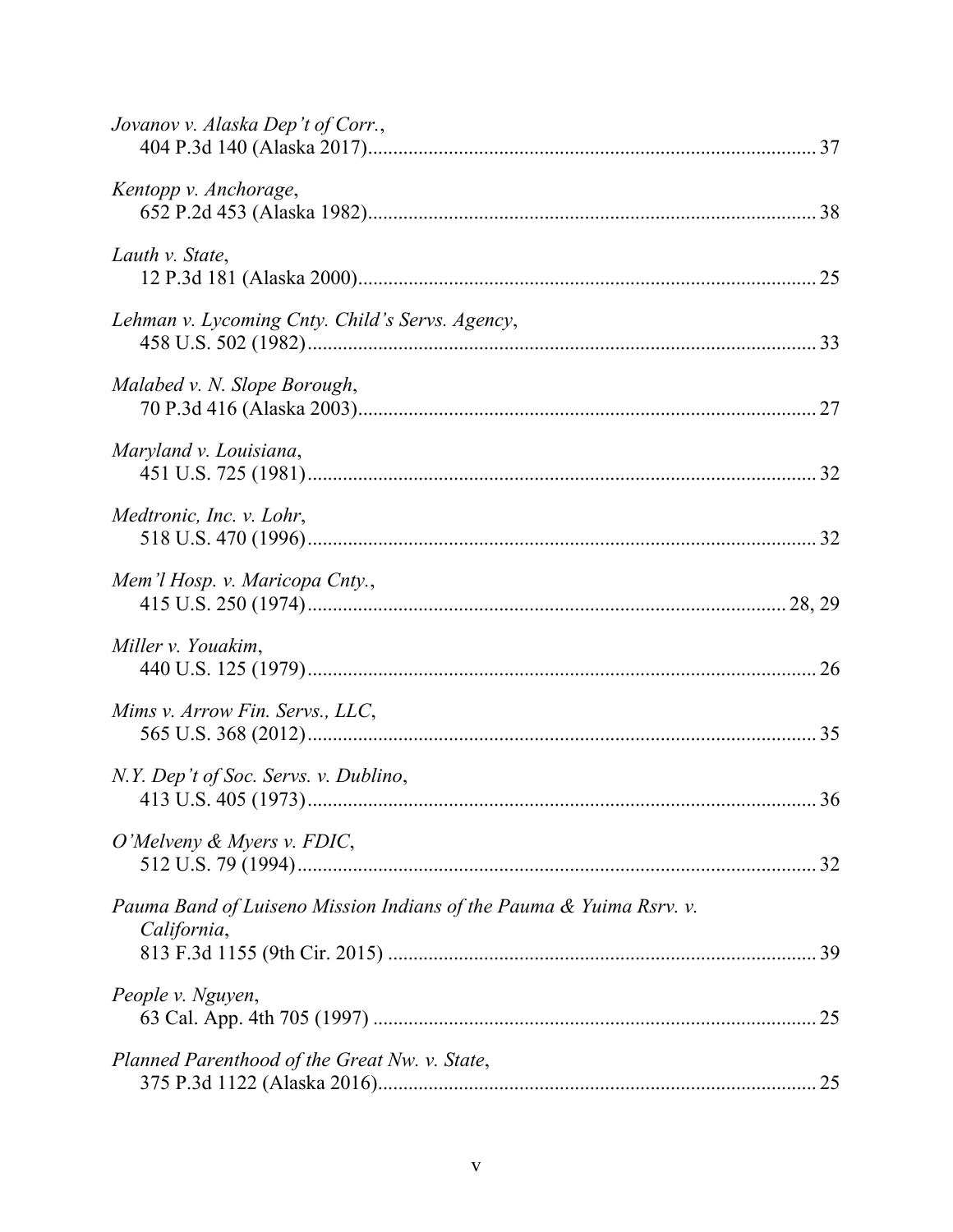| Plyler v. Doe,                                                                   |
|----------------------------------------------------------------------------------|
| R & Y, Inc. v. Munic. of Anchorage,                                              |
| Rice v. Santa Fe Elevator Corp.,                                                 |
| In re Ryan $W$ .,                                                                |
| Simmermon v. Gabbianelli,                                                        |
| Southersby Dev. Corp. v. Borough of Jefferson Hills,                             |
| Sprietsma v. Mercury Marine,                                                     |
| State v. Dupier,                                                                 |
| State v. Planned Parenthood of the Great Nw.,                                    |
| State v. Schmidt,                                                                |
| Tafflin v. Levitt,                                                               |
| United States v. Aguilar,                                                        |
| United States v. Bank of N.Y. & Trust Co.,                                       |
| Wash. State Dep't of Soc. and Health Servs. v. Guardianship Est. of<br>Keffeler, |
|                                                                                  |
| Washington Dep't of Soc. & Health Servs. v. Bowen,                               |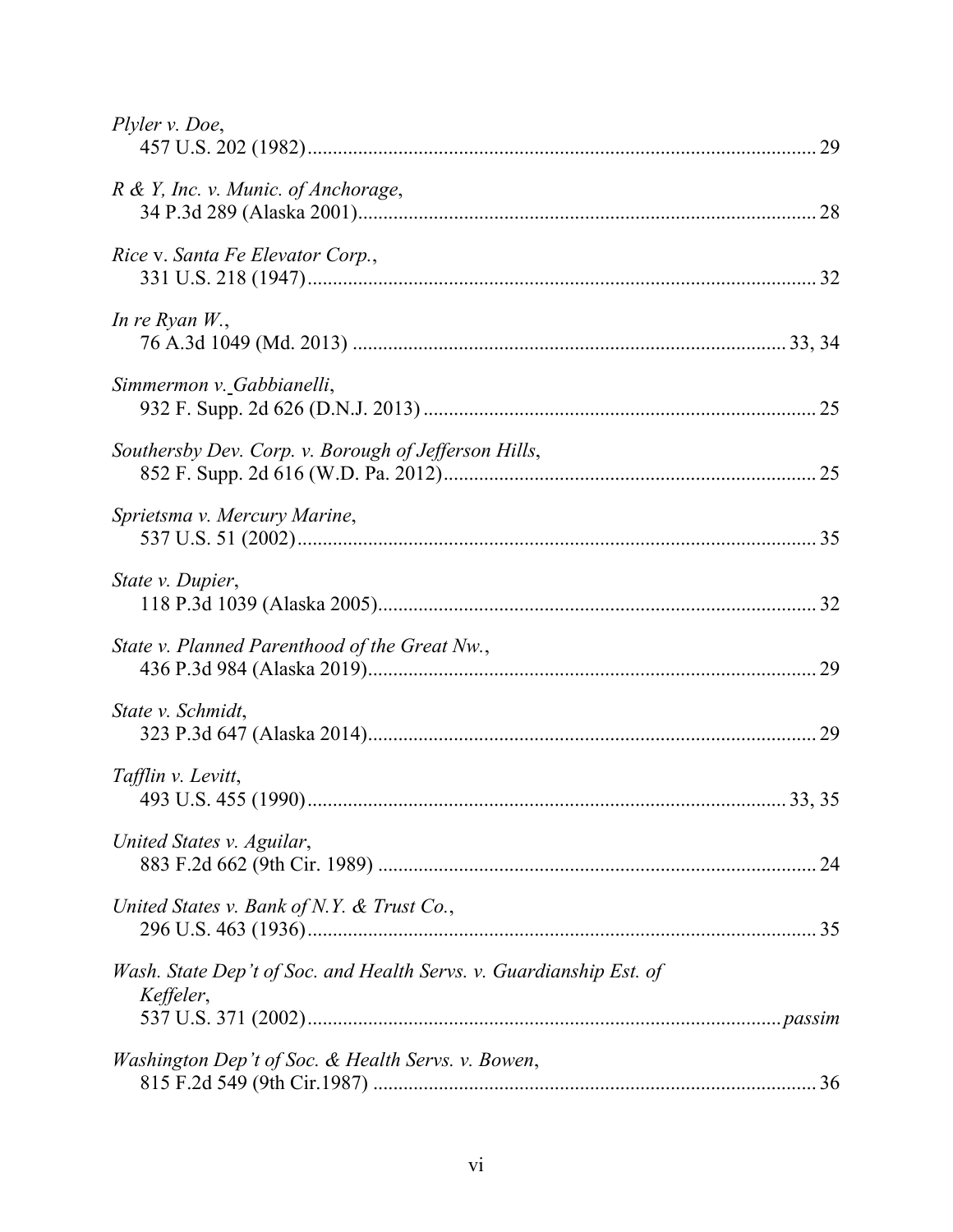| Wilkerson v. Alaska Dep't of Health & Soc. Servs.,               |  |
|------------------------------------------------------------------|--|
| Wis. Pub. Intervenor v. Mortier,                                 |  |
| <b>Constitutional Provision, Statutes, Regulations, and Rule</b> |  |
|                                                                  |  |
|                                                                  |  |
|                                                                  |  |
|                                                                  |  |
|                                                                  |  |
|                                                                  |  |
|                                                                  |  |
|                                                                  |  |
|                                                                  |  |
|                                                                  |  |
|                                                                  |  |
|                                                                  |  |
|                                                                  |  |
|                                                                  |  |
|                                                                  |  |
|                                                                  |  |
|                                                                  |  |
|                                                                  |  |
|                                                                  |  |
|                                                                  |  |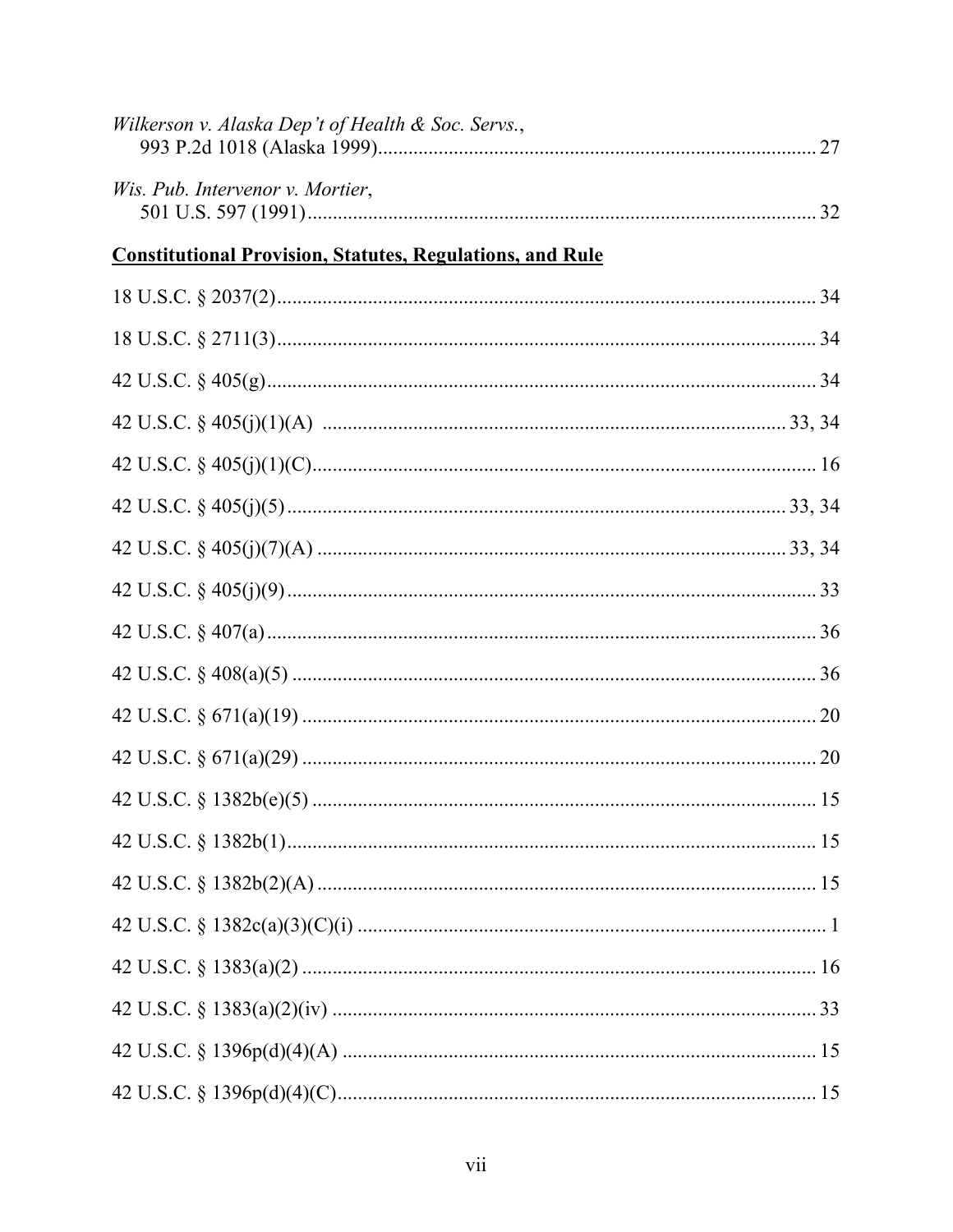| <b>Other Authorities</b>                                                                                                                                                                                           |  |
|--------------------------------------------------------------------------------------------------------------------------------------------------------------------------------------------------------------------|--|
| Alaska Off. of Children's Services, About Us: Reduce Racial Disparity,<br>https://dhss.alaska.gov/ocs/Pages/aboutus/disproportionality.aspx                                                                        |  |
|                                                                                                                                                                                                                    |  |
| Am. Acad. of Pediatrics, Health Care of Young Children in Foster Care,                                                                                                                                             |  |
| Amy Dworsky et al., Assessing the Impact of Extending Care Beyond Age<br>18 on Homelessness: Emerging Findings from the Midwest Study 3<br>(2010), http://chapinhall.org/sites/default/files/publications/Midwest_ |  |
| Brief for Florida et al. (38 other states and territories) as Amici Curiae<br>Supporting Petitioners, Keffeler II (No. 01-1420), 2002 LEXIS 380                                                                    |  |
| Carol Brandford et al., Foster Youth Transition to Independence Study:                                                                                                                                             |  |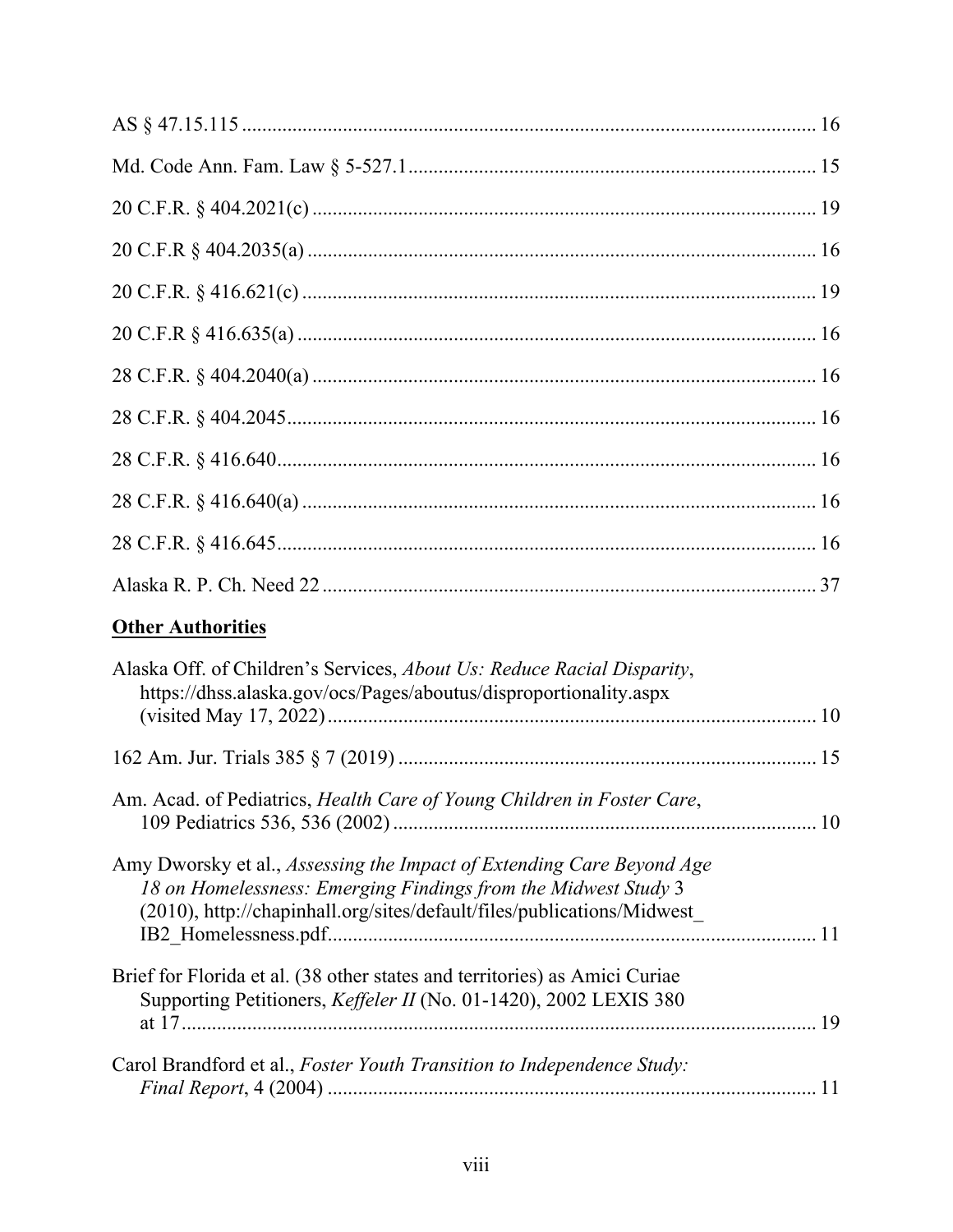| Children's Aid Soc., Youth Aging Out of Foster Care Face Poverty,<br>Homelessness, and the Criminal Justice System 3 (2006),<br>http://www.childrensaidsociety.org/ files/upload-docs/FosterCare.pdf  11                                                                                    |
|---------------------------------------------------------------------------------------------------------------------------------------------------------------------------------------------------------------------------------------------------------------------------------------------|
| Children's Bureau, U.S. Dep't of Health & Hum. Servs., What supports<br>and resources are in place for youth transitioning from foster care?<br>(July 15, 2021), https://www.acf.hhs.gov/cb/faq/foster-<br>care7#:~:text=There%20are%20more%20than%                                         |
| Children's Bureau, U.S. Dep't of Health & Hum. Servs., Alaska,                                                                                                                                                                                                                              |
| Cong. Res. Serv., Children in Foster Care: Frequently Asked Questions 1                                                                                                                                                                                                                     |
| Cong. Res. Serv., Social Security and SSI Benefits for Children in Foster<br>Care, 15 (Sept. 28, 2012),<br>https://crsreports.congress.gov/product/pdf/RL/RL33855/20  17, 21                                                                                                                |
| Daniel L. Hatcher, Foster Children Paying for Foster Care, 27 Cardozo L.                                                                                                                                                                                                                    |
| Eli Hager et al., The Hidden Bill for Foster Care: State Foster Care<br>Agencies Take Millions of Dollars Owed to Children in Their Care,<br>Nat'l Pub. Radio (Apr. 22, 2021),<br>https://www.npr.org/2021/04/22/988806806/state-foster-care-agencies-                                      |
| Eli Hager et al., State Foster Care Agencies Take Millions of Dollars Owed<br>to Children in Their Care. Most Children have No Idea, The Marshall<br>Project (May 17, 2021), https://www.themarshallproject.org/2021/<br>04/22/foster-care-agencies-take-thousands-of-dollars-owed-to-kids- |
| Erick Eckholm, Child Welfare Agencies Seek Foster Children's Assets,                                                                                                                                                                                                                        |
| J. Curtis McMillen et al., Prevalence of psychiatric disorders among older<br>youth in the foster care system, 44 J. Am. Acad. Child. Adolesc.                                                                                                                                              |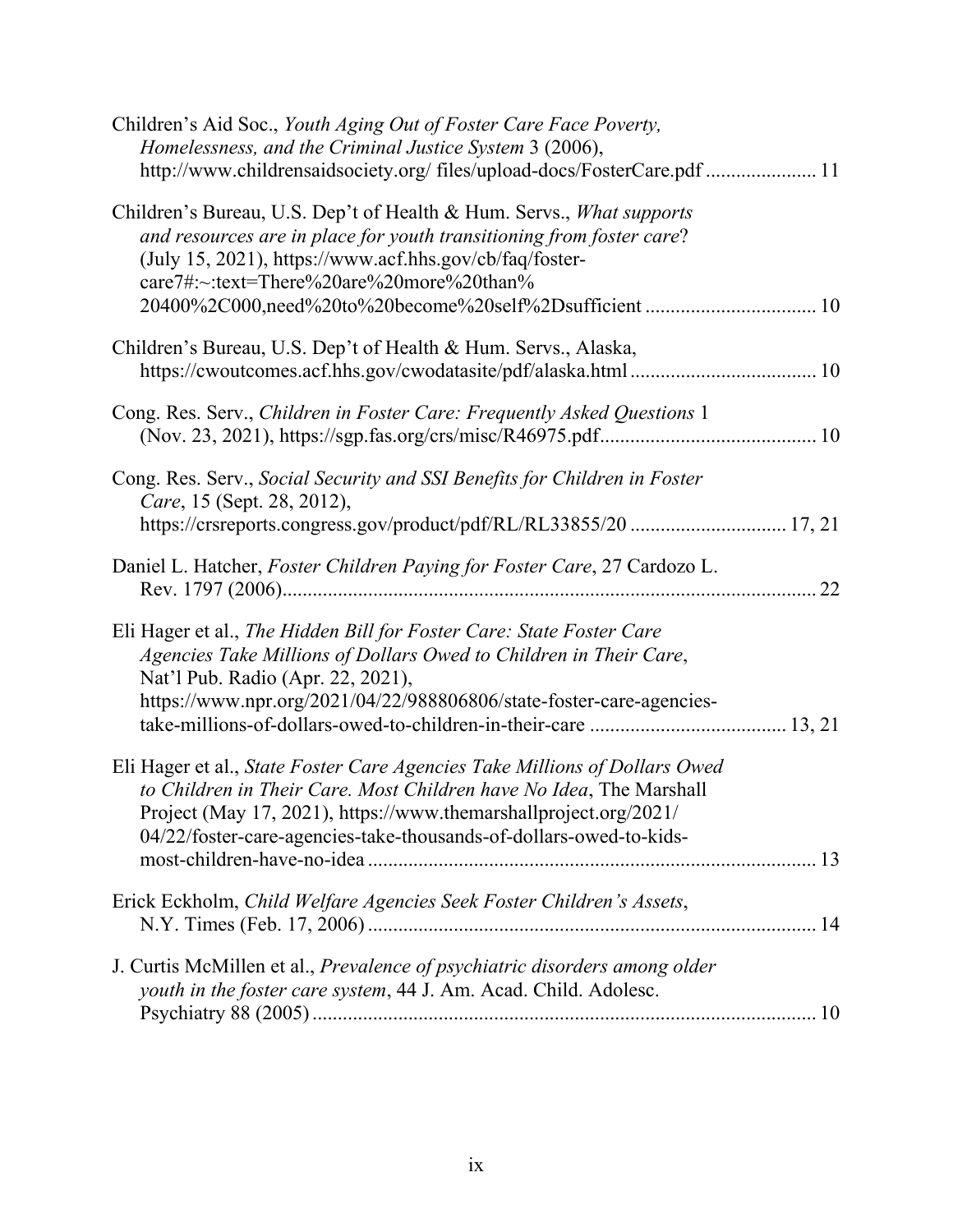| Jennifer Earle Macomber, et al., Coming of Age: Employment Outcomes for<br>Youth Who Age Out of Foster Care Through Their Middle Twenties, i<br>(2008), https://www.urban.org/research/publication/coming-age-<br>employment-outcomes-youth-who-age-out-foster-care-through-their- |    |
|------------------------------------------------------------------------------------------------------------------------------------------------------------------------------------------------------------------------------------------------------------------------------------|----|
| Joseph Shapiro, Consultants Help States Find and Keep Money that Should<br>Go to Foster Kids, Nat'l Pub. Radio (Apr. 28, 2021),<br>https://www.npr.org/2021/04/28/991503850/consultants-help-states-                                                                               | 22 |
| Mark E. Courtney et al., Findings from the California Youth Transitions to<br>Adulthood Study (CalYOUTH): Conditions of Youth at Age 23, at 19<br>(2020), https://www.chapinhall.org/wp-                                                                                           |    |
| Mark E. Courtney et al, Midwest Evaluation of the Adult Functioning of<br>Former Foster Youth: Outcomes at Age 26 (2011),<br>https://www.chapinhall.org/wp-content/uploads/Midwest-Eval-                                                                                           | 12 |
| Md. Dep't of Hum. Servs., Policy No. SSA/CW #19-6, Protecting the<br>Resources of Foster Children in Custody (Oct. 1, 2018),<br>https://dhs.maryland.gov/documents/SSA%20Policy%20Directives/Chil<br>d%20 Welfare/SSA%2019-06%20CW%20Protecting%20Resources%                       |    |
| Md. Dep't of Legis. Servs., Overview of Homelessness and Homeless                                                                                                                                                                                                                  |    |
| Nat'l Conf. of State Legislatures, Mental Health and Foster Care (Nov. 1,<br>2019), https://www.ncsl.org/research/human-services/mental-health-                                                                                                                                    |    |
| Peter Pecora et al., Mental health of current and former recipients of foster<br>care: A review of recent studies in the USA, 14 Child & Family Social                                                                                                                             |    |
| Robert F. Schoeni et al., Material Assistance Received From Families<br>During Transition to Adulthood in "On the Frontier to Adulthood:                                                                                                                                           |    |
| Sandra H. Jee et al., Factors Associated with Chronic Conditions Among<br>Children in Foster Care, 17 J. Health Care for Poor and Underserved,                                                                                                                                     |    |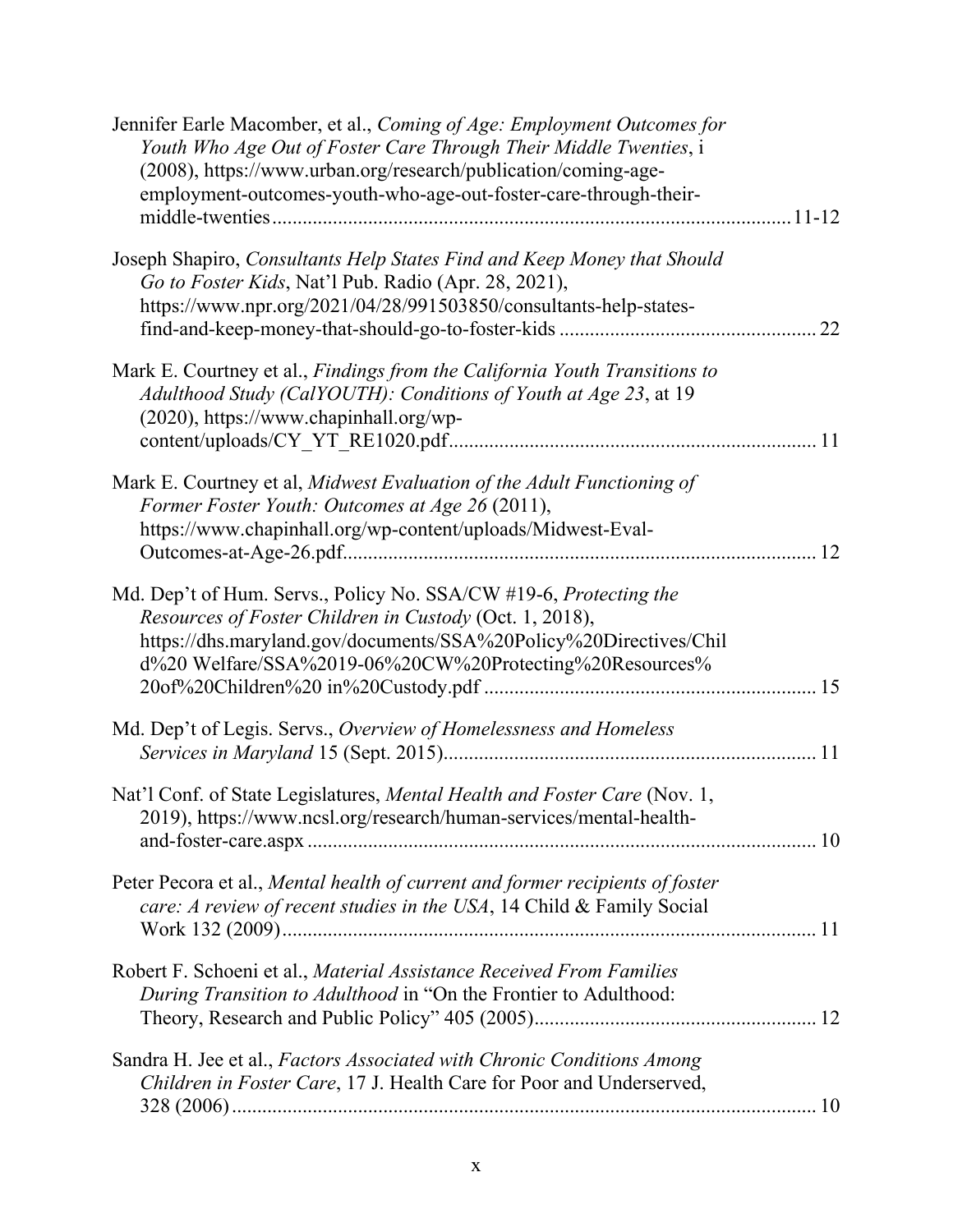| Sarah McCue Horwitz et al., Specialized Assessments for Children in                                                                                                                                                                                                                                                                      |
|------------------------------------------------------------------------------------------------------------------------------------------------------------------------------------------------------------------------------------------------------------------------------------------------------------------------------------------|
| Soc. Sec. Admin, A Guide for Representative Payees 4,                                                                                                                                                                                                                                                                                    |
| Soc. Sec. Admin., POMS GN 00502.114.A,                                                                                                                                                                                                                                                                                                   |
| Soc. Sec. Admin., POMS GN 00502.159,                                                                                                                                                                                                                                                                                                     |
| Soc. Sec. Admin., POMS GN 00602.001,                                                                                                                                                                                                                                                                                                     |
| Soc. Sec. Admin., POMS GN 00602.075, https://secure.ssa.gov/                                                                                                                                                                                                                                                                             |
| Soc. Sec. Admin., Spotlight on Achieving a Better Life Experience (ABLE)<br>Accounts (2022 ed.), https://www.ssa.gov/ssi/spotlights/spot-able.html 15                                                                                                                                                                                    |
| Soc. Sec. Admin., Spotlight on Plan to Achieve Self-Support,<br>https://www.ssa.gov/ssi/spotlights/spot-plans-self-support.htm 15                                                                                                                                                                                                        |
| Susan dos Reis et al., Mental Health Services for Youths in Foster Care and                                                                                                                                                                                                                                                              |
| Teresa Wiltz, States Tackle 'Aging Out' of Foster Care, Pew Charitable<br>Trusts (Mar. 25, 2015), https://www.pewtrusts.org/en/research-and-<br>analysis/blogs/stateline/2015/3/25/states-tackle-aging-out-of-foster-<br>care#:~:text=Each%20cohort%20of%20young%20people%20leaving%<br>20foster%20care, the%20Jim%20Casey%20initiative. |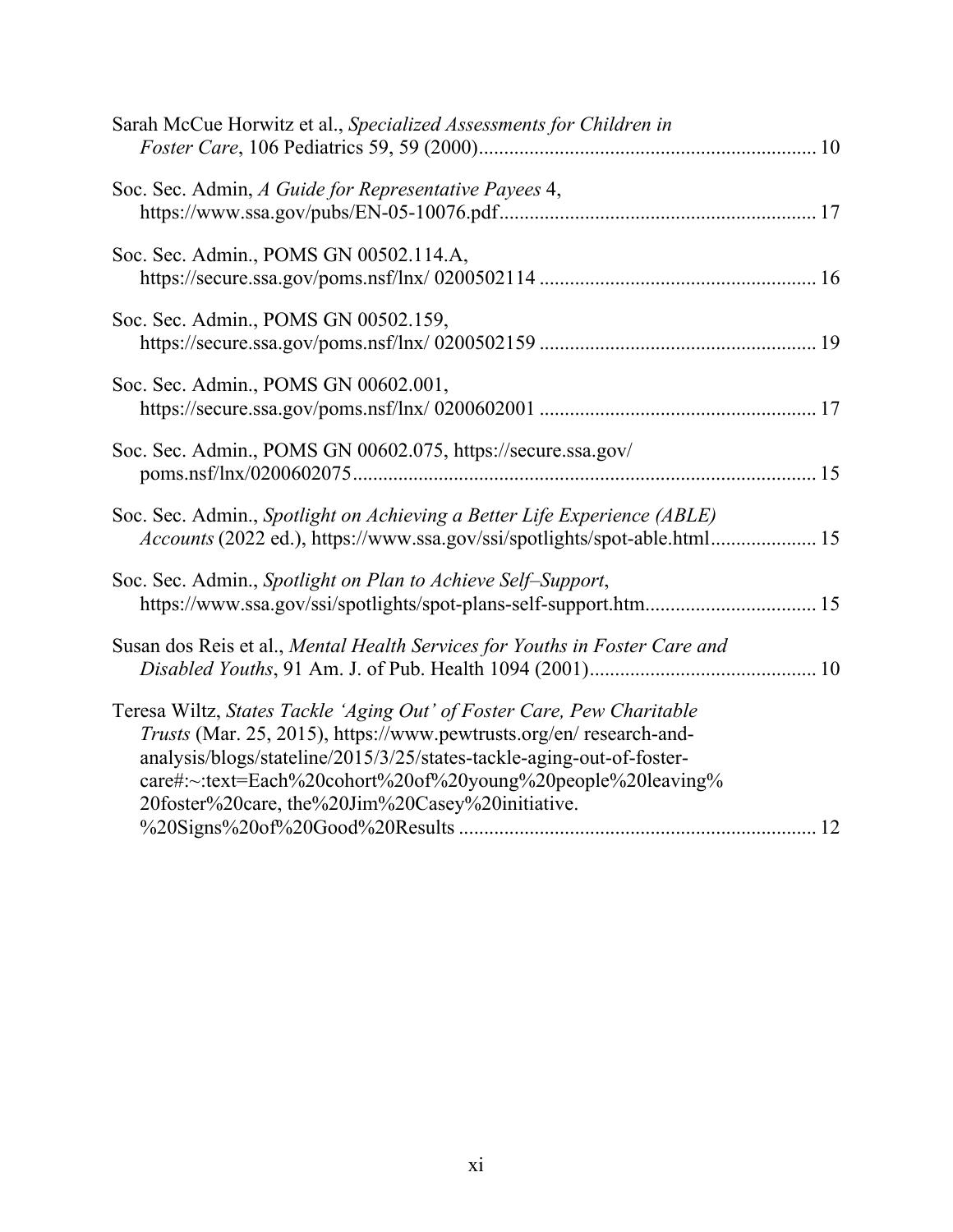### **AUTHORITIES PRINCIPALLY RELIED UPON**

### **CONSTITUTIONAL PROVISIONS**

### **Alaska Constitution**

#### **Article 1 – Declaration of Rights**

### **Section 1. Inherent Rights**

This constitution is dedicated to the principles that all persons have a natural right to life, liberty, the pursuit of happiness, and the enjoyment of the rewards of their own industry; that all persons are equal and entitled to equal rights, opportunities, and protection under the law; and that all persons have corresponding obligations to the people and to the State.

### **FEDERAL STATUTES**

### **Old-age and survivors insurance (Title II to the Social Security Act, 42 U.S.C. § 401, et seq.)**

#### **42 U.S.C. § 405. Evidence, procedure, and certification for payments.**

**(g) Judicial review.** Any individual, after any final decision of the Commissioner of Social Security made after a hearing to which he was a party, irrespective of the amount in controversy, may obtain a review of such decision by a civil action commenced within sixty days after the mailing to him of notice of such decision or within such further time as the Commissioner of Social Security may allow. Such action shall be brought in the district court of the United States for the judicial district in which the plaintiff resides, or has his principal place of business, or, if he does not reside or have his principal place of business within any such judicial district, in the District Court of the United States for the District of Columbia [United States District Court for the District of Columbia]. As part of the Commissioner's answer the Commissioner of Social Security shall file a certified copy of the transcript of the record including the evidence upon which the findings and decision complained of are based. The court shall have power to enter, upon the pleadings and transcript of the record, a judgment affirming, modifying, or reversing the decision of the Commissioner of Social Security, with or without remanding the cause for a rehearing. The findings of the Commissioner of Social Security as to any fact, if supported by substantial evidence, shall be conclusive, and where a claim has been denied by the Commissioner of Social Security or a decision is rendered under subsection (b) hereof which is adverse to an individual who was a party to the hearing before the Commissioner of Social Security, because of failure of the claimant or such individual to submit proof in conformity with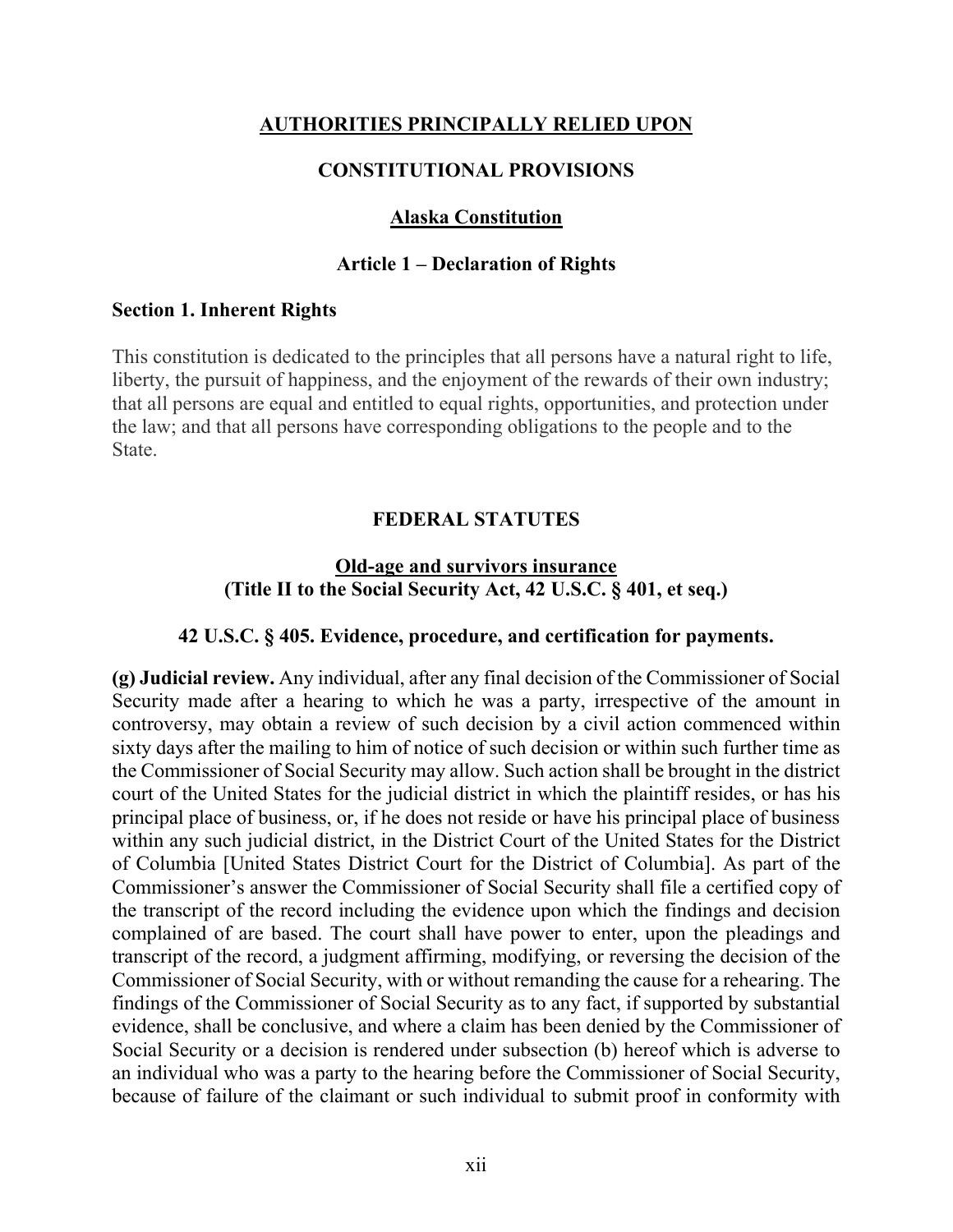any regulation prescribed under subsection (a) hereof, the court shall review only the question of conformity with such regulations and the validity of such regulations. The court may, on motion of the Commissioner of Social Security made for good cause shown before the Commissioner files the Commissioner's answer, remand the case to the Commissioner of Social Security for further action by the Commissioner of Social Security, and it may at any time order additional evidence to be taken before the Commissioner of Social Security, but only upon a showing that there is new evidence which is material and that there is good cause for the failure to incorporate such evidence into the record in a prior proceeding; and the Commissioner of Social Security shall, after the case is remanded, and after hearing such additional evidence if so ordered, modify or affirm the Commissioner's findings of fact or the Commissioner's decision, or both, and shall file with the court any such additional and modified findings of fact and decision, and, in any case in which the Commissioner has not made a decision fully favorable to the individual, a transcript of the additional record and testimony upon which the Commissioner's action in modifying or affirming was based. Such additional or modified findings of fact and decision shall be reviewable only to the extent provided for review of the original findings of fact and decision. The judgment of the court shall be final except that it shall be subject to review in the same manner as a judgment in other civil actions. Any action instituted in accordance with this subsection shall survive notwithstanding any change in the person occupying the office of Commissioner of Social Security or any vacancy in such office.

**\* \* \* \*** 

#### **(j) Representative payees.**

**(1)**

**(A)** If the Commissioner of Social Security determines that the interest of any individual under this title [42 USCS §§ 401 et seq.] would be served thereby, certification of payment of such individual's benefit under this title [42 USCS §§ 401 et seq.] may be made, regardless of the legal competency or incompetency of the individual, either for direct payment to the individual, or for his or her use and benefit, to another individual, or an organization, with respect to whom the requirements of paragraph (2) have been met (hereinafter in this subsection referred to as the individual's "representative payee"). If the Commissioner of Social Security or a court of competent jurisdiction determines that a representative payee has misused any individual's benefit paid to such representative payee pursuant to this subsection or section 807 or 1631(a)(2) [42 USCS § 1007 or 1383(a)(2)], the Commissioner of Social Security shall promptly revoke certification for payment of benefits to such representative payee pursuant to this subsection and certify payment to an alternative representative payee or, if the interest of the individual under this title [42 USCS §§ 401 et seq.] would be served thereby, to the individual.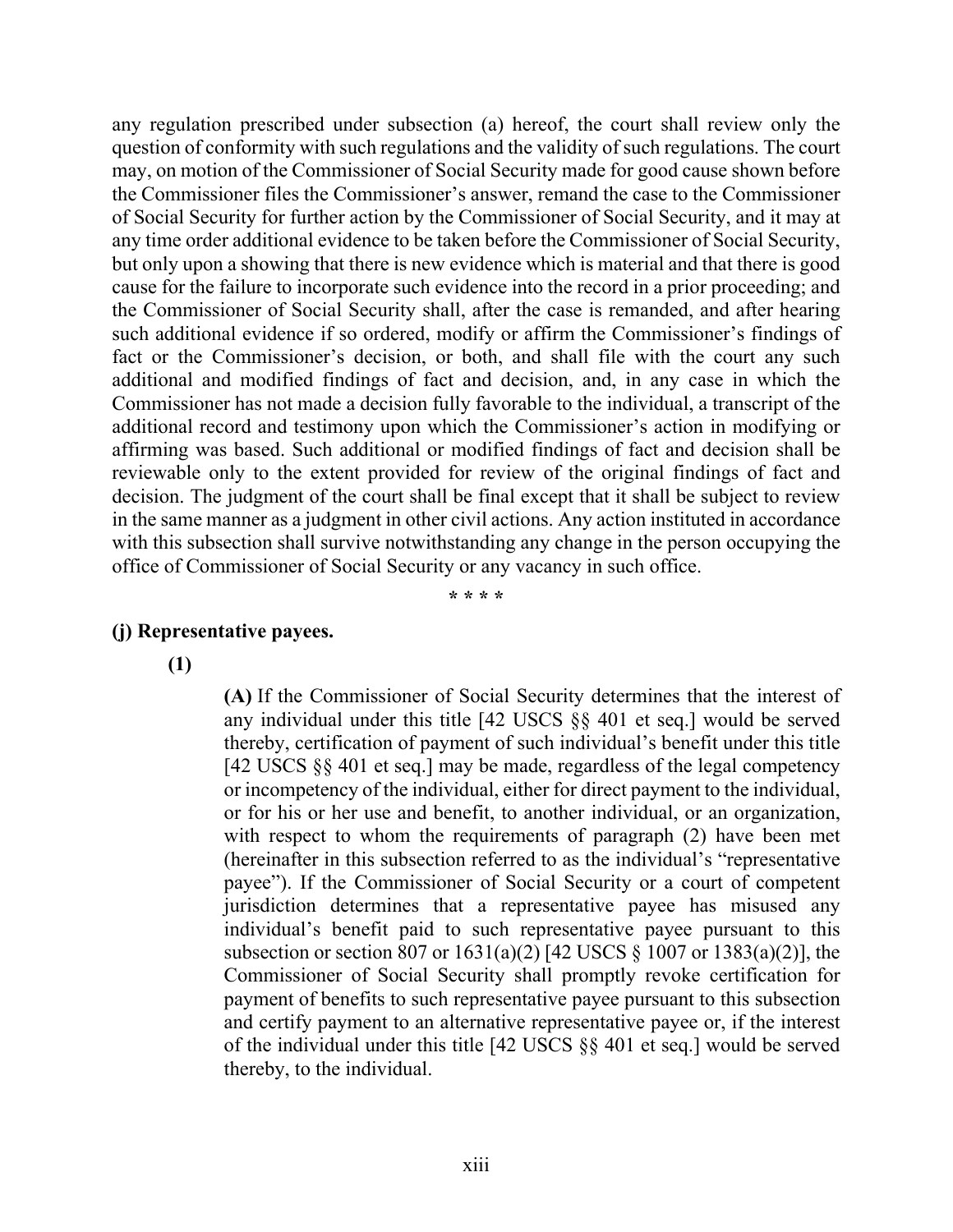**(B)** In the case of an individual entitled to benefits based on disability, the payment of such benefits shall be made to a representative payee if the Commissioner of Social Security determines that such payment would serve the interest of the individual because the individual also has an alcoholism or drug addiction condition (as determined by the Commissioner) and the individual is incapable of managing such benefits.

**(C)**

**(i)** An individual who is entitled to or is an applicant for a benefit under this title, title VIII, or title XVI [42 USCS §§ 401 et seq., 1001 et seq., or 1381 et seq.], who has attained 18 years of age or is an emancipated minor, may, at any time, designate one or more other individuals to serve as a representative payee for such individual in the event that the Commissioner of Social Security determines under subparagraph (A) that the interest of such individual would be served by certification for payment of such benefits to which the individual is entitled to a representative payee. If the Commissioner of Social Security makes such a determination with respect to such individual at any time after such designation has been made, the Commissioner shall—

> **(I)** certify payment of such benefits to the designated individual, subject to the requirements of paragraph (2); or

> **(II)** if the Commissioner determines that certification for payment of such benefits to the designated individual would not satisfy the requirements of paragraph (2), that the designated individual is unwilling or unable to serve as representative payee, or that other good cause exists, certify payment of such benefits to another individual or organization, in accordance with paragraph (1).

**(ii)** An organization may not be designated to serve as a representative payee under this subparagraph.

**\* \* \* \*** 

**(5)** In cases where the negligent failure of the Commissioner of Social Security to investigate or monitor a representative payee results in misuse of benefits by the representative payee, the Commissioner of Social Security shall certify for payment to the beneficiary or the beneficiary's alternative representative payee an amount equal to such misused benefits. In any case in which a representative payee that—

**(A)** is not an individual (regardless of whether it is a "qualified organization" within the meaning of paragraph  $(4)(B)$ ; or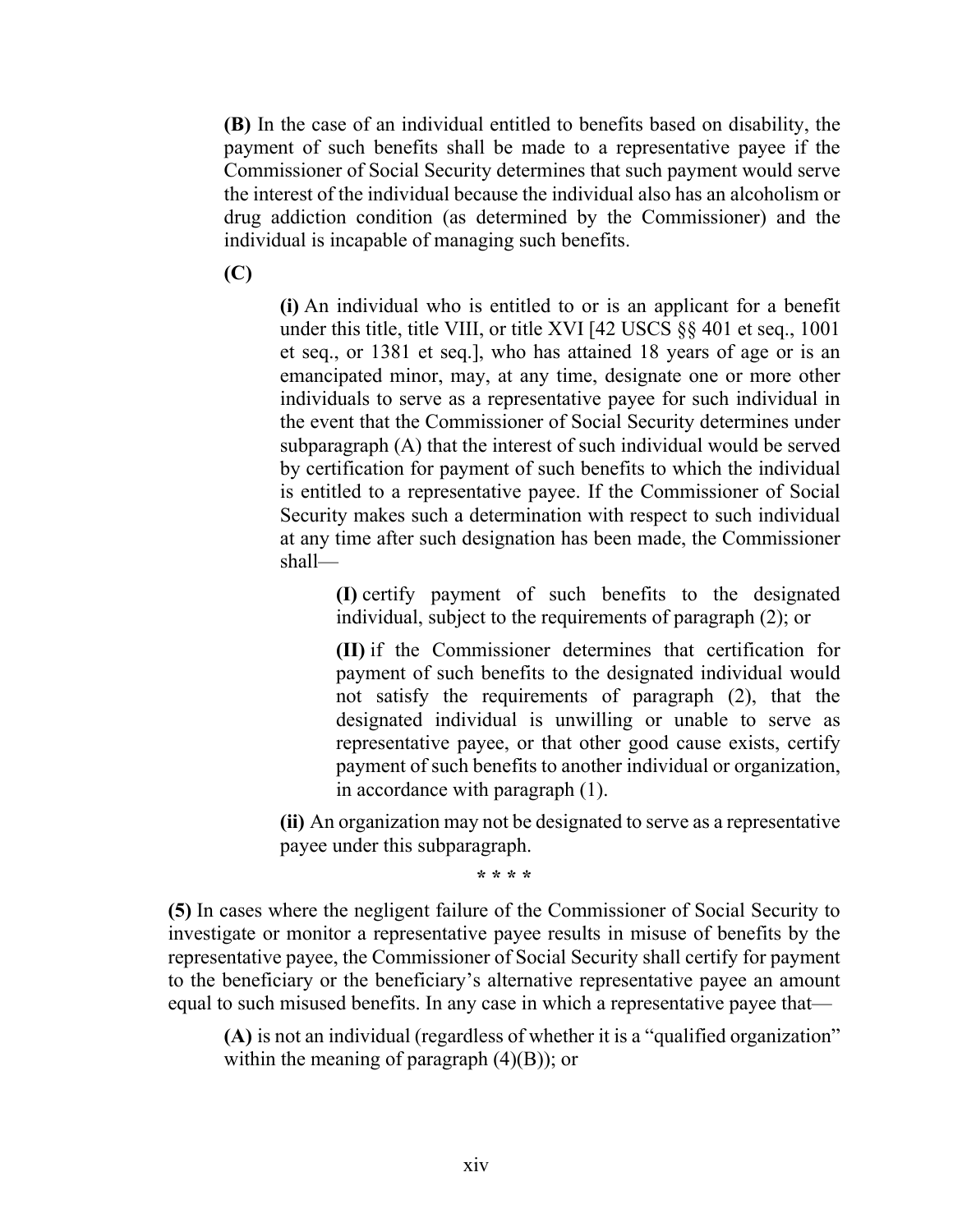**(B)** is an individual who, for any month during a period when misuse occurs, serves 15 or more individuals who are beneficiaries under this title [42 USCS §§ 401 et seq.], title VIII [42 USCS §§ 1001 et seq.], title XVI [42 USCS §§ 1381 et seq.], or any combination of such titles;

misuses all or part of an individual's benefit paid to such representative payee, the Commissioner of Social Security shall certify for payment to the beneficiary or the beneficiary's alternative representative payee an amount equal to the amount of such benefit so misused. The provisions of this paragraph are subject to the limitations of paragraph (7)(B). The Commissioner of Social Security shall make a good faith effort to obtain restitution from the terminated representative payee.

\* \* \* \*

**(7)**

**(A)** If the Commissioner of Social Security or a court of competent jurisdiction determines that a representative payee that is not a Federal, State, or local government agency has misused all or part of an individual's benefit that was paid to such representative payee under this subsection, the representative payee shall be liable for the amount misused, and such amount (to the extent not repaid by the representative payee) shall be treated as an overpayment of benefits under this subchapter to the representative payee for all purposes of this chapter and related laws pertaining to the recovery of such overpayments. Subject to subparagraph (B), upon recovering all or any part of such amount, the Commissioner shall certify an amount equal to the recovered amount for payment to such individual or such individual's alternative representative payee.

**(B)** The total of the amount certified for payment to such individual or such individual's alternative representative payee under subparagraph (A) and the amount certified for payment under paragraph (5) may not exceed the total benefit amount misused by the representative payee with respect to such individual.

**\* \* \* \*** 

**(9)** For purposes of this subsection, misuse of benefits by a representative payee occurs in any case in which the representative payee receives payment under this title [42 USCS §§ 401 et seq.] for the use and benefit of another person and converts such payment, or any part thereof, to a use other than for the use and benefit of such other person. The Commissioner of Social Security may prescribe by regulation the meaning of the term "use and benefit" for purposes of this paragraph.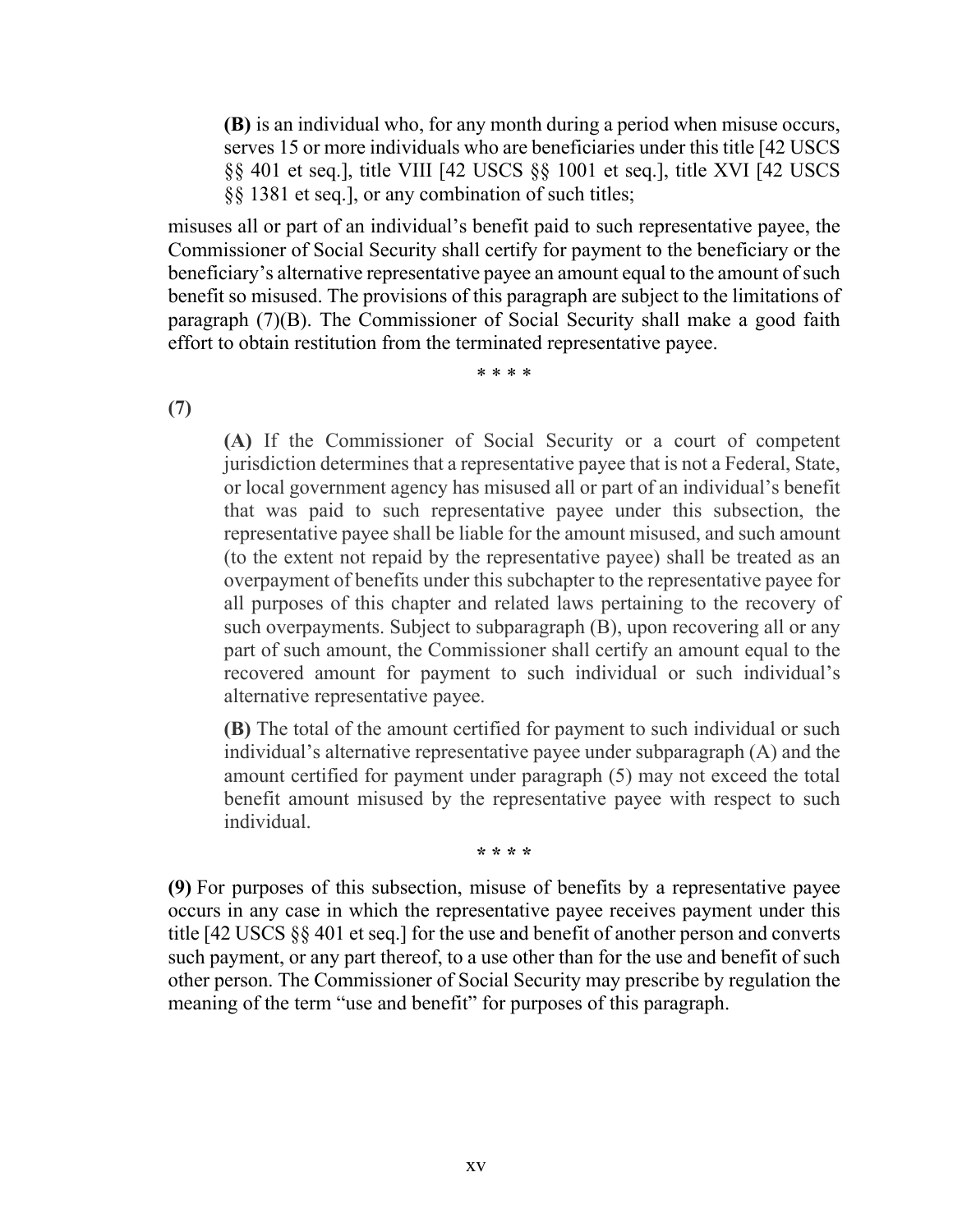### **42 U.S.C. § 407. Assignment of benefits.**

**(a) In general.** The right of any person to any future payment under this title [42 USCS §§ 401 et seq.] shall not be transferable or assignable, at law or in equity, and none of the moneys paid or payable or rights existing under this title [42 USCS §§ 401 et seq.] shall be subject to execution, levy, attachment, garnishment, or other legal process, or to the operation of any bankruptcy or insolvency law.

**(b) Amendment of section.** No other provision of law, enacted before, on, or after the date of the enactment of this section [enacted April 20, 1983], may be construed to limit, supersede, or otherwise modify the provisions of this section except to the extent that it does so by express reference to this section.

**(c) Withholding of taxes.** Nothing in this section shall be construed to prohibit withholding taxes from any benefit under this title, if such withholding is done pursuant to a request made in accordance with section  $3402(p)(1)$  of the Internal Revenue Code of 1986 [26 USCS  $\S$  3402(p)(1)] by the person entitled to such benefit or such person's representative payee.

### **42 U.S.C. § 408. Penalties**

**(a) In general**

Whoever—

**\* \* \* \*** 

**(5)** having made application to receive payment under this subchapter for the use and benefit of another and having received such a payment, knowingly and willfully converts such a payment, or any part thereof, to a use other than for the use and benefit of such other person; …

**\* \* \* \*** 

shall be guilty of a felony and upon conviction thereof shall be fined under Title 18 or imprisoned for not more than five years, or both ….

### **(b) Restitution**

**(1)** Any Federal court, when sentencing a defendant convicted of an offense under subsection (a) of this section, may order, in addition to or in lieu of any other penalty authorized by law, that the defendant make restitution to the victims of such offense specified in paragraph (4).

**(2)** Sections 3612, 3663, and 3664 of Title 18 shall apply with respect to the issuance and enforcement of orders of restitution to victims of such offense under this subsection.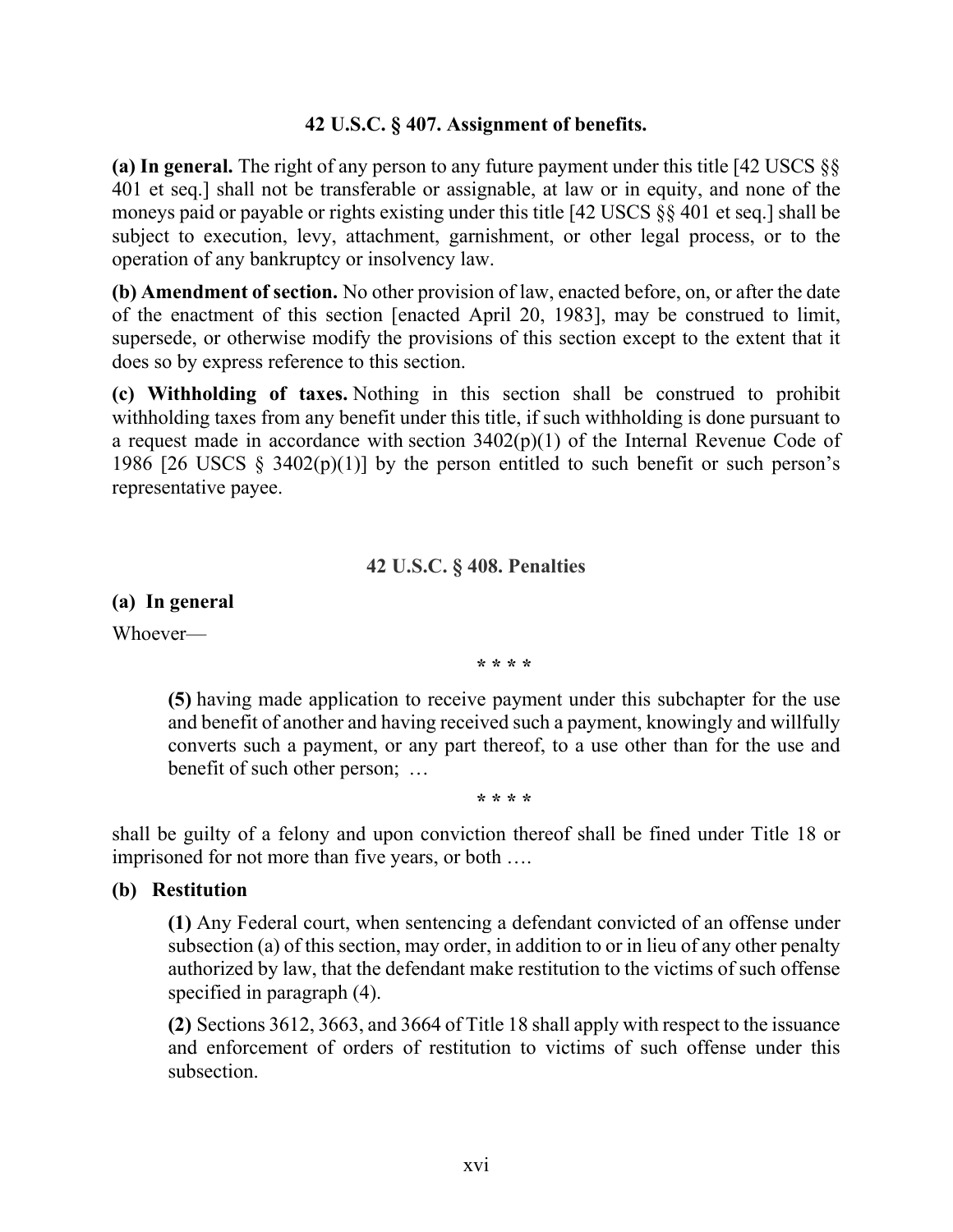**(3)** If the court does not order restitution, or orders only partial restitution, under this subsection, the court shall state on the record the reasons therefor.

**(4)** For purposes of paragraphs (1) and (2), the victims of an offense under subsection (a) of this section are the following:

**(A)** Any individual who suffers a financial loss as a result of the defendant's violation of subsection (a) of this section.

**(B)** The Commissioner of Social Security, to the extent that the defendant's violation of subsection (a) of this section results in--

**(i)** the Commissioner of Social Security making a benefit payment that should not have been made; or

**(ii)** an individual suffering a financial loss due to the defendant's violation of subsection (a) of this section in his or her capacity as the individual's representative payee appointed pursuant to section 405(j) of this title.

**(5)** 

**(A)** Except as provided in subparagraph (B), funds paid to the Commissioner of Social Security as restitution pursuant to a court order shall be deposited in the Federal Old-Age and Survivors Insurance Trust Fund, or the Federal Disability Insurance Trust Fund, as appropriate.

**\* \* \* \*** 

### **Federal Payments for Foster Care and Adoption Assistance (Title IV-E to the Social Security Act)**

### **42 U.S.C. § 671. State plan for foster care and adoption assistance**

### **(a) Requisite features of State plan**

In order for a State to be eligible for payments under this part, it shall have a plan approved by the Secretary which--

**\* \* \* \*** 

**(19)** provides that the State shall consider giving preference to an adult relative over a non-related caregiver when determining a placement for a child, provided that the relative caregiver meets all relevant State child protection standards;

**\* \* \* \*** 

(29) provides that, within 30 days after the removal of a child from the custody of the parent or parents of the child, the state shall exercise due diligence to identify and provide notice to the following relatives: all adult grandparents, all parents of a sibling of the child, where such parent has legal custody of such sibling, and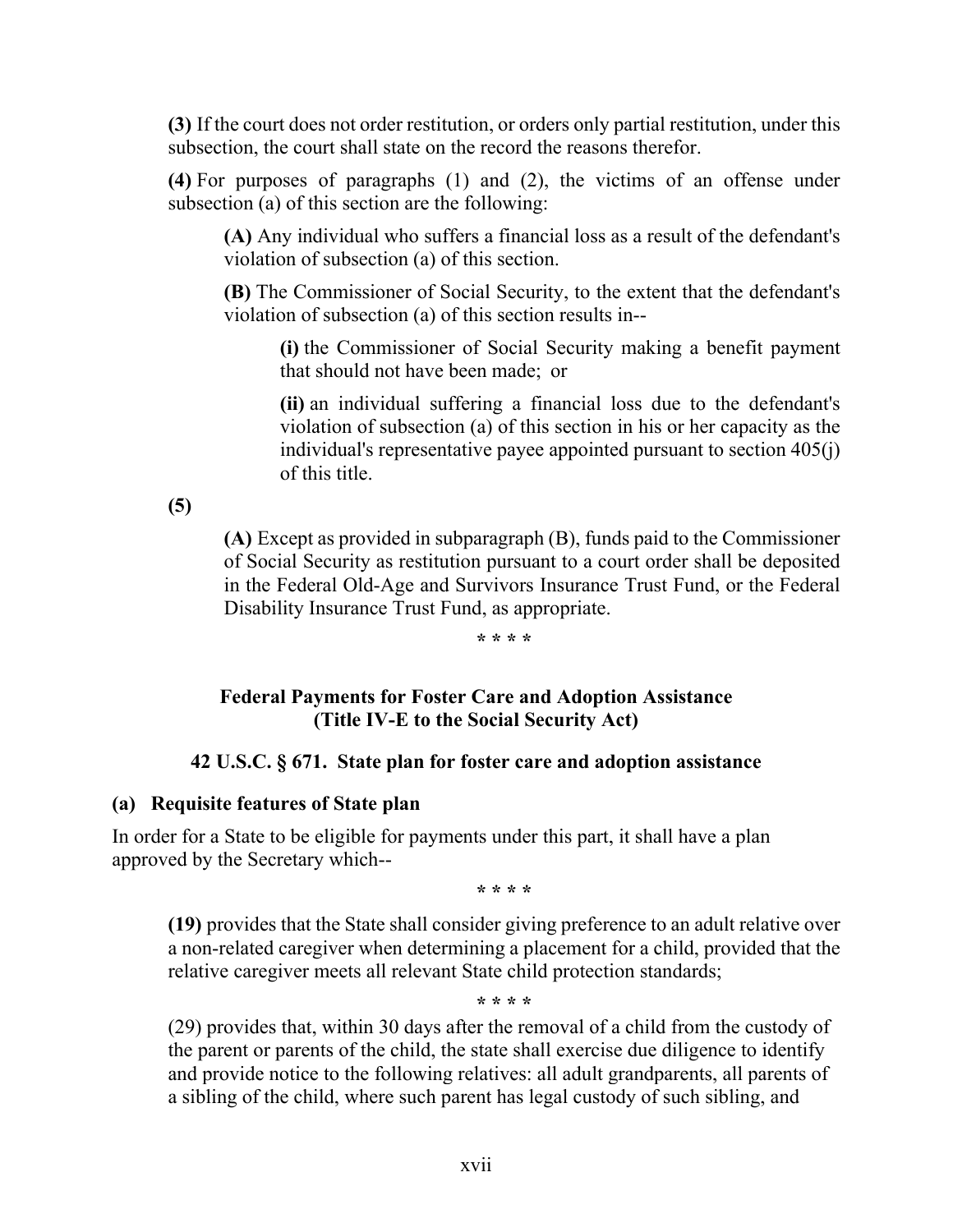other adult relatives of the child (including any other adult relatives suggested by the parents), subject to exceptions due to family or domestic violence, that--

**(A)** specifies that the child has been or is being removed from the custody of the parent or parents of the child;

**(B)** explains the options the relative has under Federal, State, and local law to participate in the care and placement of the child, including any options that may be lost by failing to respond to the notice;

**(C)** describes the requirements under paragraph (10) of this subsection to become a foster family home and the additional services and supports that are available for children placed in such a home; and

**(D)** if the State has elected the option to make kinship guardianship assistance payments under paragraph (28) of this subsection, describes how the relative guardian of the child may subsequently enter into an agreement with the State under section 673(d) of this title to receive the payments;

### **42 U.S.C. § 1382b. Resources**

**(a) Exclusions from Resources.** In determining the resources of an individual (and his eligible spouse, if any) there shall be excluded—

(1) the home (including the land that appertains thereto);

(2)(A) household goods, personal effects, and an automobile, to the extent that their total value does not exceed such amount as the Commissioner of Social Security determines to be reasonable; …

**\* \* \* \*** 

### **(e) Trusts**

**(1)** In determining the resources of an individual, paragraph (3) shall apply to a trust (other than a trust described in paragraph (5)) established by the individual.

**\* \* \* \*** 

**(3)** 

**(A)** In the case of a revocable trust established by an individual, the corpus of the trust shall be considered a resource available to the individual.

**(B)** In the case of an irrevocable trust established by an individual, if there are any circumstances under which payment from the trust could be made to or for the benefit of the individual (or of the individual's spouse), the portion of the corpus from which payment to or for the benefit of the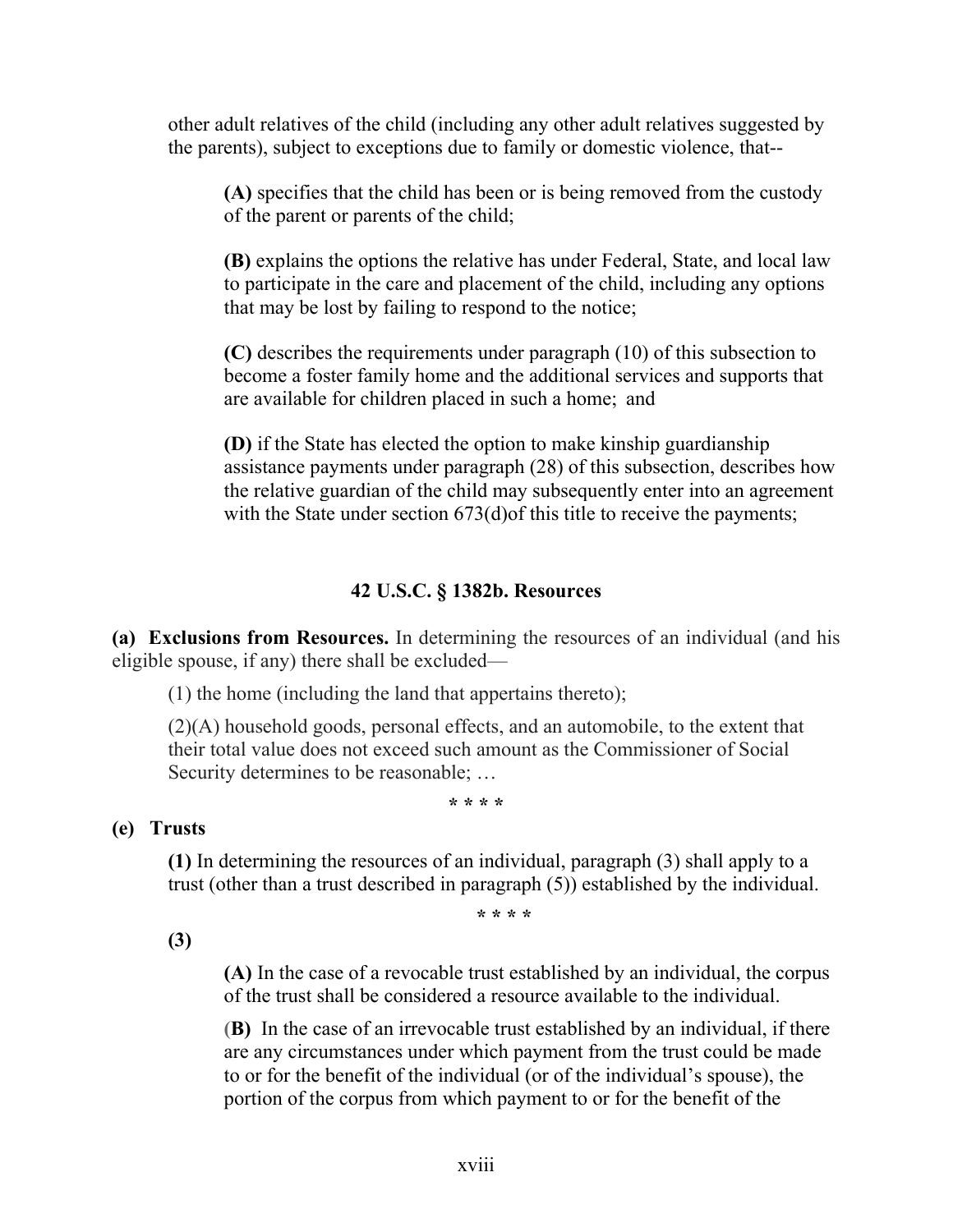individual (or of the individual's spouse) could be made shall be considered a resource available to the individual.

**\* \* \* \*** 

**(5)** This subsection shall not apply to a trust described in subparagraph (A) or (C) of section  $1396p(d)(4)$  of this title.

#### **42 U.S.C. § 1382c. Definitions**

**\* \* \* \*** 

**(a)(3)(C)(i)** An individual under the age of 18 shall be considered disabled for the purposes of this subchapter if that individual has a medically determinable physical or mental impairment, which results in marked and severe functional limitations, and which can be expected to result in death or which has lasted or can be expected to last for a continuous period of not less than 12 months.

### **42 U.S.C. § 1383. Procedure for payment of benefits.**

#### **\* \* \* \***

**(a)(2)(A)(iv)** For purposes of this paragraph, misuse of benefits by a representative payee occurs in any case in which the representative payee receives payment under this title [42 USCS §§ 1381 et seq.] for the use and benefit of another person and converts such payment, or any part thereof, to a use other than for the use and benefit of such other person. The Commissioner of Social Security may prescribe by regulation the meaning of the term "use and benefit" for purposes of this clause.

### **STATE STATUTES**

### **Alaska Statutes § 47.15.115. Permanent fund dividend**

**(a)** The department shall annually apply for a permanent fund dividend and retain in trust under AS 43.23.015(e) for the benefit of the child the dividend and accrued interest on the dividend if the child is in the custody of the department when the application is due.

**(b)** The department shall distribute the proceeds of a trust under this section

**(1)** to the child when the child

**(A)** has reached 21 years of age; or

**(B)** is no longer in the custody of the department and has reached at least 18 years of age or is emancipated; or

(2) when ordered to do so by the court in the best interest of the child.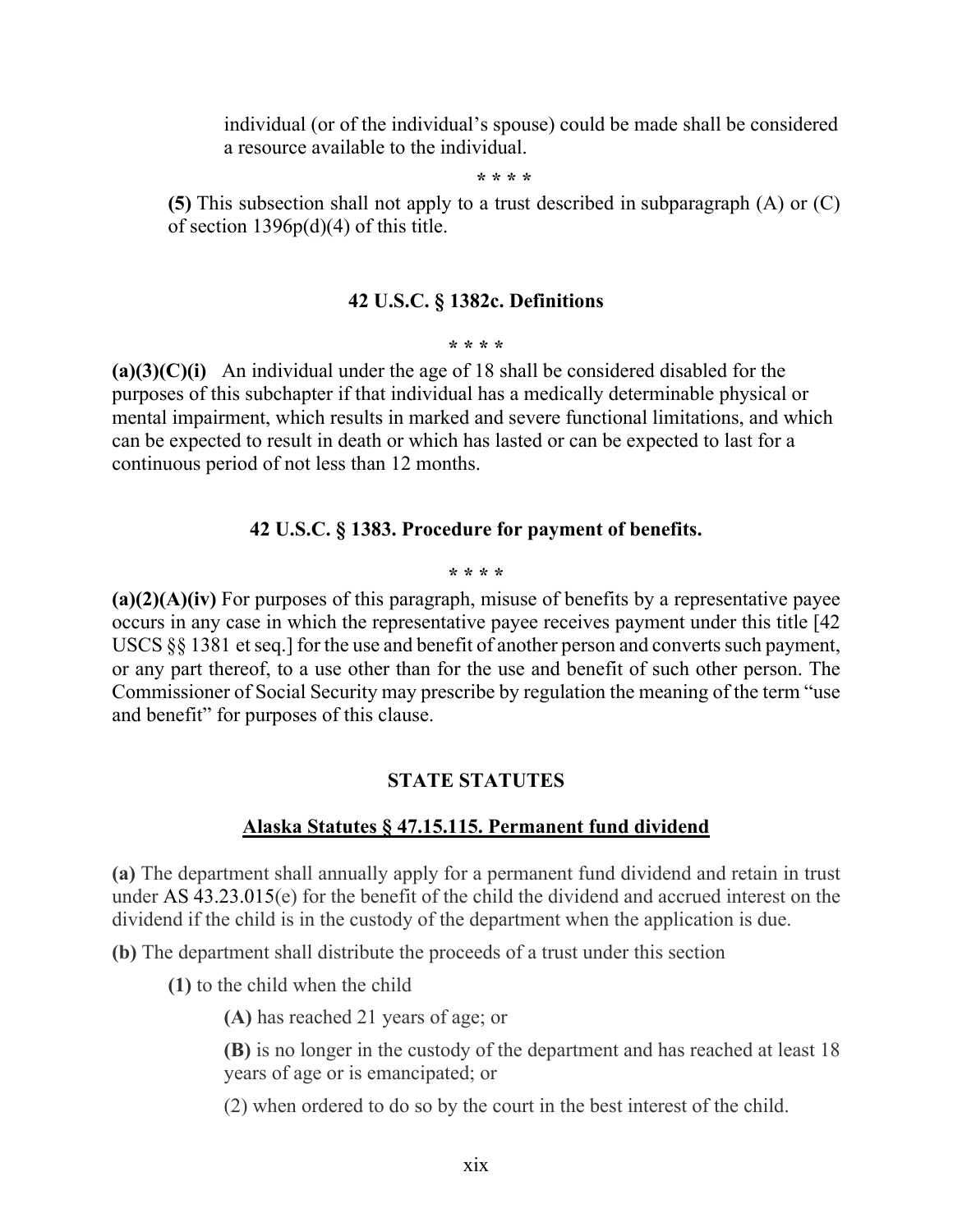### **Maryland Code Ann. Family Law § 5-527.1. Protection of resources of child in State custody.**

**(a)** This section applies to children committed to the custody of the Department.

**(b)** When applying for benefits under this section for a child in the Department's custody, the Department shall, in cooperation with the child's attorney, identify a representative payee or fiduciary in accordance with the requirements of 20 C.F.R. §§ 404.2021 and 416.621.

**(c)** Consistent with federal law, when the Department serves as the representative payee or in any other fiduciary capacity for a child receiving Veterans Administration benefits, Supplemental Security Income, or Social Security benefits, the Department shall:

**(1)** use or conserve the benefits in the child's best interest, including using the benefits for services for special needs not otherwise provided by the Department or conserving the benefits for the child's reasonably foreseeable future needs;

**(2)** ensure that when the child attains the age of 14 years and until the Department no longer serves as the representative payee or fiduciary, a minimum percentage of the child's benefits are not used to reimburse the State for the costs of care for the child and are used or conserved in accordance with items (3) and (4) of this subsection, as follows:

**(i)** from age 14 through age 15, at least 40%;

**(ii)** from age 16 through age 17, at least 80%; and

**(iii)** from age 18 through age 20, 100%;

**(3)** for the child's benefits or resources that are below or not subject to any federal asset or resource limit, exercise discretion in accordance with federal law and in the best interest of the child to conserve the funds or use the funds for services for special needs not otherwise provided by the Department, including choosing one or more of the options listed under item (4) of this subsection;

**(4)** appropriately monitor any federal asset or resource limits for the benefits and ensure that the child's best interest is served by using or conserving the benefits in a way that avoids violating any federal asset or resource limits that would affect the child's eligibility to receive the benefits, including:

**(i)** applying to the Social Security Administration to establish a Plan for Achieving Self-Support (PASS) account for the child under the Social Security Act and determining whether it is in the best interest of the child to conserve all or part of the benefits in the PASS account;

**(ii)** establishing a 529A plan for the child and conserving the child's benefits in that account in a manner that appropriately avoids any federal asset or resource limits;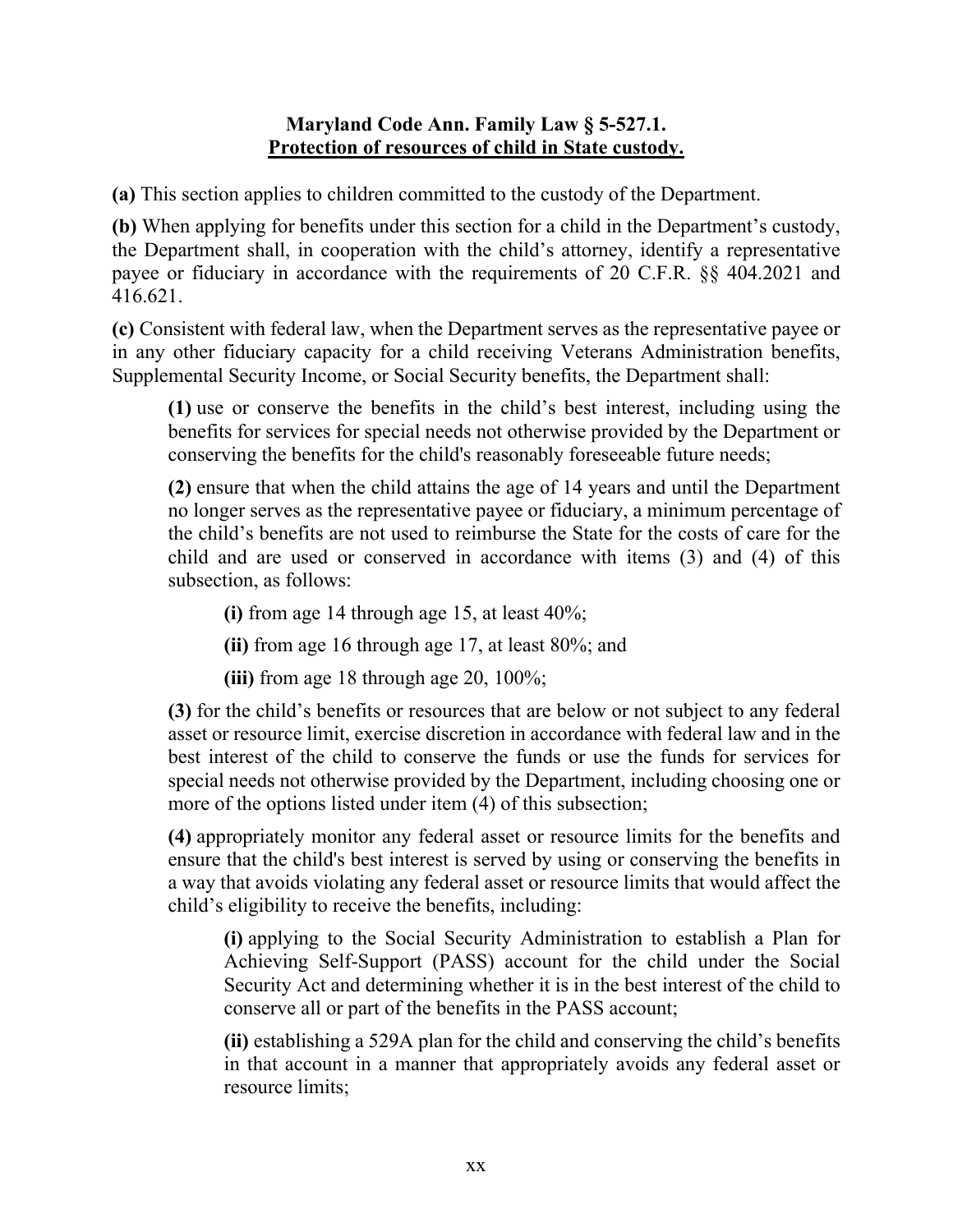**(iii)** establishing an individual development account for the child and conserving the child's benefits in that account in a manner that appropriately avoids any federal asset or resource limits;

**(iv)** establishing a special needs trust for the child and conserving the child's benefits in the trust in a manner that is consistent with federal requirements for special needs trusts and that appropriately avoids any federal asset or resource limits;

**(v)** if the Department determines that using the benefits for services for current special needs not already provided by the Department is in the best interests of the child, using the benefits for those services;

**(vi)** if federal law requires certain back payments of benefits to be placed in a dedicated account, complying with the requirements for dedicated accounts under 20 C.F.R. § 416.640(e); and

**(vii)** applying any other exclusions from federal asset or resource limits available under federal law and using or conserving the child's benefits in a manner that appropriately avoids any federal asset or resource limits;

**(5)** provide an annual accounting to the child and the child's attorney of how the child's resources, including Veterans Administration benefits, Supplemental Security Income, and Social Security benefits, have been used or conserved in accordance with this section; and

**(6)** provide the child with financial literacy training when the child has attained the age of 14 years.

### **(d)**

**(1)** The Department shall immediately notify the child through the child's attorney of:

**(i)** any application for Veterans Administration benefits, Supplemental Security Income, or Social Security benefits made on the child's behalf or any application to become representative payee for those benefits on the child's behalf;

**(ii)** any decisions or communications from the Veterans Administration or the Social Security Administration regarding an application for benefits described under item (i) of this paragraph; and

**(iii)** any appeal or other action requested by the Department regarding an application for benefits described under item (i) of this paragraph.

**(2)** When the Department serves as the representative payee or otherwise receives Veterans Administration benefits, Supplemental Security Income, or Social Security benefits on the child's behalf, the Department shall provide notice to the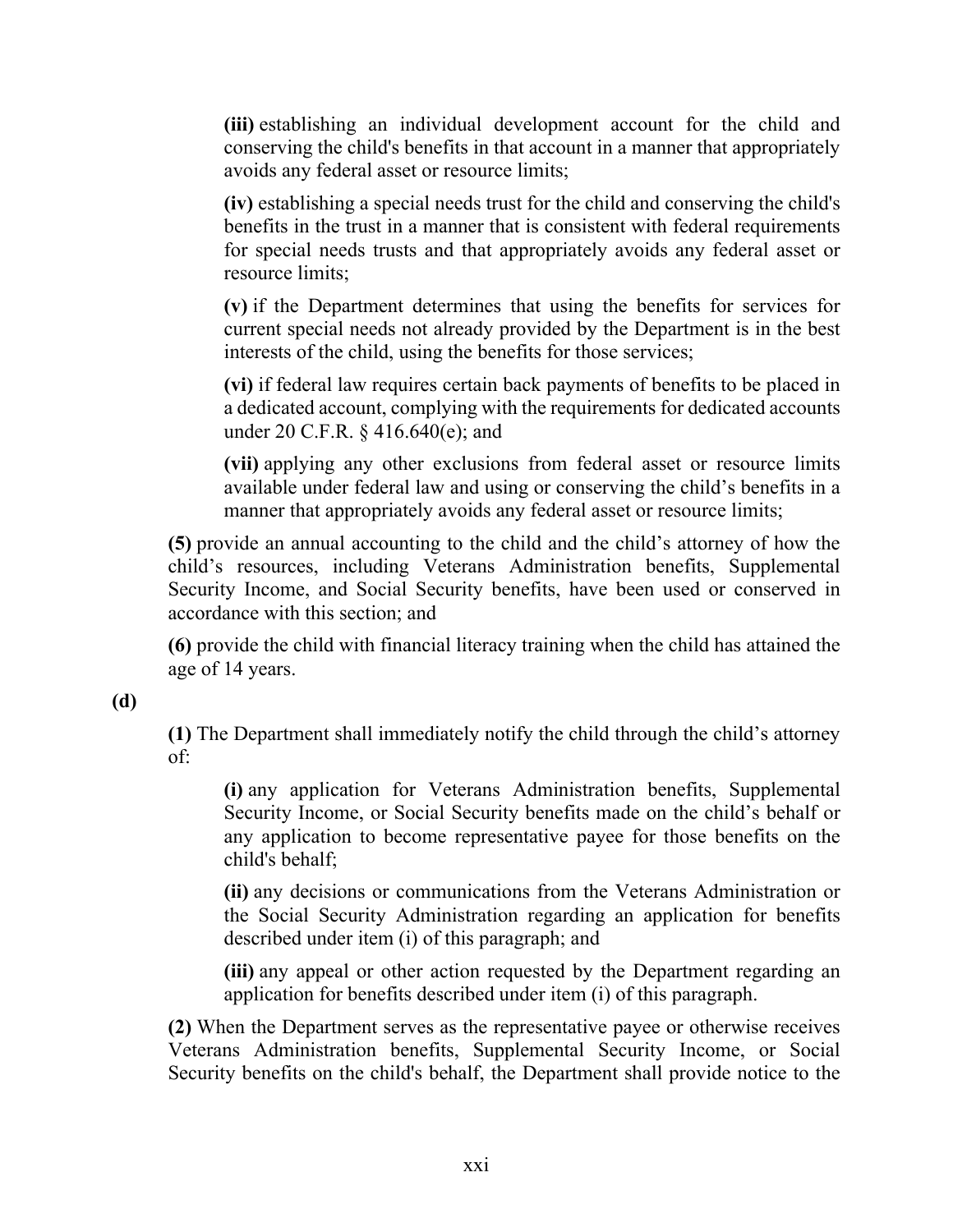child through the child's attorney of the following before each juvenile court hearing regarding the child:

**(i)** the dates and the amount of benefit funds received on the child's behalf since any prior notification to the child's attorney; and

**(ii)** information regarding all the child's assets and resources, including the child's benefits, insurance, cash assets, trust accounts, earnings, and other resources.

**(e)** This section may not be construed to affect any additional notice required by a State court.

## **FEDERAL REGULATIONS**

## **20 CFR § 404.2021. What is our order of preference in selecting a representative payee for you?**

As a guide in selecting a representative payee, we have established categories of preferred payees. These preferences are flexible. We will consider an individual's advance designee(s) (see § 404.2018) before we consider other potential representative payees in the categories of preferred payees listed in this section. When we select a representative payee, we will choose the designee of the beneficiary's highest priority, provided that the designee is willing and able to serve, is not prohibited from serving (see § 404.2022), and supports the best interest of the beneficiary (see § 404.2020). The preferences are:

**\* \* \* \*** 

(c) For beneficiaries under age 18, our preference is -

(1) A natural or adoptive parent who has custody of the beneficiary, or a guardian;

(2) A natural or adoptive parent who does not have custody of the beneficiary, but is contributing toward the beneficiary's support and is demonstrating strong concern for the beneficiary's well being;

(3) A natural or adoptive parent who does not have custody of the beneficiary and is not contributing toward his or her support but is demonstrating strong concern for the beneficiary's well being;

(4) A relative or stepparent who has custody of the beneficiary;

(5) A relative who does not have custody of the beneficiary but is contributing toward the beneficiary's support and is demonstrating concern for the beneficiary's well being;

(6) A relative or close friend who does not have custody of the beneficiary but is demonstrating concern for the beneficiary's well being; and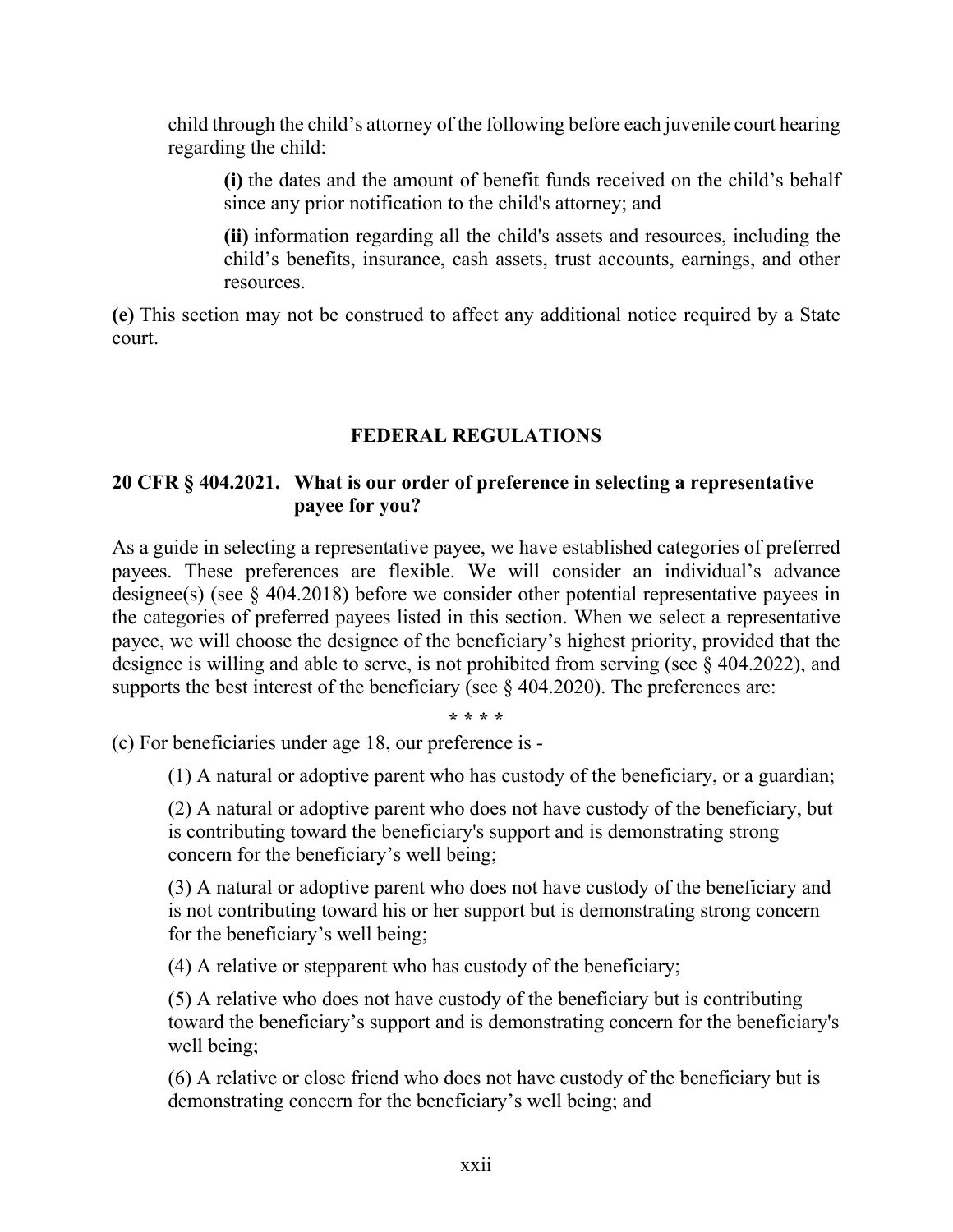(7) An authorized social agency or custodial institution.

## **20 C.F.R. § 404.2035. What are the responsibilities of your representative payee?**

A representative payee has a responsibility to —

**(a)** Use the benefits received on your behalf only for your use and benefit in a manner and for the purposes he or she determines, under the guidelines in this subpart, to be in your best interests;

**(b)** Keep any benefits received on your behalf separate from his or her own funds and show your ownership of these benefits unless he or she is your spouse or natural or adoptive parent or stepparent and lives in the same household with you or is a State or local government agency for whom we have granted an exception to this requirement;

**(c)** Treat any interest earned on the benefits as your property;

**(d)** Notify us of any event or change in your circumstances that will affect the amount of benefits you receive, your right to receive benefits, or how you receive them;

**(e)** Submit to us, upon our request, a written report accounting for the benefits received on your behalf, and make all supporting records available for review if requested by us; and

**(f)** Notify us of any change in his or her circumstances that would affect performance of his/her payee responsibilities.

## **20 C.F.R. § 404.2040. Use of benefit payments.**

(a) Current maintenance. (1) We will consider that payments we certify to a representative payee have been used for the use and benefit of the beneficiary if they are used for the beneficiary's current maintenance. Current maintenance includes costs incurred in obtaining food, shelter, clothing, medical care and personal comfort items.

Example: A Supplemental Security Income beneficiary is entitled to a monthly benefit of \$ 264. The beneficiary's son, who is the representative payee, disburses the benefits in the following manner:

| <b>Rent and Utilities</b> | \$200 |
|---------------------------|-------|
| Medical                   | \$25  |
| Food                      | \$60  |
| Clothing (coat)           | \$55  |
| Savings                   | \$30  |
| Miscellaneous             | \$30  |

The above expenditures would represent proper disbursements on behalf of the beneficiary.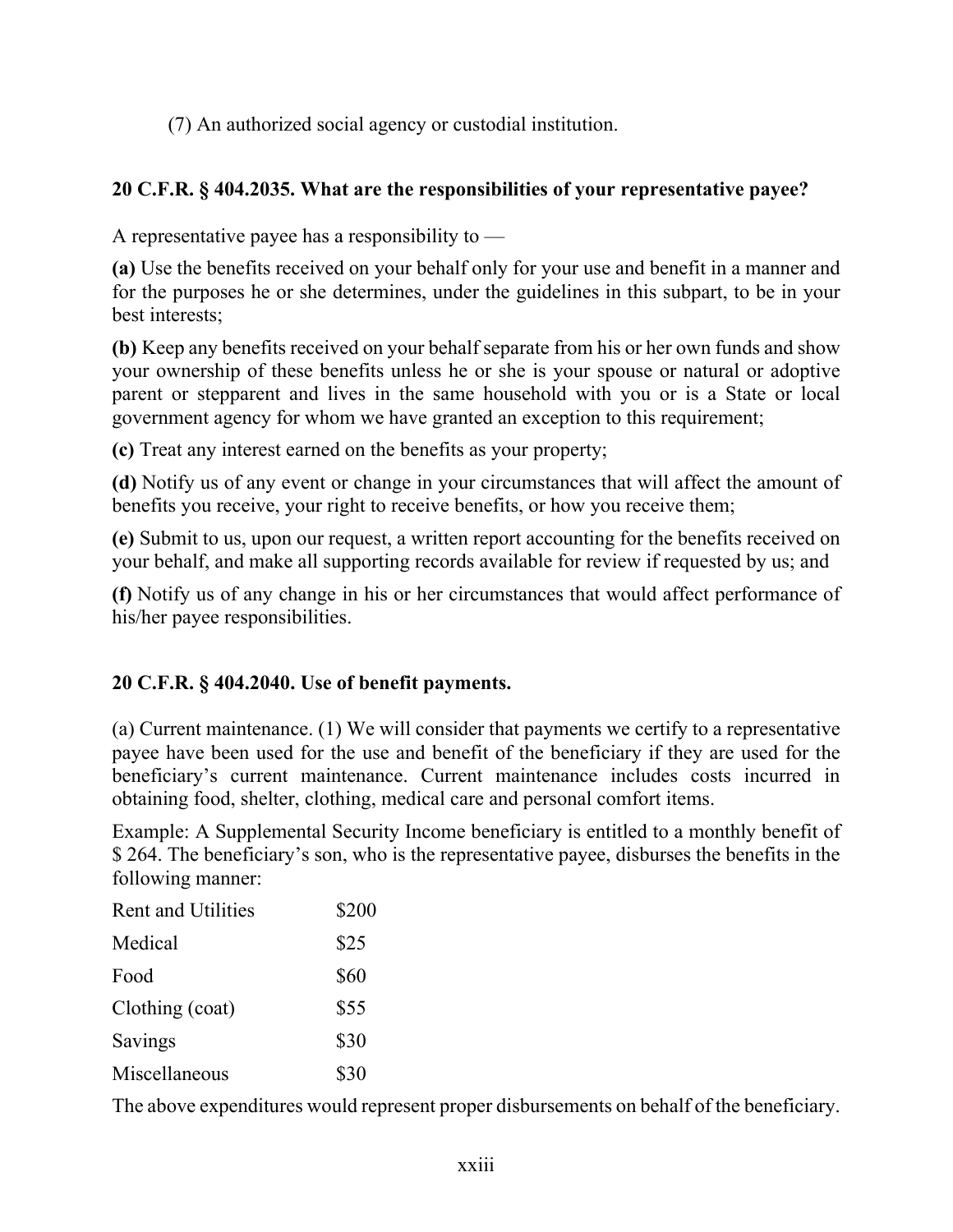## **20 C.F.R. § 404.2045. Conservation and investment of benefit payments.**

**(a)** General. After the representative payee has used benefit payments consistent with the guidelines in this subpart (see § 404.2040 regarding use of benefits), any remaining amount shall be conserved or invested on behalf of the beneficiary. Conserved funds should be invested in accordance with the rules followed by trustees. Any investment must show clearly that the payee holds the property in trust for the beneficiary.

Example: A State institution for children with intellectual disability, which is receiving Medicaid funds, is representative payee for several Social Security beneficiaries. The checks the payee receives are deposited into one account which shows that the benefits are held in trust for the beneficiaries. The institution has supporting records which show the share each individual has in the account. Funds from this account are disbursed fairly quickly after receipt for the current support and maintenance of the beneficiaries as well as for miscellaneous needs the beneficiaries may have. Several of the beneficiaries have significant accumulated resources in this account. For those beneficiaries whose benefits have accumulated over \$150, the funds should be deposited in an interest-bearing account or invested relatively free of risk on behalf of the beneficiaries.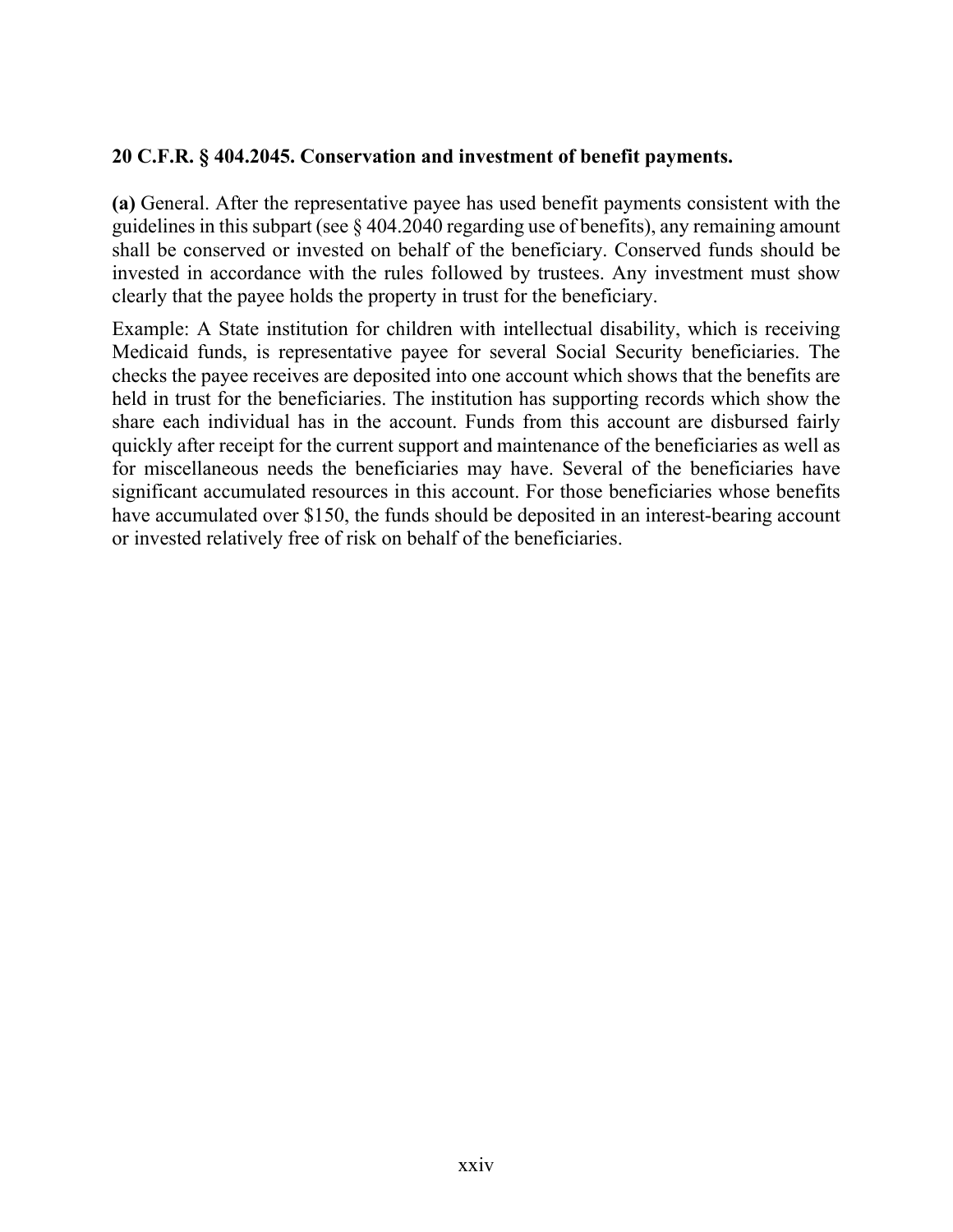#### **PRELIMINARY STATEMENT**

 Amici curiae Facing Foster Care in Alaska; Children's Advocacy Institute; Children's Defense Fund; Children's Rights; First Focus on Children; Foundation for Research on Equal Opportunity; Gen Justice; Juvenile Law Center; National Association of Counsel for Children; National Center for Youth Law; Partnership for America's Children; and Prof. Daniel L. Hatcher submit this amici curiae brief supporting Z.C., et al.'s cross-appeal from the decision by Superior Court Judge William F. Morse (the "Decision") granting partial summary judgment in favor of Alaska's Office of Children's Services, et al. ("OCS"). Z.C., et al. are a certified class of Alaska foster children (the "Foster Children") who received federal benefits while committed to OCS custody. Amici support the Foster Children's appeal of dismissal of their equal-protection claim and their request for a constructive trust and disgorgement to remedy OCS's due-process violations.

 Amici are Alaskan and national children's advocacy organizations dedicated to improving the welfare of abused, neglected, or abandoned children placed in state custody and living in foster care. For years, Amici have opposed states' surreptitious practice of "applying" (*i.e*., expropriating) two forms of Social Security benefits to reimburse themselves for the cost of providing foster care: (a) Supplemental Security Income" benefits ("SSI") to disabled children under Title XVI of the Social Security Act ("the Act"),<sup>1</sup> and (b) "Old Age, Survivor, and Disability Income" ("OASDI") "survivor" benefits

<sup>&</sup>lt;sup>1</sup> To receive SSI, children under 18 must have a "medically determinable physical or mental impairment" causing "marked and severe functional limitations" for a year, 42 U.S.C. § 1382c(a)(3)(C)(i), as determined by a state's Disability Determination Service ("DDS").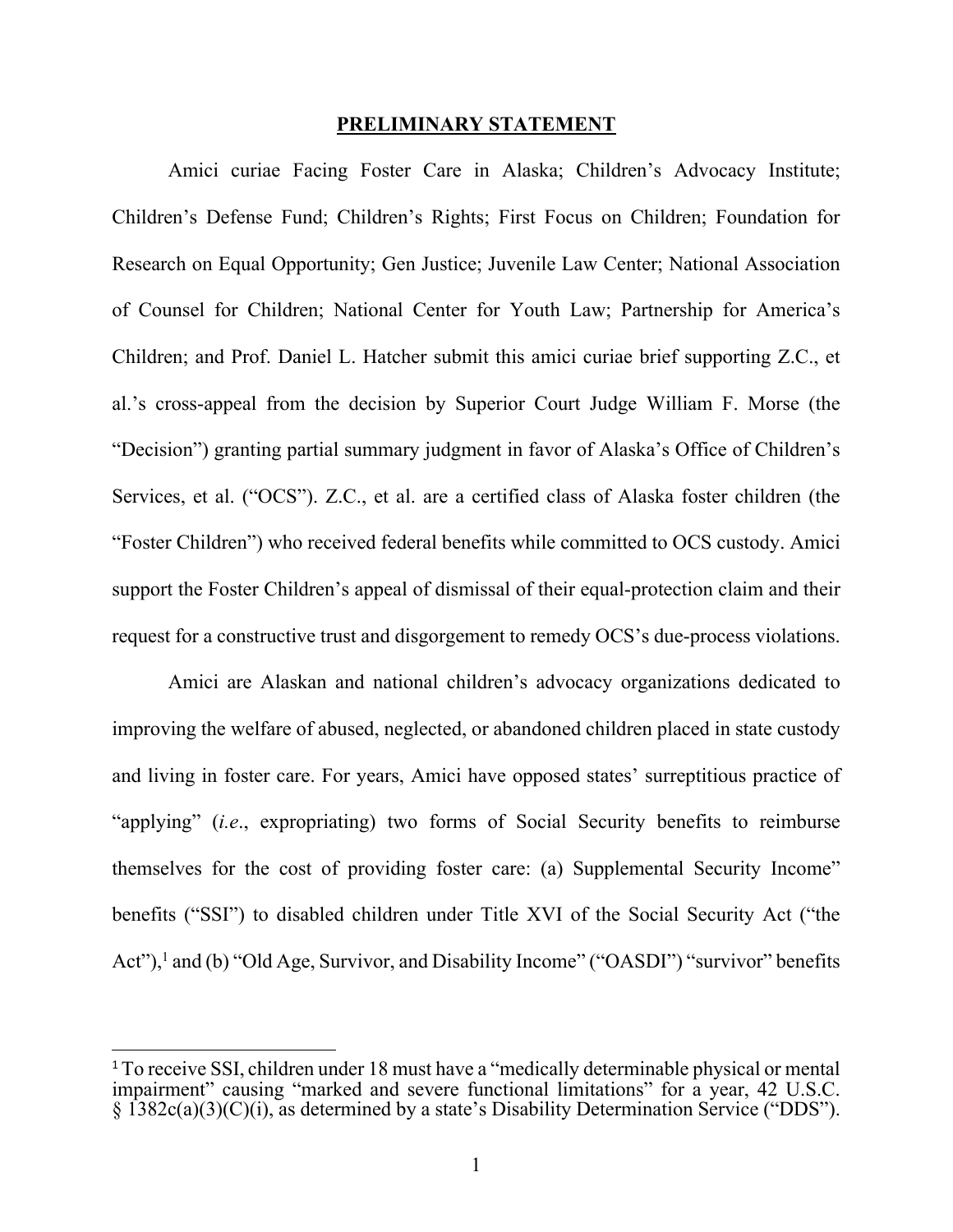to surviving or disabled children of deceased, retired, or disabled parents with sufficient work credits to qualify for Social Security under Title II of the Act.

 State agencies accomplish this confiscation by clandestinely arranging for the Social Security Administration ("SSA") to appoint them as "representative payees" ("RPs") so they can use their fiduciary power to reimburse themselves. Most states hire for-profit contractors to help secure the benefits, creating its own cottage industry and profit-center. All gain goes to the state, which saves 50% matching funds that it otherwise would spend to obtain federal Title IV-E funding. In over half of all cases, the state saves its *entire cost* of care. The Foster Children get nothing; they receive *exactly* the same level of care and services they would have received without federal benefits. Put bluntly, the Foster Children do not benefit from their benefits; instead, OCS, their fiduciary, profits mightily.

 OCS gets itself appointed RP by circumventing a federal regulation that ranks state agencies lowest among possible RP candidates, below parents, kin, and other connected caring adults. SSA appoints OCS as RP in almost all cases, despite OCS's status as RP of last resort, because OCS conceals *known* information about parents and relatives from SSA. OCS does this covertly, without informing anyone: not the Foster Children, their parents, or even their court-appointed legal representatives. Foster Children age out of the system without ever knowing that OCS used *their* benefits to enrich itself.

 Seizing foster children's benefits to replenish state coffers does not necessarily violate the Social Security Act, *see Wash. State Dep't of Soc. and Health Servs. v. Guardianship Est. of Keffeler*, 537 U.S. 371 (2002) ("*Keffeler II*"), but *Keffeler II*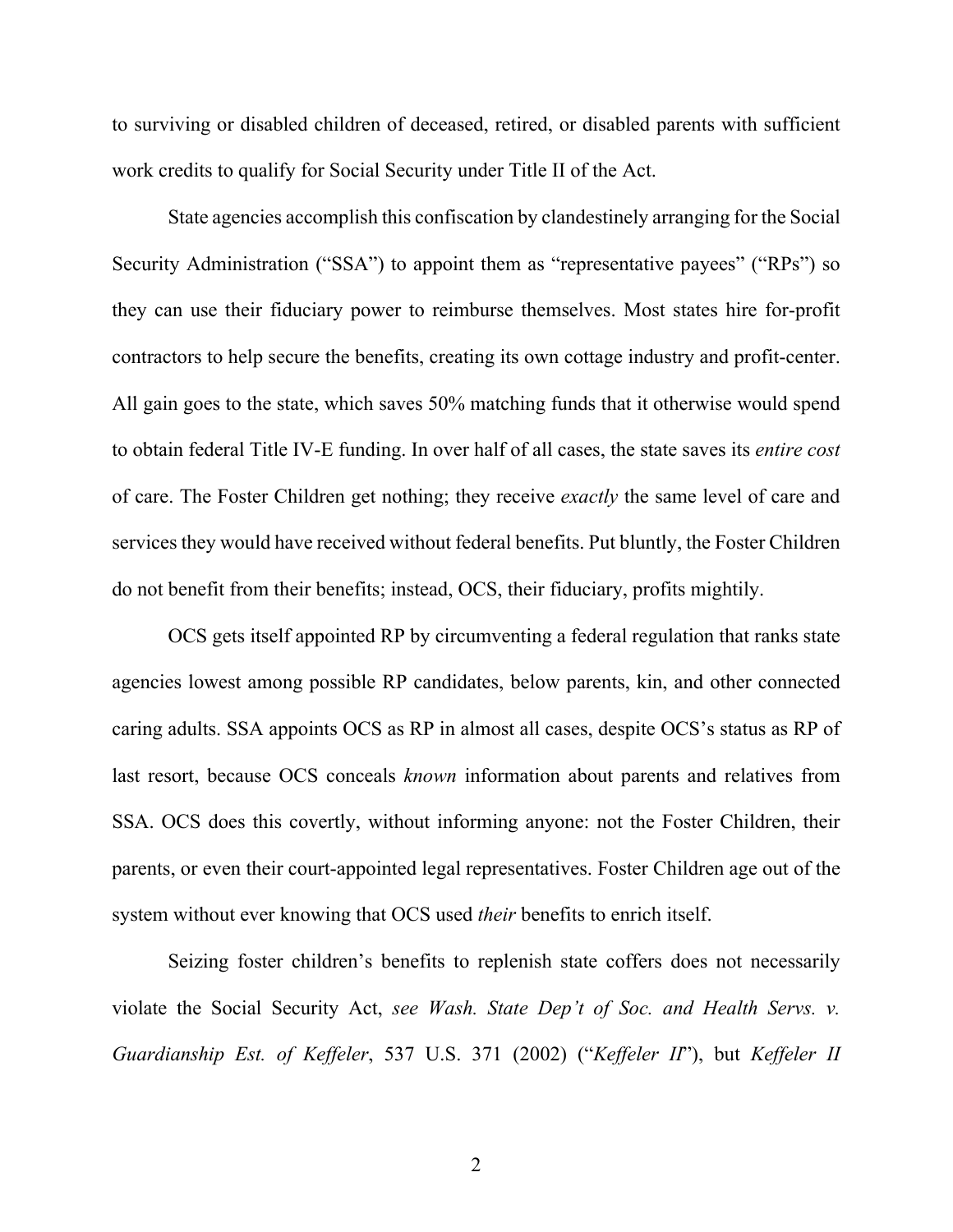addressed only one provision of the Act, declined to consider any constitutional issues, and did not involve concealment.<sup>2</sup> This case involves constitutional issues and concealment.

 OCS's policy violates equal protection under the Alaska Constitution. Most Foster Children are disabled or orphaned, yet they are singled out to pay for their own care. Nondisabled and non-orphaned foster children get to keep all of their assets (permanent fund, inheritance, earnings from employment) intact for supplemental use or to save for housing, college, or other vital needs. Appropriating the Foster Children's federal-benefit property confers inferior status due to their disability or orphanhood—discrimination that should be assessed rigorously with heightened scrutiny. The Decision dismisses the claim at the outset, ruling that no discrimination occurs because the Foster Children are not similarly situated to other foster children due to their federal benefits. This circular approach errs by treating the discrimination itself as the basis for finding a lack of similarity.

 OCS has no valid rationale for its discrimination. Conserving state funds is not a valid interest in equal-protection analysis, and OCS's other policy justifications simply misapprehend the federal Act. The Decision points to the supposed legality of seizing the funds under the Act per *Kellefer II*, but the Foster Children allege *constitutional* violations, not statutory violations. The Act does not empower OCS to engage in rank discrimination.

 The Decision also errs by finding that the Act preempts the equal-protection claim. Nothing in the Act bars state courts from holding RPs accountable for violating a state constitution or overrides the strong presumption against preemption, especially ouster of

<sup>&</sup>lt;sup>2</sup> Amici do not agree that federal law supports OCS's seizure of Plaintiffs' benefits, but that issue is not presented here.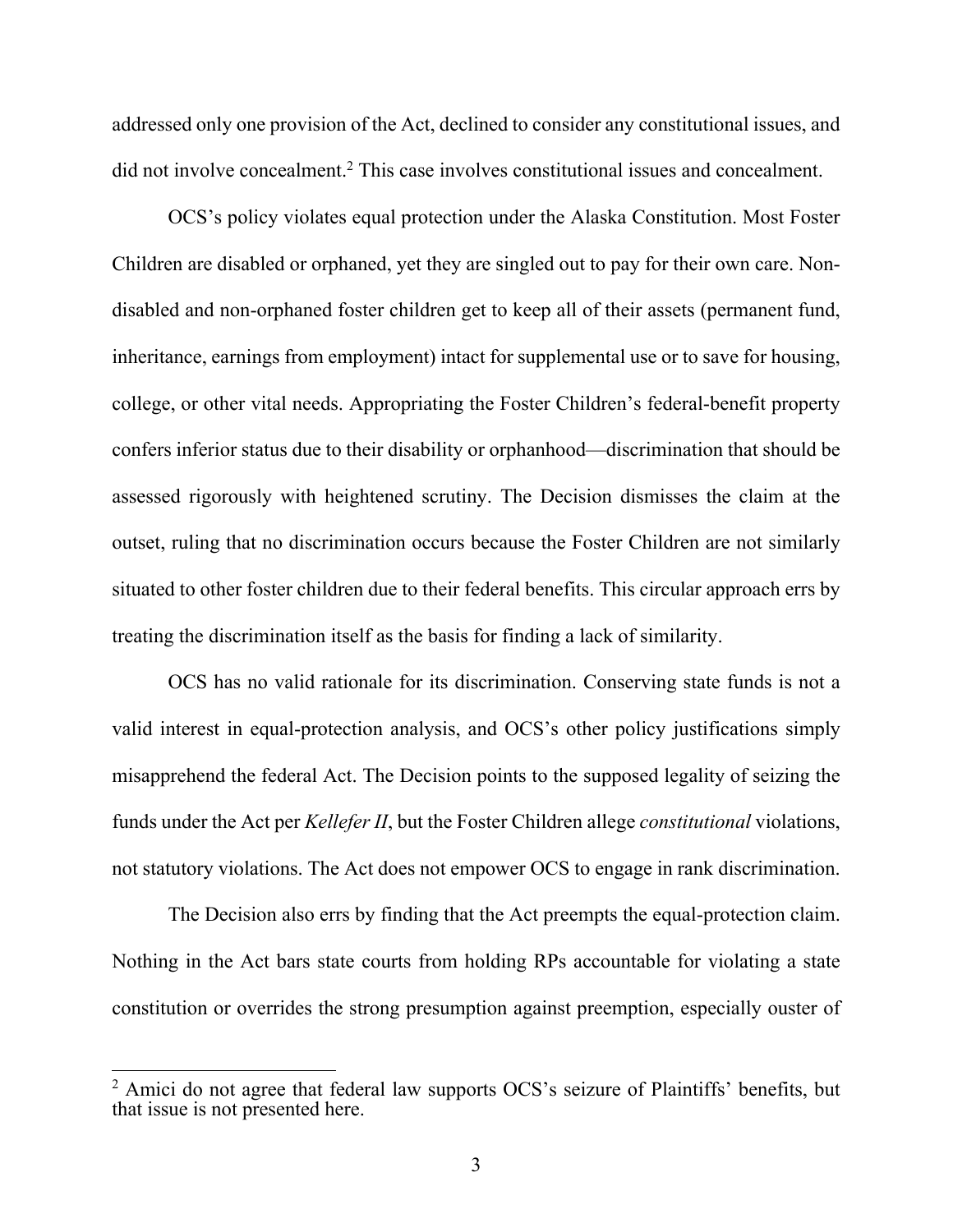state-court jurisdiction. It further errs by rejecting equitable remedies *sua sponte* on a ground that the parties had not raised. Finally, it errs by finding that OCS's conduct is not inequitable, ignoring both its own ruling that OCS violated due process and the evidence of concealment and breaches of fiduciary duty, which are inequitable *per se*.

 OCS's appropriation of benefits causes lasting harm. Since *Keffeler II* was decided two decades ago, studies have documented how youth age out of foster care without assets and financial support, leading to dire results. These high-risk children must navigate their transition to independence without permanent family connections, supports, and resources. A growing awareness is emerging that confiscating their property is terrible policy, both for the youth and, ultimately, for Alaska. These benefits could make a lasting difference for the Foster Children's successful transition to adulthood. OCS should not be allowed to divert the benefits based upon flimsy and faulty policy justifications while allowing nondisabled, non-orphaned peers to keep their assets.

 OASDI and SSI benefits should not be a profit center ripe for plunder by a state agency exercising near-plenary fiduciary authority, surreptitiously pocketing the funds to save \$1.9 million annually, while relegating the youth to age out of care without resources. The Foster Children need every dollar to make the difficult transition to adulthood or address current needs. OC's disparate treatment of them is unconstitutional.

#### **STATEMENT OF INTEREST OF AMICI**

**Facing Foster Care in Alaska** ("FFCA") is a lifeline for foster youth and alumni. A statewide network of current and former foster youth, it leads efforts in advocacy, training, and peer support to improve the lives of thousands of foster youth across Alaska.

4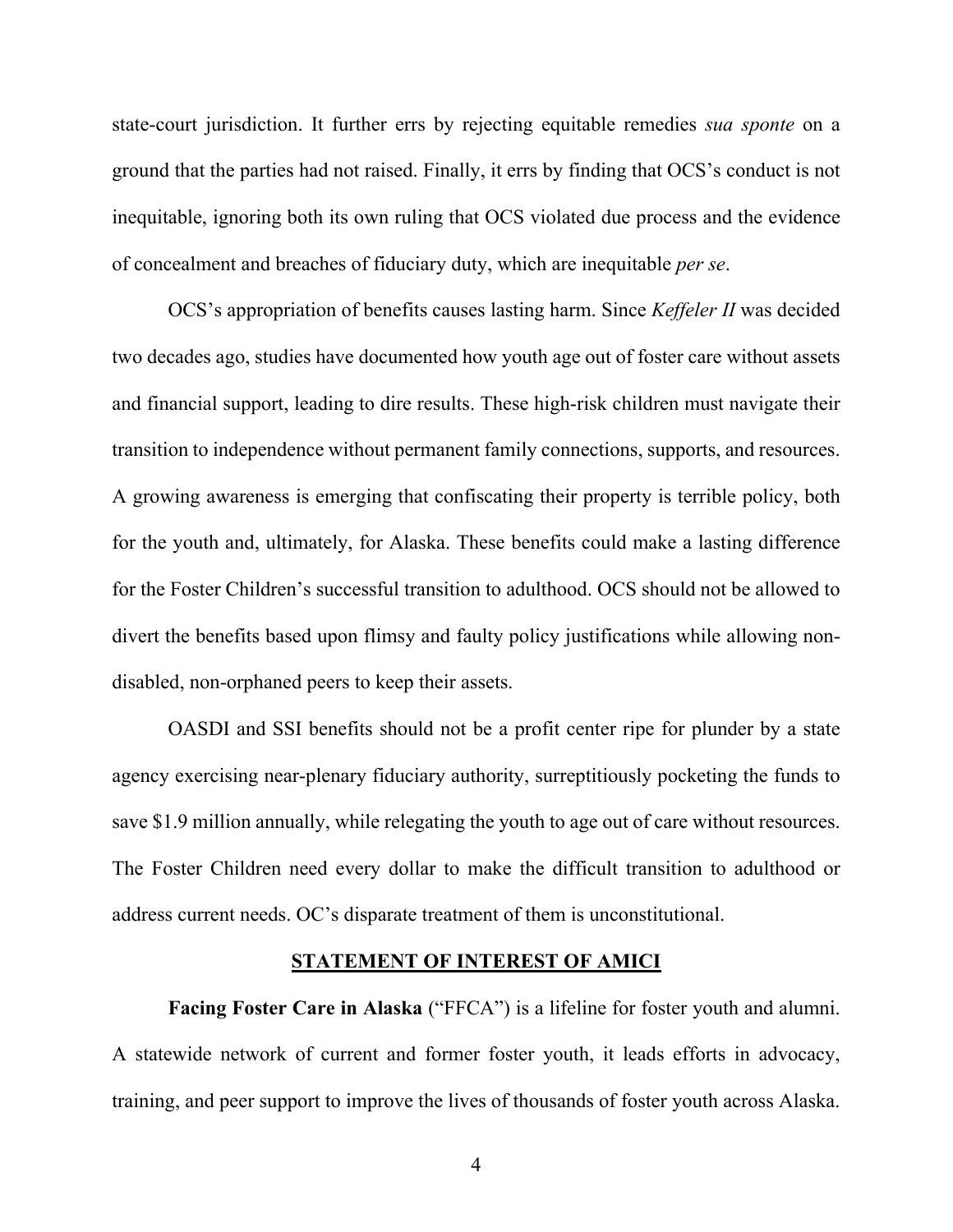FFCA empowers current and former foster youth to share their lived expertise to be heard in key decisions affecting children and families.

**Children's Advocacy Institute** ("CAI"), founded at the nonprofit University of San Diego School of Law in 1989, is an academic, research, and advocacy nonprofit organization working to improve outcomes for children and youth, with special emphasis on improving the child protection and foster care systems. CAI trains law students and attorneys to be effective child advocates, and conducts research and advocacy through its San Diego, Sacramento, and Washington, D.C. offices to leverage change for children and youth through impact litigation; regulatory, administrative, and legislative advocacy; and public education. CAI has led efforts to advance federal, state, and local reform to preserve the federal benefits of foster youth for fifteen years.

**Children's Defense Fund** ("CDF") is a 501(c)(3) non-profit child advocacy organization that has worked relentlessly for nearly 50 years to ensure a level playing field for all children. CDF serves and advocates for the largest, most diverse generation in America: the 74 million children and youth under the age of 18 and 30 million young adults under the age of 25, with particular attention to children experiencing poverty, children of color, and those with disabilities. We partner with policymakers, aligned organizations, and funders to serve children, youth, and young adults and provide a strong, effective, and independent voice for all the children of America. CDF works collaboratively at the federal, state, and local levels to achieve child welfare policy and practice reforms that keep children safe and give them the opportunity to thrive, while maintaining connections to family and community. The questions presented in this amicus brief in support of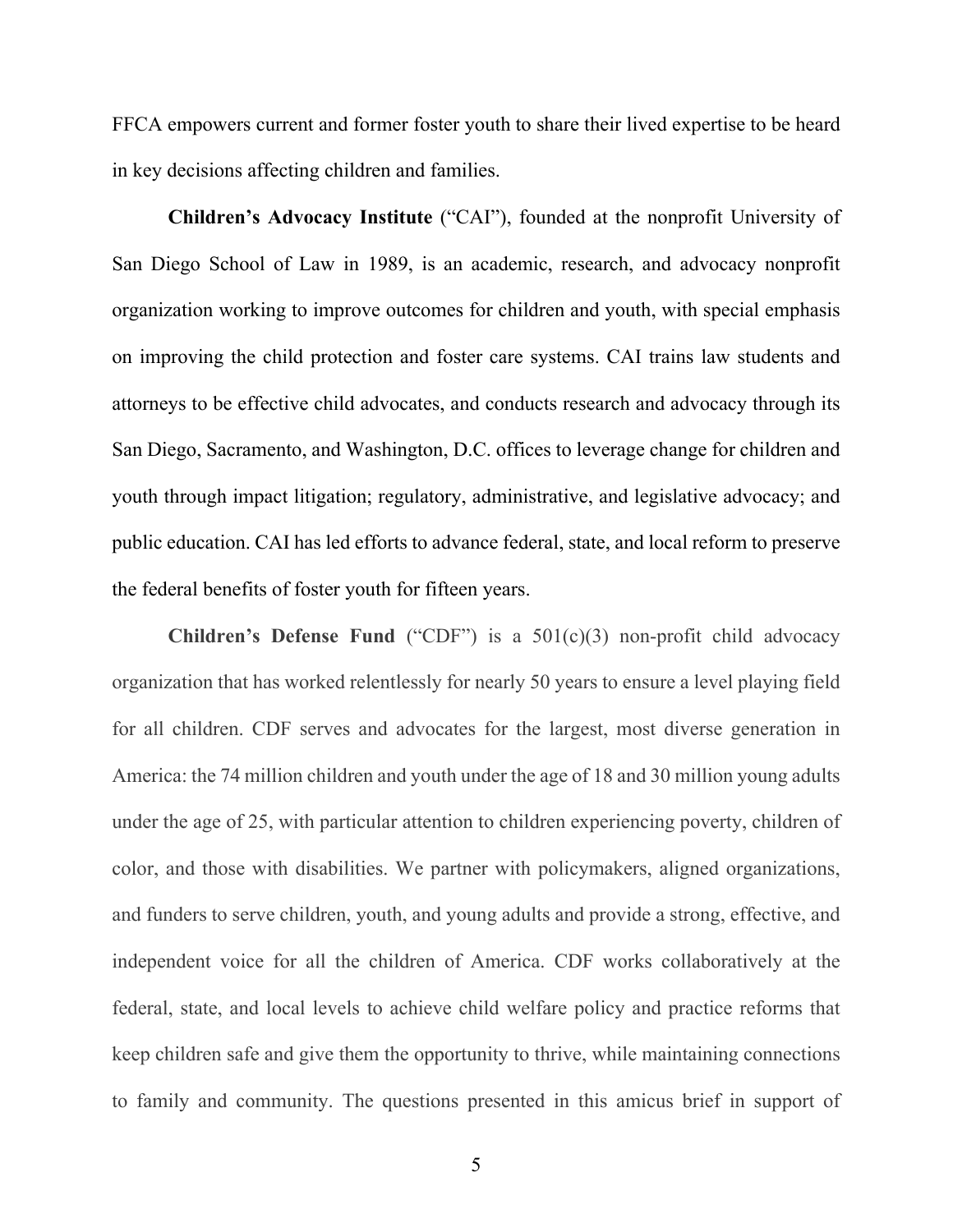plaintiffs' appeal of dismissals of their equal-protection claim relate directly to CDF's mission to ensure the best outcomes for the nation's children and youth. Since the Supreme Court made its ruling in the *Keffeler* case in 2003, CDF has concluded that foster youth receiving disability and survivor benefits are best served when they are afforded due process, equal protection, and access to their benefits for their current and future needs beyond existing state obligations.

**Children's Rights** is a national non-profit organization dedicated, through impact litigation and policy and advocacy work, to improving the lives of children served by government systems in the United States, including child welfare and specifically foster care systems. Children's Rights has investigated, prosecuted, and enforced injunctive orders of reform in child welfare systems in over 15 jurisdictions in the United States. Children's Rights has specific experience related to improving the array of placements and services for older youth in the foster care system, including those designed to prevent grave outcomes for youth when they exit the foster care system.

**First Focus on Children** is a 501(c)(3) nonprofit bipartisan children's advocacy organization. It is dedicated to ensuring children and families are a priority in federal policy and budget decisions. First Focus on Children works to improve the well-being and protect the rights of the next generation of America's leaders. Its advocacy is focused in the areas of child health, education, early childhood, family economics, child welfare, immigration, and child safety, in addition to tax and budget policies that lift children out of poverty. In all their advocacy, First Focus on Children's staff seek to increase investments in programs that support and protect our nation's most precious resource, our children.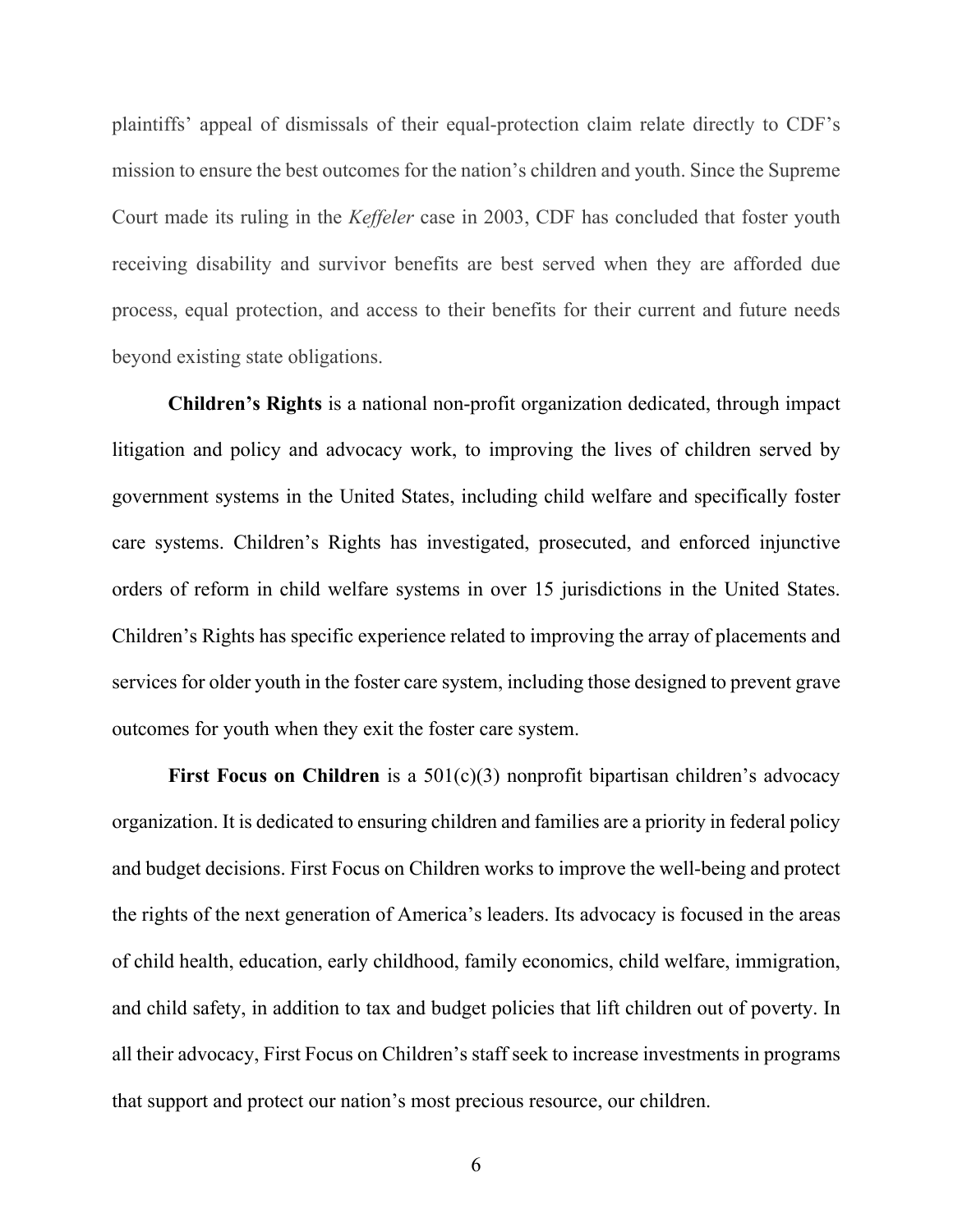**Foundation for Research on Equal Opportunity** ("FREOPP") conducts original research on expanding economic opportunity to those who least have it. FREOPP's research has shown that too many youth aging out of foster care succumb to poor life outcomes in part due to the lack of financial resources. OASDI and SSI benefits are provided to children to help them overcome significant disadvantages. It is wrong for child welfare agencies to take these benefits, highlighting the need to protect individual rights and government benefits to help ensure that youth aging out of foster care have an opportunity to achieve independence and thrive in adulthood.

**Gen Justice** works in legislatures and courtrooms nationwide to advance and protect the constitutional rights of abused, neglected, and abandoned children. Gen Justice has been instrumental in shepherding numerous reforms through state legislatures to improve child welfare systems, including landmark legislation in Arizona to guarantee independent, client-directed legal counsel for every child in foster care. Through its children's law clinic, Gen Justice provides *pro bono* legal assistance to hundreds of children and families annually. This case is of special importance to Gen Justice, as it implicates a core mission—to strengthen and protect children's constitutional rights to due process and equal protection throughout their time in foster care.

**Juvenile Law Center** fights for rights, dignity, equity, and opportunity for youth. It works to reduce the harm of the child welfare and justice systems, limit their reach, and ultimately abolish them so all young people can thrive. Founded in 1975, Juvenile Law Center is the first non-profit public interest law firm for children in the country. Its legal and policy agenda is informed by—and often conducted in collaboration with—youth,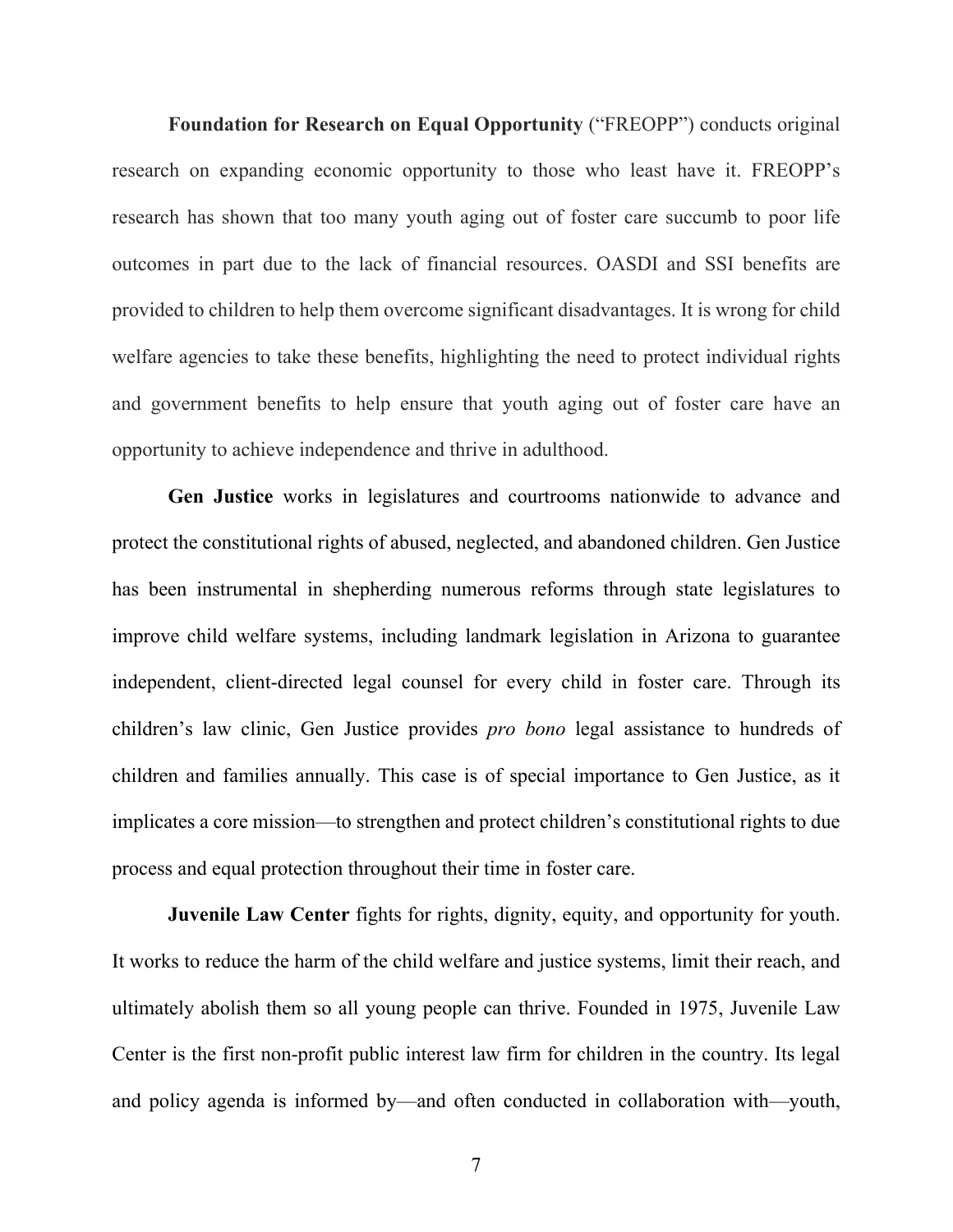family members, and grassroots partners. Since its founding, Juvenile Law Center has filed influential amicus briefs in state and federal courts across the country to ensure that laws, policies, and practices affecting youth advance racial and economic equity and are consistent with children's unique developmental characteristics and human dignity.

**National Association of Counsel for Children** ("NACC"), founded in 1977, is a  $501(c)(3)$  non-profit child advocacy and membership association dedicated to advancing the rights, well-being, and opportunities of youth in the child welfare system through access to high-quality legal representation. A multidisciplinary organization, our members include child welfare attorneys, judges, and professionals from the fields of medicine, social work, mental health, and education. NACC's work includes federal and state policy advocacy, the Child Welfare Law Specialist attorney certification program, a robust training and technical assistance arm, and the amicus curiae program. *See* www.naccchildlaw.org.

**National Center for Youth Law** ("NCYL") is a non-profit law firm that works to build a future in which every child thrives and has a full and fair opportunity to achieve the future they envision for themselves. For five decades, NCYL has worked to protect the rights of low-income children to ensure they have the resources, support, and opportunities they need. NCYL works to ensure the safety, stability, and wellbeing of children in foster care, including older youth and youth with disabilities, and has engaged in litigation and policy advocacy to ensure that youth who are exiting foster care are given appropriate support for a successful transition to adulthood.

**Partnership for America's Children** is a network of 50 nonpartisan child policy advocacy organizations across 40 states that represent children and their needs at the local,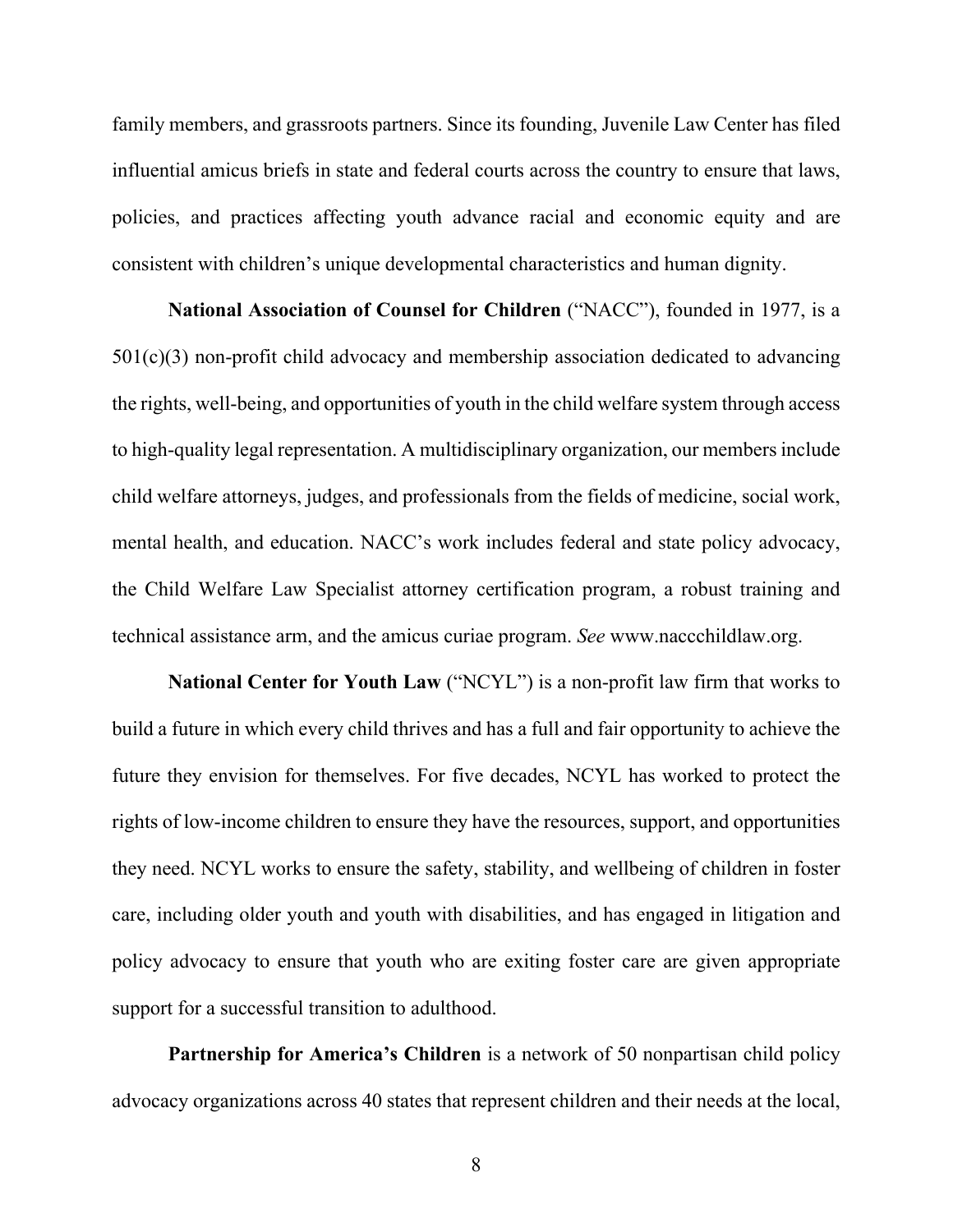state, and national levels within and across states. The Partnership for America's Children's mission is to support its network of child advocacy organizations in effective advocacy as they work to improve policies affecting children. Many Partnership members undertake advocacy to reduce and mitigate trauma for children and to improve the lives of young people aging out of foster care without permanent families.

**Daniel L. Hatcher** is a professor of law at the University of Baltimore School of Law and a national expert on poverty law, including foster children's Social Security benefits. He has prior experience as a legal aid attorney, including statewide policy advocacy and representing children in foster-care proceedings, and as senior staff attorney for the Children's Defense Fund. Professor Hatcher has testified before Congress and state legislative committees and has written extensively regarding issues in this case, *e.g.*, *The Poverty Industry: The Exploitation of America's Most Vulnerable Citizens*, NYU Press (2016); *States Diverting Funds from the Poor*, in Holes in the Safety Net: Federalism and Poverty (Ezra Rosser, ed., Cambridge University Press 2019); *Foster Children Paying for Foster Care*, 27 Cardozo L. Rev. 1797 (2006); *Purpose vs. Power: Parens Patriae and Agency Self-Interest*, 42 N. Mex. L. Rev. 159 (2012).

#### **ARGUMENT**

### **I. Foster Children Desperately Need Their Financial Benefits.**

 Nationally, over 400,000 abused, neglected, or abandoned children live in foster care. [R. 2106]. An estimated 5% of these children receive federal SSI or OASDI benefits,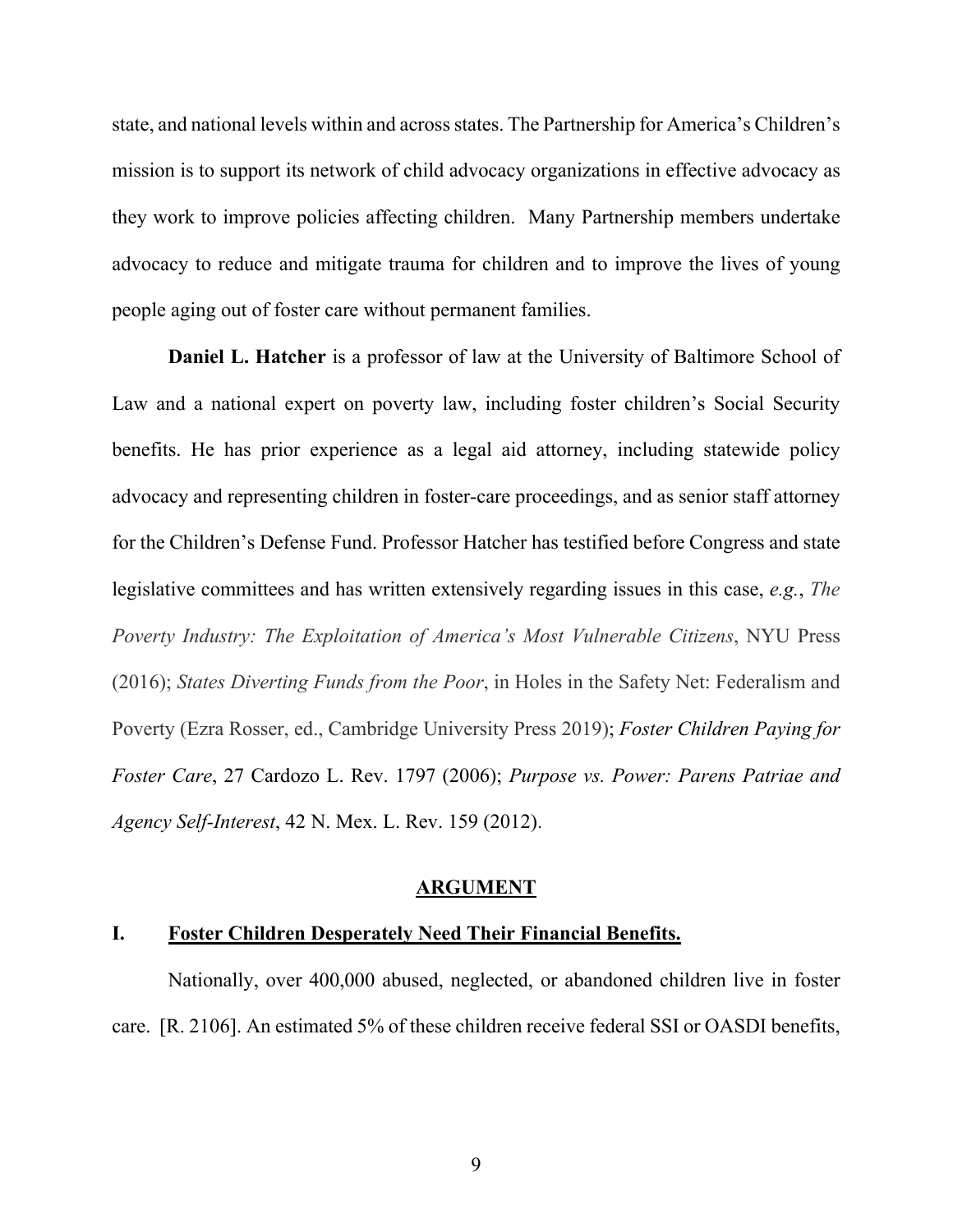averaging approximately \$700 per month.<sup>3</sup> Approximately 20,000 youth "age out" of foster care to "independence" every year without finding a permanent family or home,<sup>4</sup> and having endured multiple changes of placement, school, and friends.<sup>5</sup> In Alaska, 3,007 foster children were in state custody in April 2022, 66% of whom identify as Alaska Native.<sup>6</sup>

Foster children face uniquely daunting risks. They "have much higher rates of serious emotional and behavioral problems, chronic physical disabilities, birth defects, developmental delays, and poor school achievement."7 For example:

- An estimated 40-80% experience chronic physical health problems, 43% show growth abnormalities, and 33% have untreated health problems.<sup>8</sup>
- Up to 80% of foster children suffer from moderate to severe mental health problems, compared with 18%-22% of their peers.<sup>9</sup>
- A shocking 30% of foster care alumni meet lifetime diagnostic criteria for PTSD

<sup>5</sup> More than half of Alaska children in foster care for 24 months or longer experience three or more placements. *See* Children's Bureau, U.S. Dep't of Health & Hum. Servs., Alaska, https://cwoutcomes.acf.hhs.gov/cwodatasite/pdf/alaska.html.

<sup>6</sup> Alaska Dep't of Health and Soc. Servs., Alaska Office of Children's Services Statistical Information (May 10, 2022), https://dhss.alaska.gov/ocs/Pages/statistics/default.aspx.

<sup>3</sup> Cong. Res. Serv., *Children in Foster Care: Frequently Asked Questions* 1 (Nov. 23, 2021), https://sgp.fas.org/crs/misc/R46975.pdf.

<sup>4</sup> Children's Bureau, U.S. Dep't of Health & Hum. Servs., *What supports and resources are in place for youth transitioning from foster care*? (July 15, 2021), https://www.acf.hhs.gov/cb/faq/foster-care7#:~:text=There%20are%20more%20than% 20400%2C000,need%20to%20become%20self%2Dsufficient.

<sup>7</sup> Am. Acad. of Pediatrics, *Health Care of Young Children in Foster Care*, 109 Pediatrics 536, 536 (2002).

<sup>8</sup> Sarah McCue Horwitz et al., *Specialized Assessments for Children in Foster Care*, 106 Pediatrics 59, 59 (2000). *See also* Sandra H. Jee et al., *Factors Associated with Chronic Conditions Among Children in Foster Care*, 17 J. Health Care for Poor and Underserved, 328, 336 (2006).

<sup>9</sup> Nat'l Conf. of State Legislatures, *Mental Health and Foster Care* (Nov. 1, 2019), https://www.ncsl.org/research/human-services/mental-health-and-foster-care.aspx; *see also* J. Curtis McMillen et al., *Prevalence of psychiatric disorders among older youth in the foster care system*, 44 J. Am. Acad. Child. Adolesc. Psychiatry 88 (2005); Susan dos Reis et al., *Mental Health Services for Youths in Foster Care and Disabled Youths*, 91 Am. J. of Pub. Health 1094, 1099 (2001)).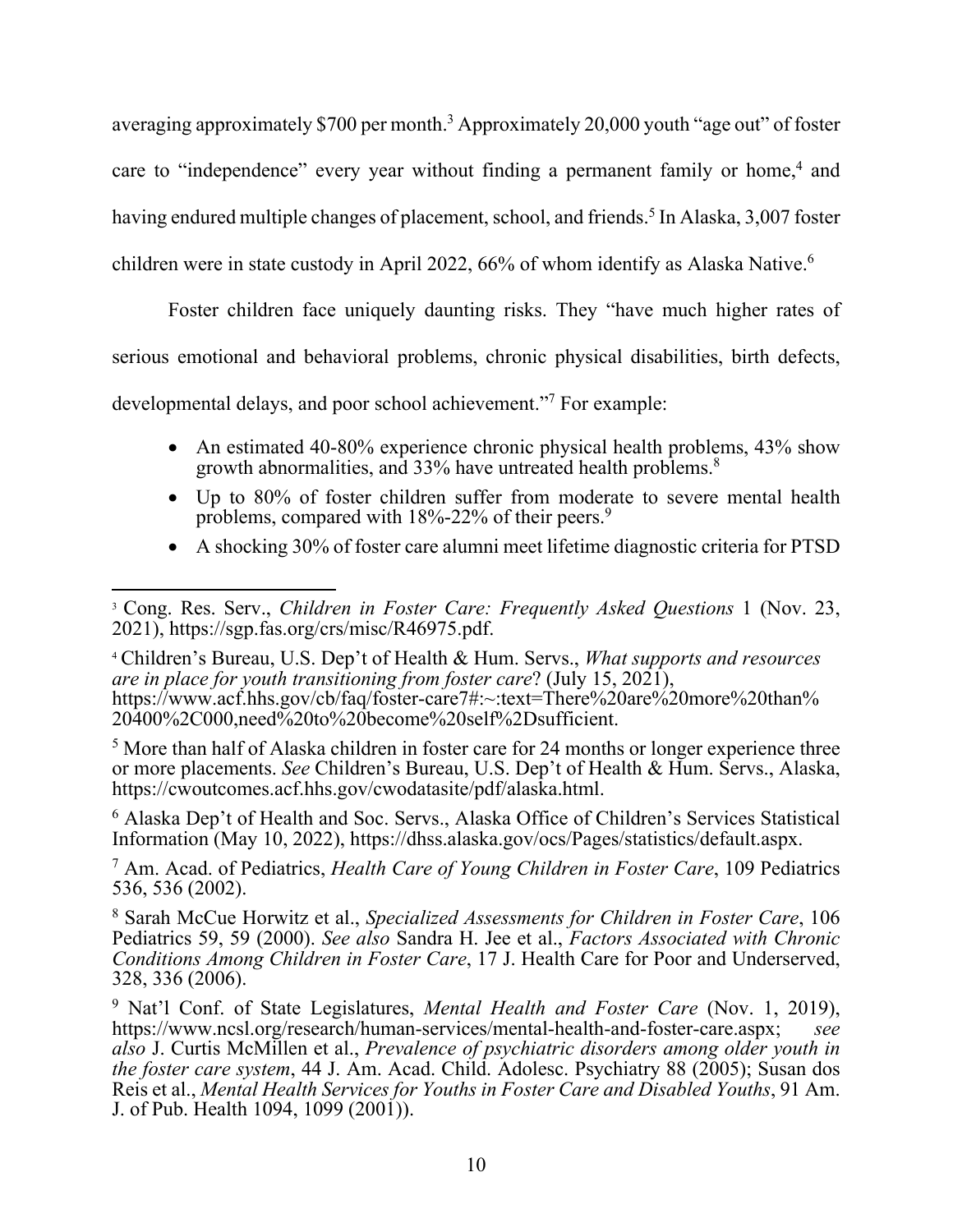based upon trauma experienced before or during foster care, compared with 7.6% of their demographic peers and *double* the PTSD level of war veterans.10

National longitudinal studies and federal statistics released after the Supreme Court's

decision in *Keffeler II* clearly demonstrate that foster children aging out of care face an

uphill battle to achieve self-sufficiency and have high risks for undesirable outcomes:

- Within 5-7 years after leaving state care, large percentages (12%-30%) of former foster youth find themselves homeless.<sup>11</sup>
- Transition-aged foster youth have elevated risks of depression, suicidal ideation, and other mental health disorders, as well as chronic physical health conditions including asthma, hypertension, tuberculosis, diabetes, hepatitis, and substance abuse disorders.12
- A recent study of former foster youth found that 15% had no high school diploma or GED, and only 5% and 6%, respectively, had obtained two or four-year postsecondary degrees.<sup>13</sup>
- Youth aging out of care face high unemployment and earn little income.<sup>14</sup> Onefifth to one-third have "very low probabilities of employment and hardly any earnings at any time between ages 18 and 24," and an additional one-fifth to one half are not likely to be employed during their early and mid-twenties.<sup>15</sup>

12 Md. Dep't of Legis. Servs., *Overview of Homelessness and Homeless Services in Maryland* 15 (Sept. 2015) (compiling research); *cf.* Courtney et al., *supra* note 11, at 74.

13 Courtney et al., *supra* note 11, at 31.

14 Jennifer Earle Macomber, et al., *Coming of Age: Employment Outcomes for Youth Who Age Out of Foster Care Through Their Middle Twenties*, i (2008), https://www.urban.org/research/publication/coming-age-employment-outcomes-youthwho-age-out-foster-care-through-their-middle-twenties.

<sup>10</sup> Peter Pecora et al., *Mental health of current and former recipients of foster care: A review of recent studies in the USA*, 14 Child & Family Social Work 132, 139 (2009).

<sup>&</sup>lt;sup>11</sup> Amy Dworsky et al., *Assessing the Impact of Extending Care Beyond Age 18 on Homelessness: Emerging Findings from the Midwest Study 3 (2010)*, *Homelessness: Emerging Findings from the Midwest Study* 3 (2010), http://chapinhall.org/sites/default/files/publications/Midwest IB2 Homelessness.pdf; Children's Aid Soc., *Youth Aging Out of Foster Care Face Poverty, Homelessness, and the Criminal Justice System* 3 (2006), http://www.childrensaidsociety.org/ files/uploaddocs/FosterCare.pdf; Mark E. Courtney et al., *Findings from the California Youth Transitions to Adulthood Study (CalYOUTH): Conditions of Youth at Age 23*, at 19 (2020), https://www.chapinhall.org/wp-content/uploads/CY\_YT\_RE1020.pdf.

<sup>15</sup> *Id*. at ii; *see also* Children's Aid Soc., *supra* note 11, at 2; Carol Brandford et al., *Foster Youth Transition to Independence Study: Final Report*, 4 (2004) (less than half of aged-out foster youth in study were employed).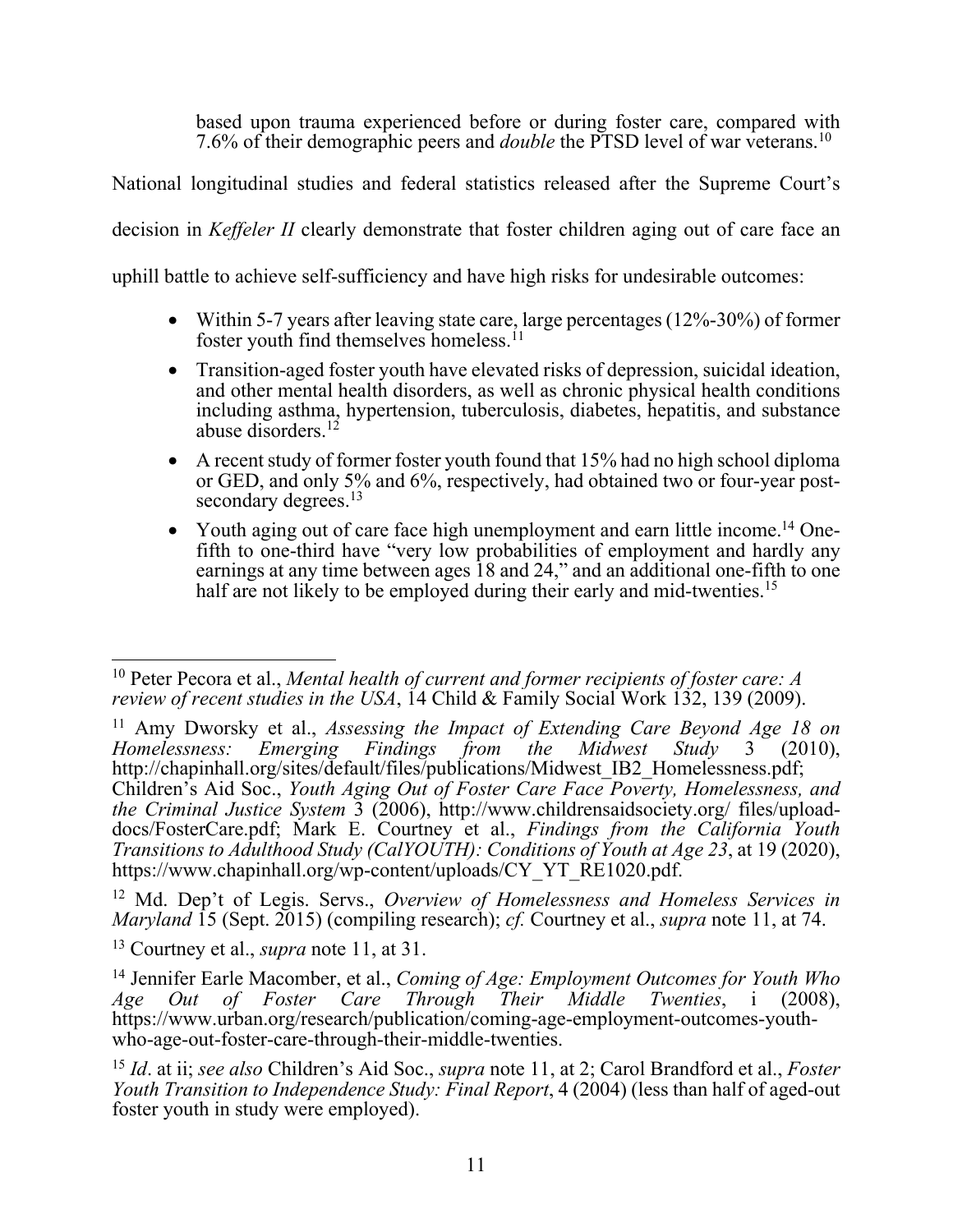• Up to 75% of former foster youth rely on means-tested benefits.<sup>16</sup>

 The average age of self-sufficiency in the United States is 26, and the average youth receives \$62,000 in support from parents between ages 18-34.17 Yet foster youth are expected to attain self-sufficiency with scant resources and little or none of the adult support enjoyed by their peers. By continuing this myopic policy to protect a tiny fraction of the state child-welfare budget, the state ultimately incurs exponentially greater costs.<sup>18</sup>

 National Public Radio and the Marshall Project released in 2021 an investigative series on states' widespread use of foster children's SSI and OASDI benefits to reimburse themselves, focusing on Alaska foster youth. The reported experiences starkly depict the real-time ramifications and impacts of this practice:

- Named Plaintiff Z.C. entered care after homelessness and emotional trauma. OCS surreptitiously applied for SSI, ultimately diverting over \$700 per month to reimburse itself for her care. Had she had access to her benefits, she would have used them to pay for an apartment and a car to find work.
- T.H.'s mother died when he was 7, entitling him to OASDI starting at age 12 when his father was incarcerated and he entered foster care. Now 21, he lacks

<sup>16</sup> Mark E. Courtney et al, *Midwest Evaluation of the Adult Functioning of Former Foster Youth: Outcomes at Age 26* (2011), https://www.chapinhall.org/wpcontent/uploads/Midwest-Eval-Outcomes-at-Age-26.pdf.

 $17$  This number is derived by applying the annual CPI to data in Robert F. Schoeni et al., *Material Assistance Received From Families During Transition to Adulthood* in "On the Frontier to Adulthood: Theory, Research and Public Policy" 405 (2005) (Richard A. Settersten, Jr. et al., eds.).

<sup>&</sup>lt;sup>18</sup> Pew Charitable Trusts reports that each national cohort of young people leaving foster care costs taxpayers \$8 billion in the long term from lost revenues due to lost earnings and costs including homelessness, substance abuse treatment, criminal justice involvement, unplanned pregnancies, medical expenses, mental health treatment, Food Stamps, and other public benefits. *See* Teresa Wiltz, *States Tackle 'Aging Out' of Foster Care, Pew Charitable Trusts* (Mar. 25, 2015), https://www.pewtrusts.org/en/research-andanalysis/blogs/stateline/2015/3/25/states-tackle-aging-out-of-foster-care#:~:text= Each%20cohort%20of%20young%20people%20leaving%20foster%20care,the%20Jim% 20Casey%20initiative.%20Signs%20of%20Good%20Results.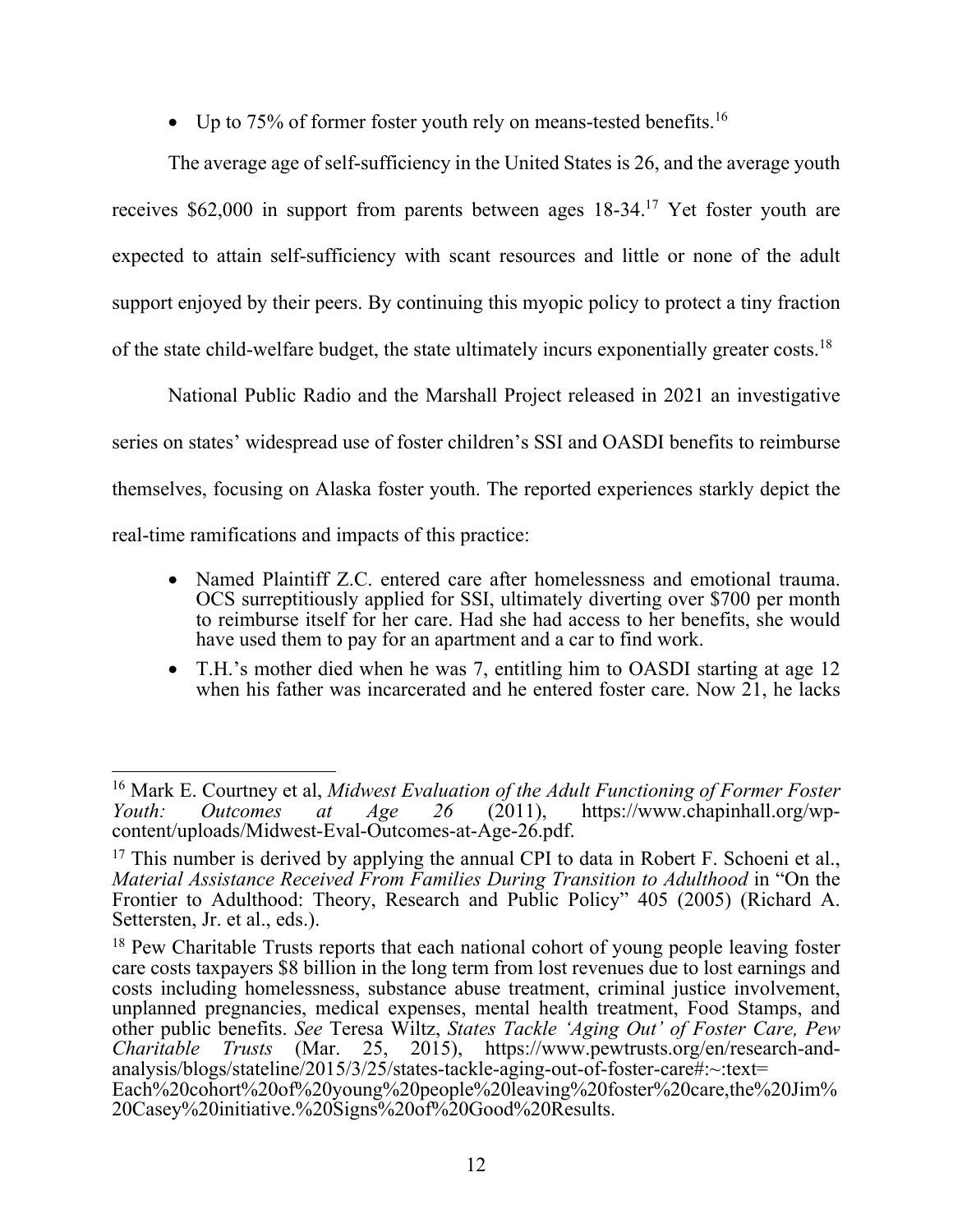the resources he needs to reach independence (*e.g.*, college). T.H. did not learn about his OASDI and its diversion until age 16, shortly before he left care.

- K.E. ran away from several foster placements, resulting in placements in mental institutions. An Alaska Native, K.E. says that she did feel comfortable with her non-Indian foster families and did not ask for basic needs such as clothes and feminine hygiene products. OCS never told her that it was taking her \$780 monthly SSI benefits. Her reaction: "The state is taking my personal money when they're barely even taking care of me? That doesn't seem right."
- M.S. was placed in many foster homes and facilities, where she suffered abuse. Eventually, she developed PTSD and panic attacks and qualified for SSI. OCS intercepted her \$720-\$790 monthly benefits without her knowledge. At age 18, she left foster care when pregnant and had to move into a motel with her abusive boyfriend because she no money to pay rent. At one point, she was unhoused and living in a tent.
- C.L., orphaned prior to entry into care, had his OASDI benefits taken by the state while he had to walk more than a dozen miles to and from his job because he could not afford gas money. He left foster care with no family and "without a dime to his name."
- E.H. entered foster care as a young child after his mother's death. Starting at age 16, OCS took his \$700-\$1000 monthly OASDI benefits. He would like to earn a degree in pastoral counseling but cannot afford tuition of a Christian college.
- M.J. entered foster care after his father murdered his mother. He was entitled to OASDI upon her death. While OCS was pocketing his OASDI benefits totaling \$20,000, M.J. scrounged food samples at grocery stores, hoarded ramen noodles, and "trekked around Anchorage in a tattered secondhand jacket." 19

These experiences and reactions are typical. This Court should not doubt for a moment that

these benefits could have made a profoundly positive difference in the lives of the Foster

Children had OCS let them have access to their funds. $20$ 

<sup>19</sup> Eli Hager et al., *The Hidden Bill for Foster Care: State Foster Care Agencies Take Millions of Dollars Owed to Children in Their Care*, Nat'l Pub. Radio (Apr. 22, 2021), https://www.npr.org/2021/04/22/988806806/state-foster-care-agencies-take-millions-ofdollars-owed-to-children-in-their-care; Eli Hager et al., *State Foster Care Agencies Take Millions of Dollars Owed to Children in Their Care. Most Children have No Idea*, Marshall Project (May 17, 2021), https://www.themarshallproject.org/2021/04/22/foster-careagencies-take-thousands-of-dollars-owed-to-kids-most-children-have-no-idea.

<sup>&</sup>lt;sup>20</sup> The North Carolina case of John G. is illustrative. Abandoned at age 3 and abused by multiple guardians, John arrived in foster care with nothing but survivor benefits and title to an old house facing foreclosure due to default by his last guardian. Instead of paying his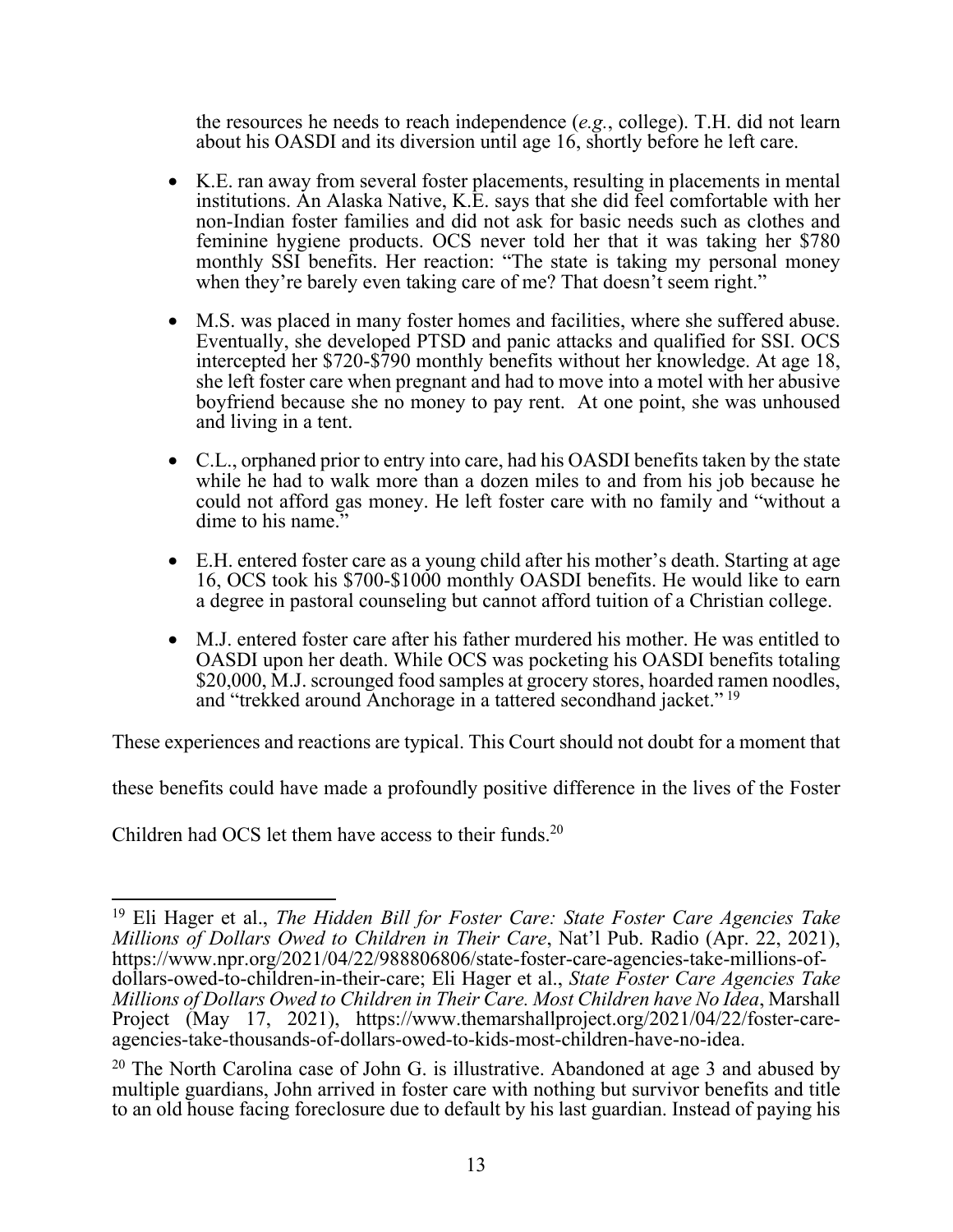#### **II. No Legal Barrier Prevents Foster Children from Receiving their Benefits.**

 In defending its self-reimbursement policy, OCS contends that (1) conserving the funds would cause the Foster Children to exceed SSI's \$2,000 resource limit, causing eventual disqualification; (2) federal law *requires* OCS to spend the funds on maintenance such as food, shelter, and clothing, so OCS *must* reimburse itself for these services;<sup>21</sup> and (3) the Foster Children will lose their federal-benefit eligibility if OCS receives Title IV-E funds to fund care while conserving the SSI benefits. These contentions are wrong.

 For starters, these concerns can all be avoided by OCS using the SSI for the children's current and future needs, above and beyond the basic foster care stipend.<sup>22</sup> In other words, it can spend the Foster Children's funds *on the Foster Children*.

SSI does not strictly cap all beneficiary assets exceeding \$2,000 in aggregate value. Savings above that amount *are* allowed via federally recognized accounts: (1) "special needs" trusts ("SNTs"), including "pooled" SNTs;<sup>23</sup> (2) "ABLE" (Achieving a Better Life

mortgage, the local DSS pocketed his OASDI until a court intervened and ordered it to use the benefits to save and repair the house. Erick Eckholm, *Child Welfare Agencies Seek Foster Children's Assets*, N.Y. Times (Feb. 17, 2006).

<sup>21</sup> *See* Exc. 296 ("As *required* by the SSA, OCS first spends the social security benefit on immediate … needs which is food, housing, and clothing."); R. 1727 ( "benefit *must* be used for support and current maintenance, e.g., food, clothing, and shelter"); R. 2095 (using funds for "current maintenance" is "required"); R. 2100 (SSA "*requires* Social Security benefits to be used for current maintenance of the child," and RPs are "*required* to use the benefit for the child's current maintenance") (emphasis added for all).

 $22$  From better clothes to a summer trip to music or dance lessons, there are many items that foster children ordinarily must forego that the benefits could provide.

<sup>&</sup>lt;sup>23</sup> **SNTs**: The Act shelters funds (including SSI benefits) placed in irrevocable discretionary SNTs for disabled individuals. 42 U.S.C.  $\S$  1382b(e)(5), 1396p(d)(4)(A); Soc. Sec. Admin ["SSA"], Program Operations Manual System ["POMS"] GN 00602.075 ("Transfer of Benefits to a Trust"), https://secure.ssa.gov/poms.nsf/lnx/0200602075 (RP "is permitted to transfer [OASDI] and/or [SSI] benefits to establish a trust, or fund an existing trust, provided the terms of the trust are not contrary with use of benefits policies").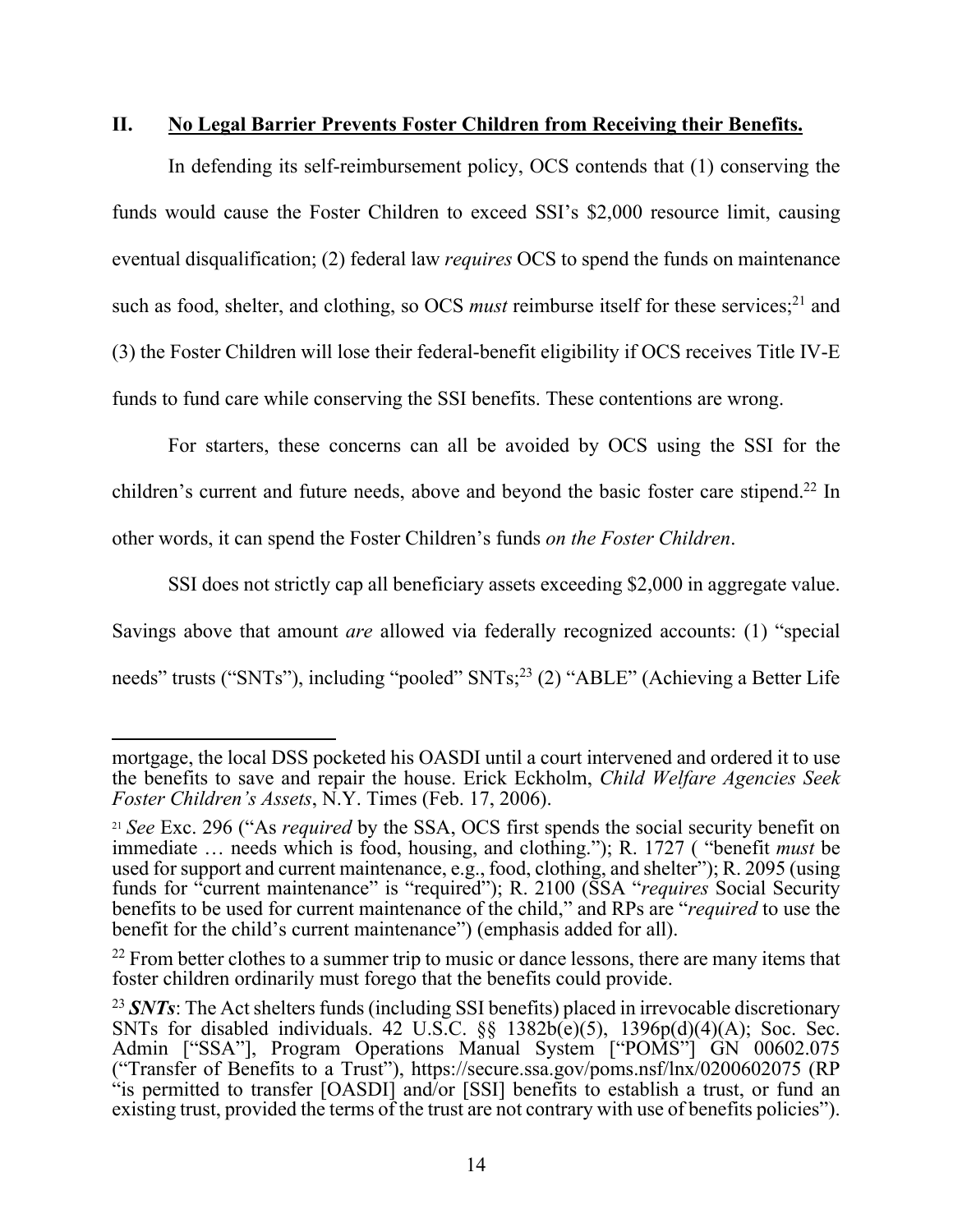Experience) accounts;<sup>24</sup> and (3) "PASS" (Plan to Achieve Self Sufficiency) accounts. <sup>25</sup> The funds also can be used for expenses that are excluded from the resource cap.<sup>26</sup> These are real options that SSI beneficiaries use every day to shelter savings.27 Indeed, OCS already does this for foster children's permanent fund dividends ("PFDs"). Alaska law *requires* OCS to apply for and retain foster children's PFDs in trust until they turn 21 or

<sup>26</sup> *Permitted expenditures*: Also excluded from the cap are assets that OCS often does not provide: a home, a car, or household goods and effects. *See* 42 U.S.C. §§ 1382b(1), (2)(A).

<sup>27</sup> A Maryland law enacted in 2018 requires it to conserve substantial portions of foster youth's federal benefits in special non-capped accounts, available to the youth when they leave foster care. *See* Md. Code Ann. Fam. Law § 5-527.1. To do this, it has successfully utilized pooled SNTs. *See* Md. Dep't of Hum. Servs., Policy No. SSA/CW #19-6, *Protecting the Resources of Foster Children in Custody* (Oct. 1, 2018), https://dhs.maryland.gov/documents/SSA%20Policy%20Directives/Child%20 Welfare/SSA%2019-06%20CW%20Protecting%20Resources%20of%20Children%20 in%20Custody.pdf. New York City and Philadelphia recently announced that they, too, will institute policies to conserve benefits.

SNTs pay for supplemental needs and cannot be used for direct support or to supplant government funding. *See* 162 Am. Jur. Trials 385 § 7 (2019) ("A special needs trust … defray[s] … costs … that are not covered by any other … benefits program."); *Ashcraft & Gerel v. Shaw*, 728 A.2d 798, 803 n.4 (Md. Ct. Spec. App. 1999) ("the trust assets are preserved for special needs of the beneficiary that will not be covered by government subsidized programs"). OCS asserts that "Plaintiff is not eligible for that kind of trust" and that "SSI benefits cannot be accumulated in a trust like that" but admits that research is needed to for details. [Tr. 100]. Smaller sums can be placed in a "*pooled*" SNT that uses a nonprofit entity as trustee for multiple trusts.  $42 \text{ U.S.C.} \S 1396p(d)(4)(C)$ .

<sup>&</sup>lt;sup>24</sup> **ABLE accounts** are congressionally established "529A Plan" tax-advantaged savings accounts for individuals with disabilities. The first \$100,000 is excluded from SSI's resource limit, and up to \$16,000 in SSI benefits and other funds may be invested annually. Funds may be used for education, housing, transportation, health, living expenses, employment support, assistive technology, financial management, and legal expenses. SSA, *Spotlight on Achieving a Better Life Experience (ABLE) Accounts* (2022 ed.), https://www.ssa.gov/ssi/spotlights/spot-able.html.

<sup>&</sup>lt;sup>25</sup> *PASS accounts* allow disabled foster children with a clear plan for reaching independence and self-sufficiency to save SSI benefits and other income to support implementing a plan to work, including education, training, transportation, assistive technology, computer items, etc. *See* SSA, *Spotlight on Plan to Achieve Self–Support*, https://www.ssa.gov/ssi/spotlights/spot-plans-self-support.htm (accessed Mar. 20, 2022).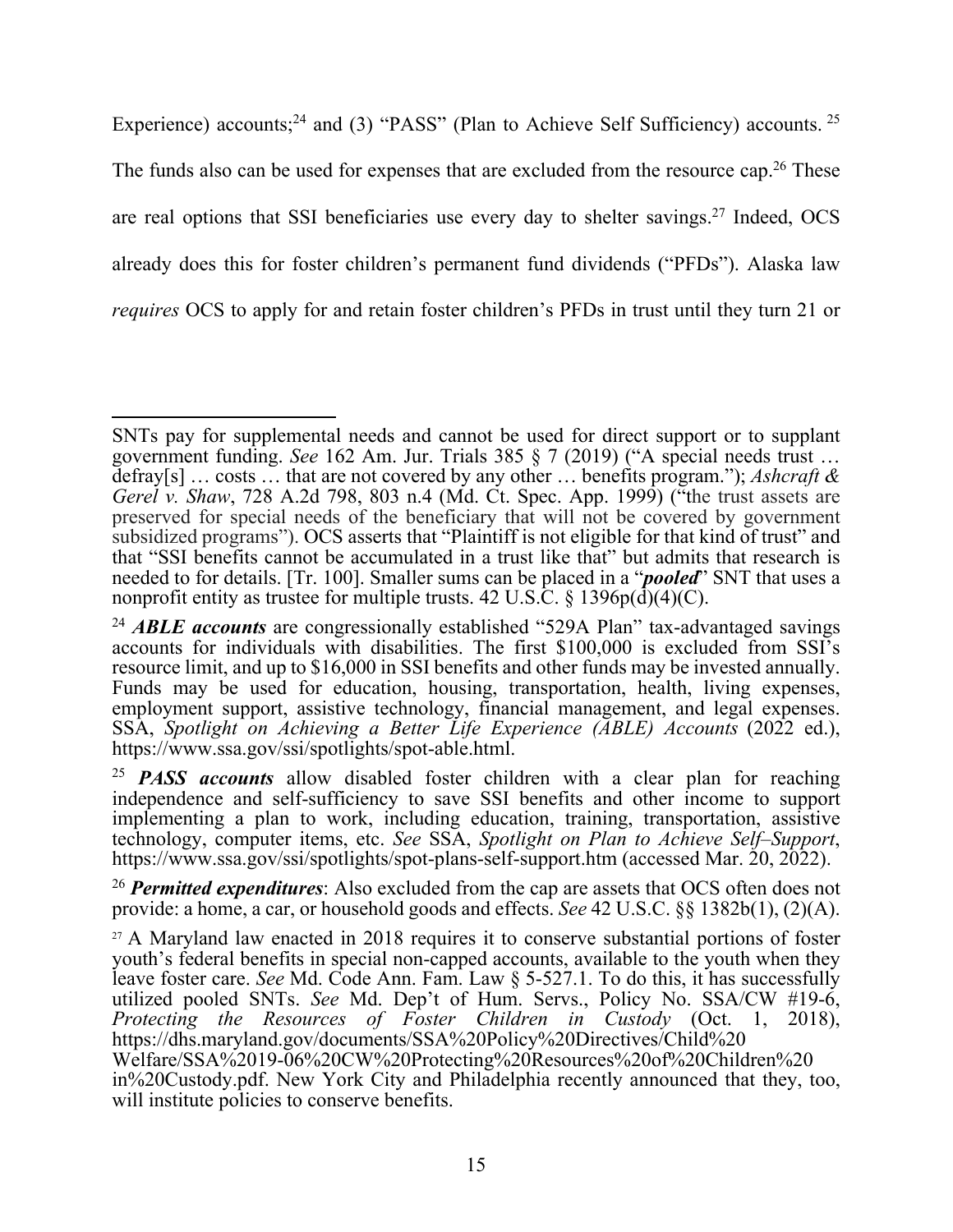leave OCS custody.28 OCS thus can readily do the same for SSI benefits.

 For OASDI benefits, the analysis is ever simpler: there are *no* asset caps and *no limitations* on how the benefits may be spent or saved.

 OCS's argument that federal law *requires* it to reimburse itself is pure nonsense. SSA requires no such thing. Rather, as *Keffeler II* explains, "payments made for 'current maintenance' are *deemed* to be 'for the use and benefit of the beneficiary.'"<sup>29</sup> OCS confuses SSA's *examples* of ways to comply with the Act as if they are the exclusive means. RPs must ensure that the child's basic needs are met and must use the benefits for that purpose if they are not, but nothing prevents RPs from utilizing other available sources of maintenance and saving the benefits for supplemental needs or future use.<sup>30</sup>

 The regulatory scheme makes this clear. RPs have fiduciary duties to act in the child's best interests, as OCS acknowledges. [R. 1989]. These include "using *and saving* the money for the child's benefit," reporting changes and filing annual accountings with SSA, and conserving unused funds.<sup>31</sup> Under SSA regulations, "payments made for 'current maintenance' are deemed to be 'for the use and benefit of the beneficiary,'" which includes "'cost[s] incurred in obtaining food, shelter, clothing, medical care, and personal comfort items.'"32 SSA's policy is that, *if current needs are otherwise met*, the benefits must be

 $28 AS \S 47.15.115.$ 

<sup>&</sup>lt;sup>29</sup> 537 U.S. at 377 (quoting 28 C.F.R. §§ 404.2040(a), 416.640(a)).

<sup>30 42</sup> U.S.C. §§ 405(j)(1)(C), 1383(a)(2); 28 C.F.R. §§ 404.2040(a), 404.2045, 416.640, 416.645.

<sup>31</sup> SSA, POMS GN 00502.114.A, https://secure.ssa.gov/poms.nsf/lnx/0200502114 (emphasis added); *see also* 20 C.F.R §§ 404.2035(a), 416.635(a).

<sup>32</sup> *Keffeler II*, 537 U.S. at 376 (quoting 28 C.F.R. §§ 404.2040(a), 416.640(a)).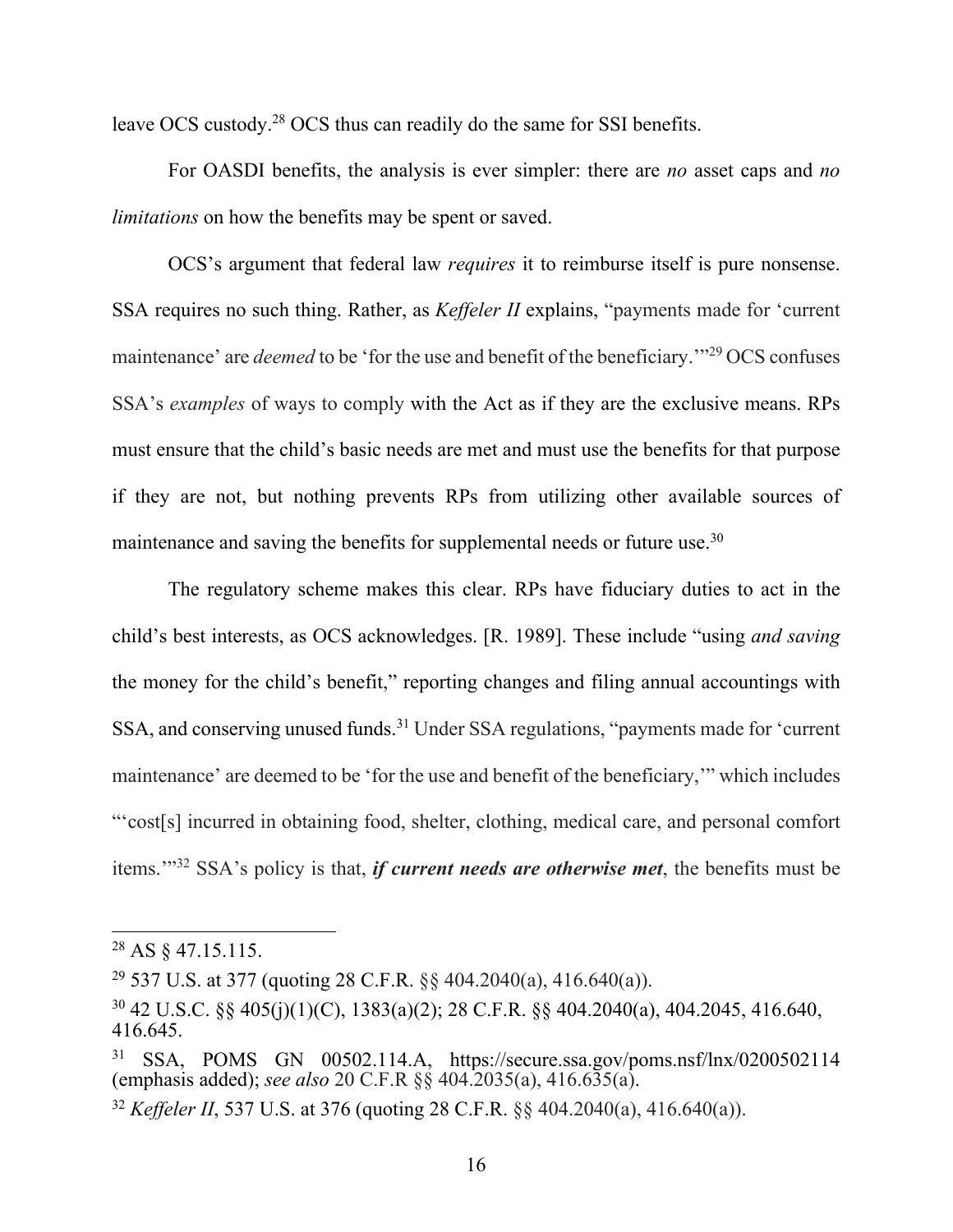used for "reasonably foreseeable" future needs, and, "[i]f not needed for these purposes, …. *the payee must conserve or invest benefits* on behalf of the beneficiary."33 Because OCS already provides for current maintenance, it should use the funds for other services or items, which could include specialized equipment or therapy not covered by OCS or Medicaid, participation in clubs or sports teams, or (as seen in John G.'s case, n.20, *supra*) payment to secure housing upon emancipation.34

Moreover, this argument does not apply to OASDI, which is 100% unrestricted. *See* R. 1727 ("There is no prohibition on what you can spend this money on[.]").

 Finally, OCS overstated Title IV-E's impact. Although SSA counts federal IV-E funding as income reducing SSI benefits dollar-for-dollar, and SSI eligibility is lost if SSI benefits are reduced to zero for one year, only federal foster-care funds count as income; state funds are excluded,<sup>35</sup> so SSI benefits would be reduced by half the IV-E rate (due to the 50% match), not by 100%. Because 25-30% of the Foster Children are not IV-E eligible [Exc. 341], and approximately 40% receive OASDI, the point is moot for over half of the Foster Children. Maryland's pioneering statute, now in its fourth year of successful implementation, *see* n.27, *supra*, proves that benefits *can* be saved without compromising SSI eligibility—which is precisely what an RP acting as a true fiduciary is supposed to do.

<sup>33</sup> SSA, POMS GN 00602.001, https://secure.ssa.gov/poms.nsf/lnx/0200602001.

<sup>34</sup> *See* SSA, *A Guide for Representative Payees* 4, https://www.ssa.gov/pubs/EN-05- 10076.pdf (accessed Mar. 20, 2022).

<sup>35</sup> *See* Cong. Res. Serv., *Social Security and SSI Benefits for Children in Foster Care*, 15 (Sept. 28, 2012), https://crsreports.congress.gov/product/pdf/RL/RL33855/20 (state foster care payments "generally do not reduce an SSI-eligible foster child's federal SSI benefit because they are not counted as income").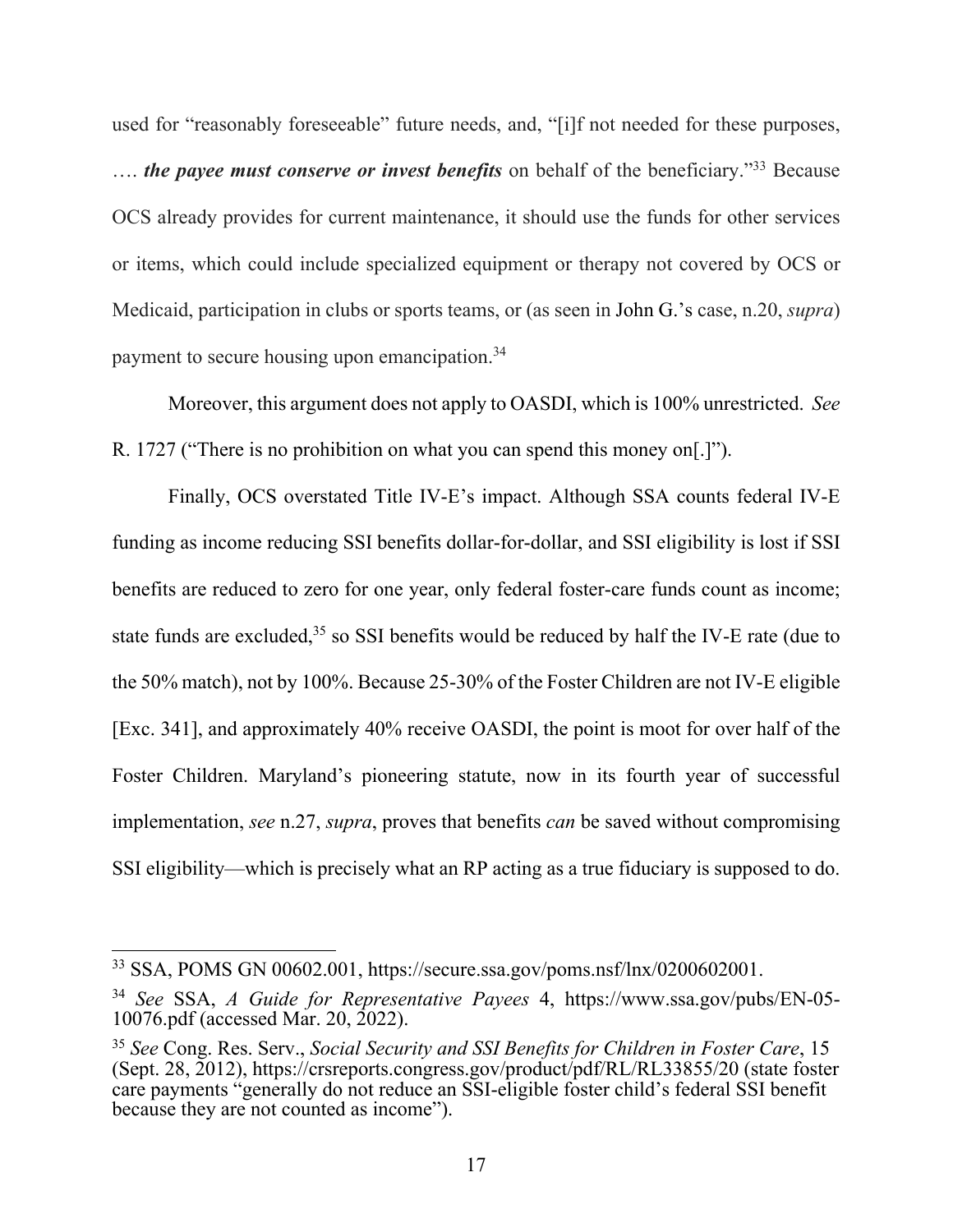\* \* \*

 In sum, OCS justifies its confiscation with inaccurate and flimsy justifications. Its reasons are obvious: OCS wants courts to believe that it is acting magnanimously, with only the children's interests in mind, when its motive is pecuniary and self-interested. Even if, *arguendo*, *Keffeler II* could be stretched to mean that the Act permits expropriation of benefits, this would not eclipse the facts that (i) OCS does this by choice, for self-interested reasons; (ii) the constitutional claims here are distinct from the narrow statutory ruling in *Keffeler II*; and (iii) much has been learned since *Keffeler II* was decided two decades ago. OCS's strident protestation that it has no choice and that confiscation of benefits is for the children's own good rings hollow. OCS makes the Foster Children pay for their own care unlike any other foster children—to save money, and, as shown below, it does so by breaching its fiduciary duty, concealing its acts, and withholding vital information.

#### **III. OCS Engineers Its Appointment as RP for Alaska's Foster Children.**

SSA appoints an RP based upon who would best serve the child's interests, using a "flexible" seven-tiered order of preference with parents at the top and child-welfare agencies like OCS at the bottom:

- (1) custodial parents or guardian;
- (2) non-custodial parents who pay support and show strong concern for the child's well-being;
- (3) non-custodial, non-supporting but strongly concerned parents;
- (4) custodial relatives or stepparents;
- (5) non-custodial relatives or stepparents who pay support and show strong concern;
- (6) non-custodial, non-supporting but strongly concerned relatives or stepparents;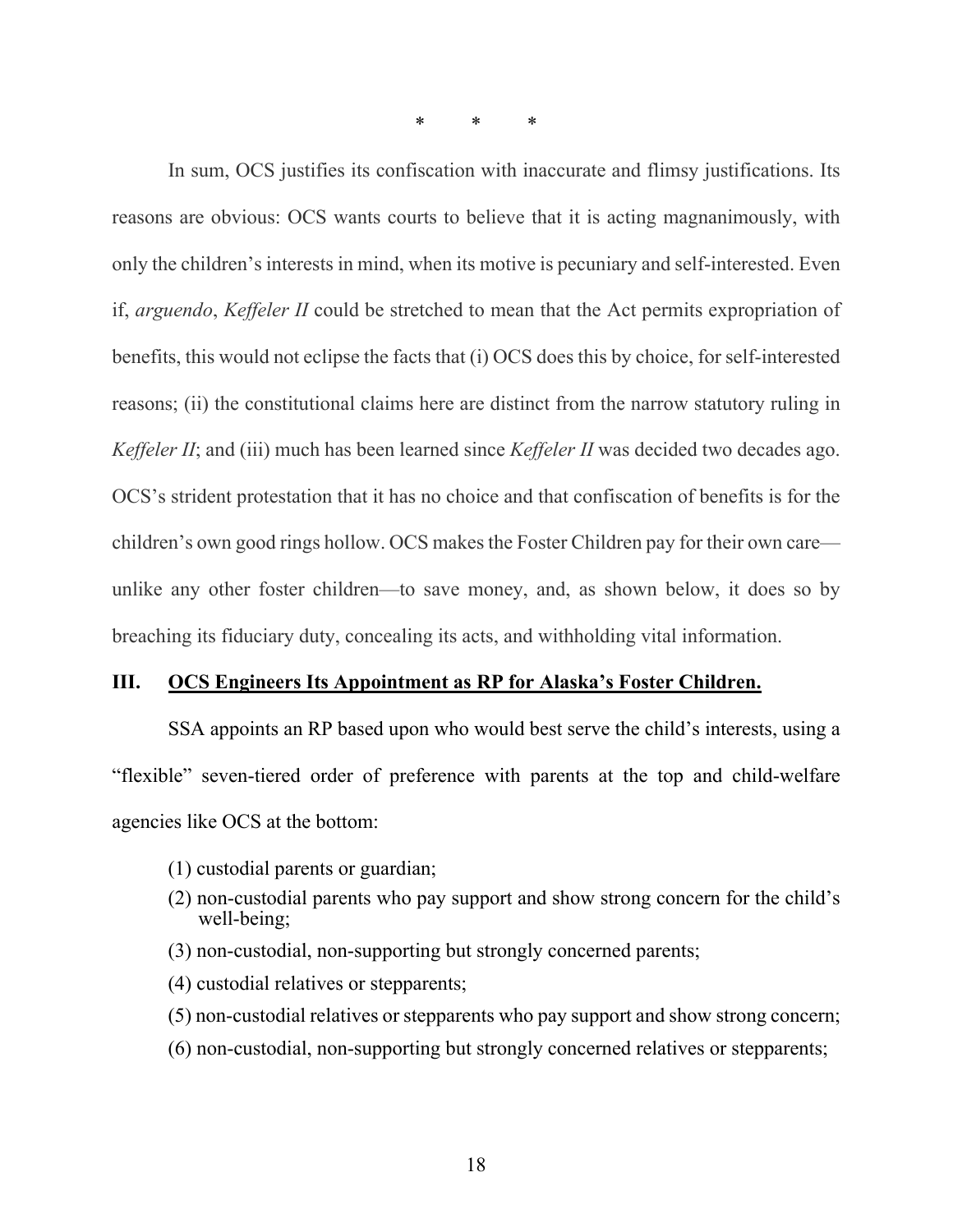(7) authorized social agencies or custodial institutions.  $36$ 

SSA tells its staff not to defer to state foster care agencies seeking RP appointments:

Cases involving foster care are among the most sensitive SSA encounters. It is essential that SSA do all it can to protect the rights of children who may not be able to rely on their parents to do so. When you select a payee for a child in foster care, exercise caution and follow proper procedures to ensure we appoint the best payee available and provide appropriate due process. *Do not routinely appoint the foster care agency as payee for a child in foster care. Gather all pertinent information and make a thoughtful and careful choice and decide each case on its own merit.*"37

Despite SSA's policy directive, and despite state agencies' rank as candidates of last resort,

OCS is appointed RP for almost all foster children in Alaska.<sup>38</sup> This is no accident.

When children enter foster care or subsequently become eligible for benefits, OCS

routinely applies for appointment as RP. [Exc. 293]. SSA's form BK-11 requires OCS to

provide names and contact information for parents, relatives, and others with a significant

relationship with the child [*e.g.*, R. 735], but OCS apparently *never* provides SSA with

information about relatives or others with significant ties to the child who could serve as

RP.39 In court-ordered discovery, OCS provided 42 forms prepared by its contractor PCG

<sup>36</sup> 20 C.F.R. §§ 404.2021(c), 416.621(c).

<sup>37</sup> SSA, POMS GN 00502.159, https://secure.ssa.gov/poms.nsf/lnx/0200502159 (emphasis added).

<sup>38</sup> On December 5, 2019, OCS was RP for *all* 259 foster children known to receive SSI (140), OASDI (107), or both (12). [Exc. 337-40, 293]. *Cf.* Brief for Florida et al. (38 other states and territories) as Amici Curiae Supporting Petitioners, *Keffeler II* (No. 01-1420), 2002 LEXIS 380 at 17 (discussing states' "regular" RP appointments).

<sup>39</sup> *See* R. 734-961 (BK-11 forms all leaving blank OCS's answer to question 7). Despite this blatant non-reporting, OCS told the Superior Court that it provides this information. [Exc. 447 ("through the submission of the required SSA-BK-11 form, OCS notifies the SSA of the names and contact information for the child's natural parents," as well as "any (other) relatives or close friends who have provided support and/or show active interest with the claimant")]. OCS attaches the CINA temporary custody order, *id.*, which might name the parent(s) [R. 1429], but that is a far cry from filling out the form.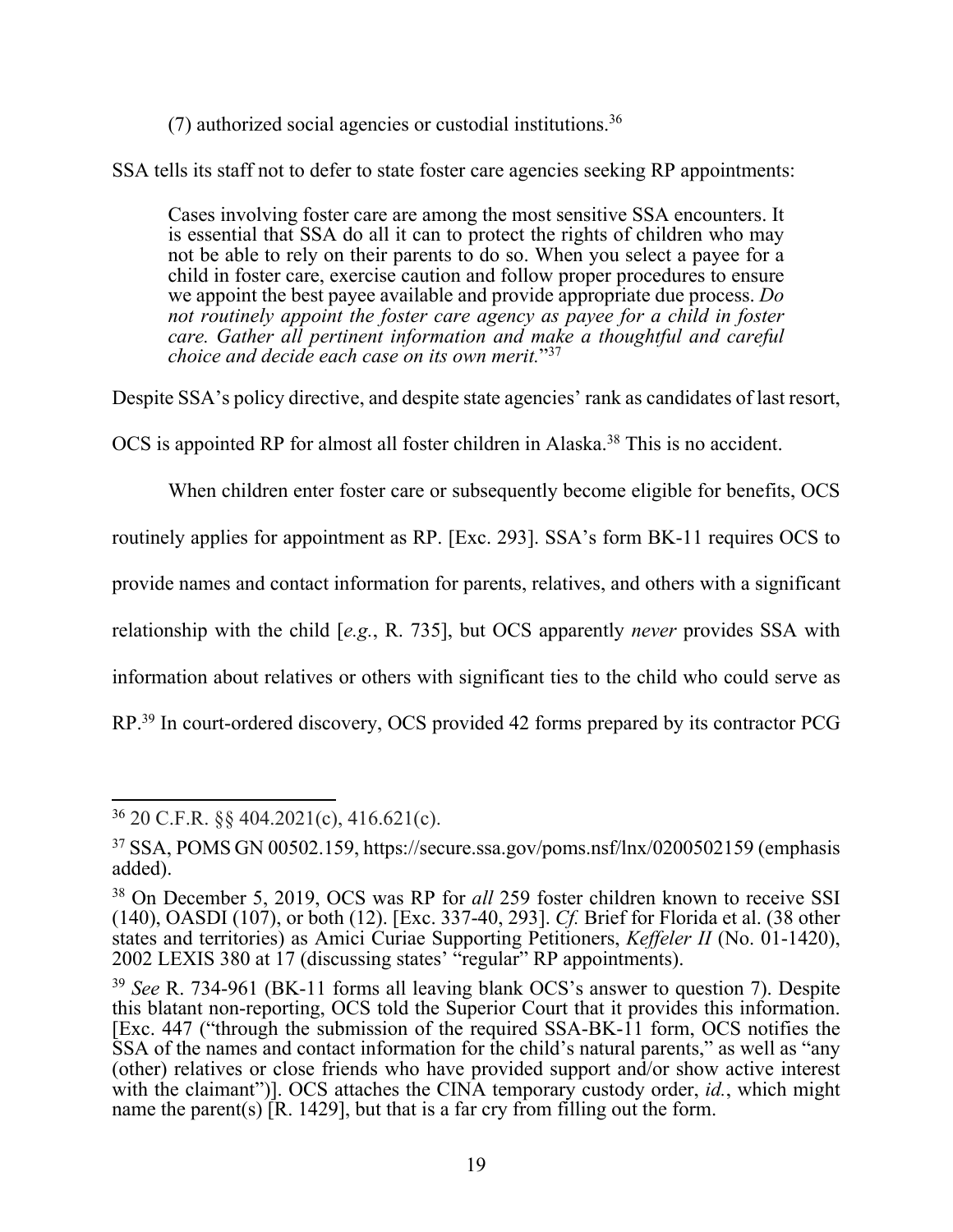[R. 723-24]; of these, OCS *never* identified nonparental relatives or other adults in *any* forms, *see* R. 734-961, and it identified parents as potential contacts only twice, when OCS deemed the parents cooperative with reunification case plans, *see* R. 822, 919. It usually gave cryptic, unhelpful explanations, *e.g.*, checking the box for "Parent shows interest," but saying "Unknown" for details [R. 752, 762, 776, 770, 779, 797, 832, 836, 851, 872, 876, 886, 890, 900, 904, 908, 939, 959]; or, conversely, checking the box for "Parent shows no interest," but explaining that "court has removed child from parental custody" [R. 745, 756, 770, 801, 808, 814, 855, 881, 894, 925, 945] (which does *not* mean a lack of interest); or not checking either box [R. 861, 913].

 This non-reporting of alternative RPs is willful concealment. Many parents who lose custody of their children maintain a "strong concern" for their children's well-being. When parents are unable or unfit to serve, there might be a relative or other trusted adult in the child's life who could administer the benefits in the child's best interest quite differently. OCS is *required by law* to collect information about relatives and assist their involvement and possible caregiving, $40$  yet it conceals that information from SSA, thereby dooming their appointment as RPs. This flagrant concealment breaches OCS's fiduciary duty. SSA cannot obtain the information on its own, so, by staying silent, OCS manipulates its own appointment as a *fait accompli*.

<sup>&</sup>lt;sup>40</sup> Title IV-E requires states to "exercise due diligence to identify" all adult grandparents and other known adult relatives and to inform them about the child's removal and options "to participate in the care and placement." 42 U.S.C.  $\S$  671(a)(29). OCS must consider adult relatives over a non-related adult as potential caregiver. *Id.* at § 671(a)(19).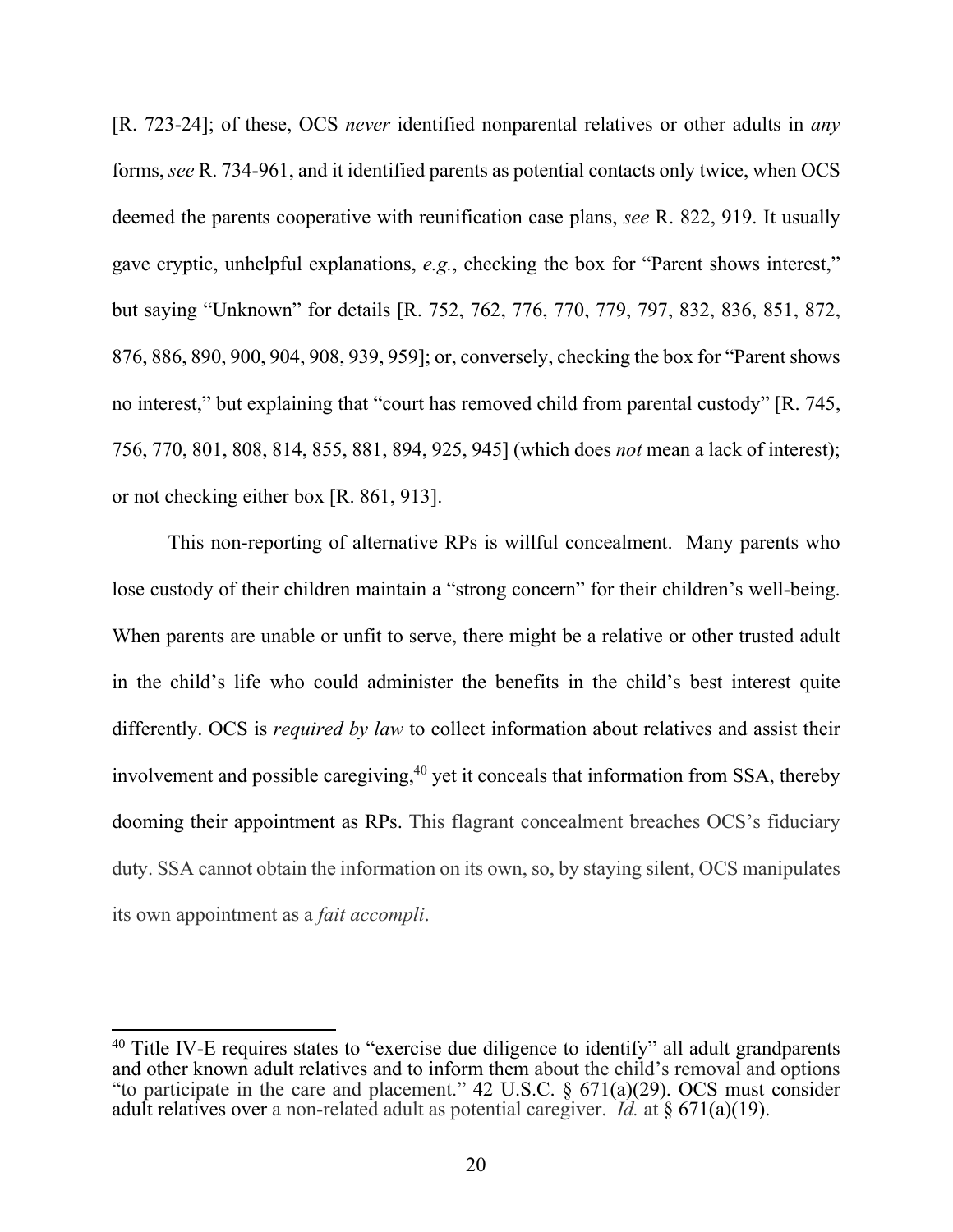This is self-dealing at its worst. The fiscal incentive is obvious: refilling the state treasury by avoiding the 50% match for IV-E-eligible children, trading the standard 50-50 state/federal split for fully federal dollars. OCS cannot compel private RPs to reimburse it for the cost of foster care, so OCS has every incentive to engineer its own self-interested appointment as RP, passing over higher-priority adults in the child's life.

 OCS claims that expenditures are carefully accounted for; that excess funds are used for additional needs like school tuition, computers, or healthcare; and that surplus funds remaining after that are conserved for future use or sent back to SSA if unused, *see* Exc. 295, 1952-53, 1975, but such assertions should be taken with a grain of salt. Federal funds are "rarely" used for non-maintenance,<sup>41</sup> and OCS admits that the funds replace what must be spent on the child anyway [Tr. 91].

As the NPR investigation sums up the practice, "36 States and D.C. typically comb through records to find children who could receive benefits, then apply on the children's behalf, name themselves as RPs, and then seize the benefits for themselves."42 OCS admits that, if it stopped taking the funds, the Foster Children would have additional funds to spend or save. [Tr. 90]. Thus, the Foster Children lose vital financial support due to a policy that makes a relatively negligible dent in the state's child-welfare budget.<sup>43</sup>

<sup>41</sup> Cong. Res. Serv., *supra* note 35, at 16 (in 42 of 43 states, "funds are rarely used for nonmaintenance purposes").

<sup>42</sup> Hager et al., *supra* note 19 (first cited article).

<sup>43</sup> Cong. Res. Serv., *supra* note 35, at 17 (state "spending of Social Security benefits on child welfare represents a relatively small share"  $(0.61\%)$  "of their total spending").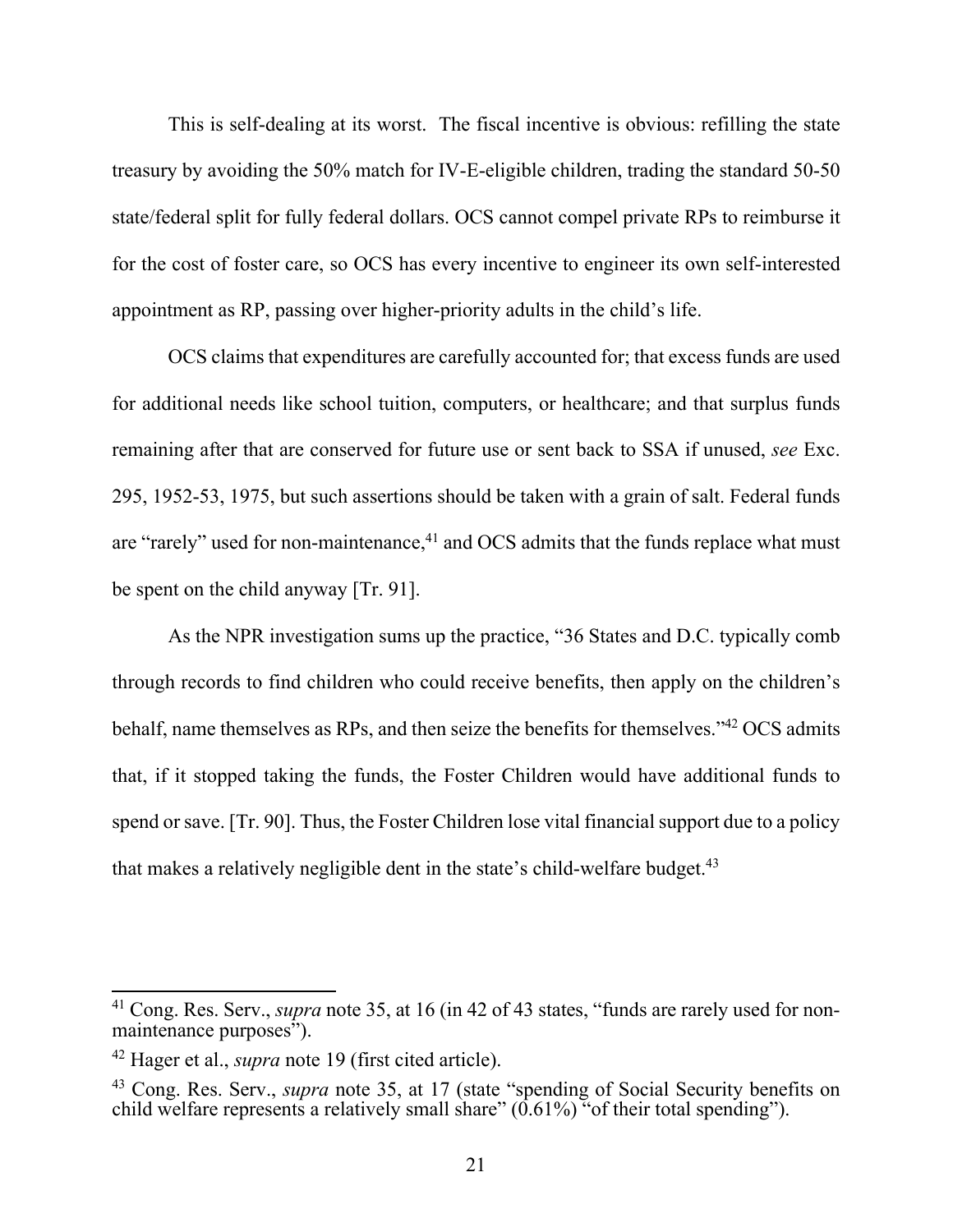Many states contract out the task of mining children's cases for potential benefits to private contractors who use predictive analytics to find children and process applications.<sup>44</sup> Alaska paid MAXIMUS, the contractor responsible for Z.C.'s SSI application [R. 344], and its successor Public Consulting Group ("PCG"), a fee—a bounty—for each successful application.45 [Exc. 420-21]. MAXIMUS markets its revenue-maximization services to save states money [R. 2828], not to benefit children.. The hunt for benefits is a profit center and revenue stream, not a *bona fide* effort to help children.

#### **IV. Alaska's Constitution Prohibits Discriminatory Treatment of Foster Children.**

 OCS does not dispute that it forces only the Foster Children to pay for the cost of their own care. The dispute is whether this disparate treatment violates equal protection.

Article I, section 1 of the Alaska Constitution "mandates equal treatment of those similarly situated" and "protects Alaskans' right to non-discriminatory treatment more robustly than does the federal equal protection clause," affording "greater protection to individual rights than the ... Fourteenth Amendment"<sup>46</sup> in two ways. First, "Alaska's more stringent equal protection standard" adopts "a three-step, sliding-scale test that places a progressively greater or lesser burden on the state, depending on the importance of the individual right affected by the disputed classification and the nature of the governmental

<sup>44</sup> Daniel L. Hatcher, *Foster Children Paying for Foster Care*, 27 Cardozo L. Rev. 1797, 1800 n.8, 1821(2006) [R. 551]; *see also* Joseph Shapiro, *Consultants Help States Find and Keep Money that Should Go to Foster Kids*, Nat'l Pub. Radio (Apr. 28, 2021), https://www.npr.org/2021/04/28/991503850/consultants-help-states-find-and-keepmoney-that-should-go-to-foster-kids.

<sup>&</sup>lt;sup>45</sup> OCS states that PCG currently processes applications only. [R. 2088].

<sup>46</sup> *Alaska C.L. Union v. State*, 122 P.3d 781, 787 (Alaska 2005) (footnotes and citations omitted).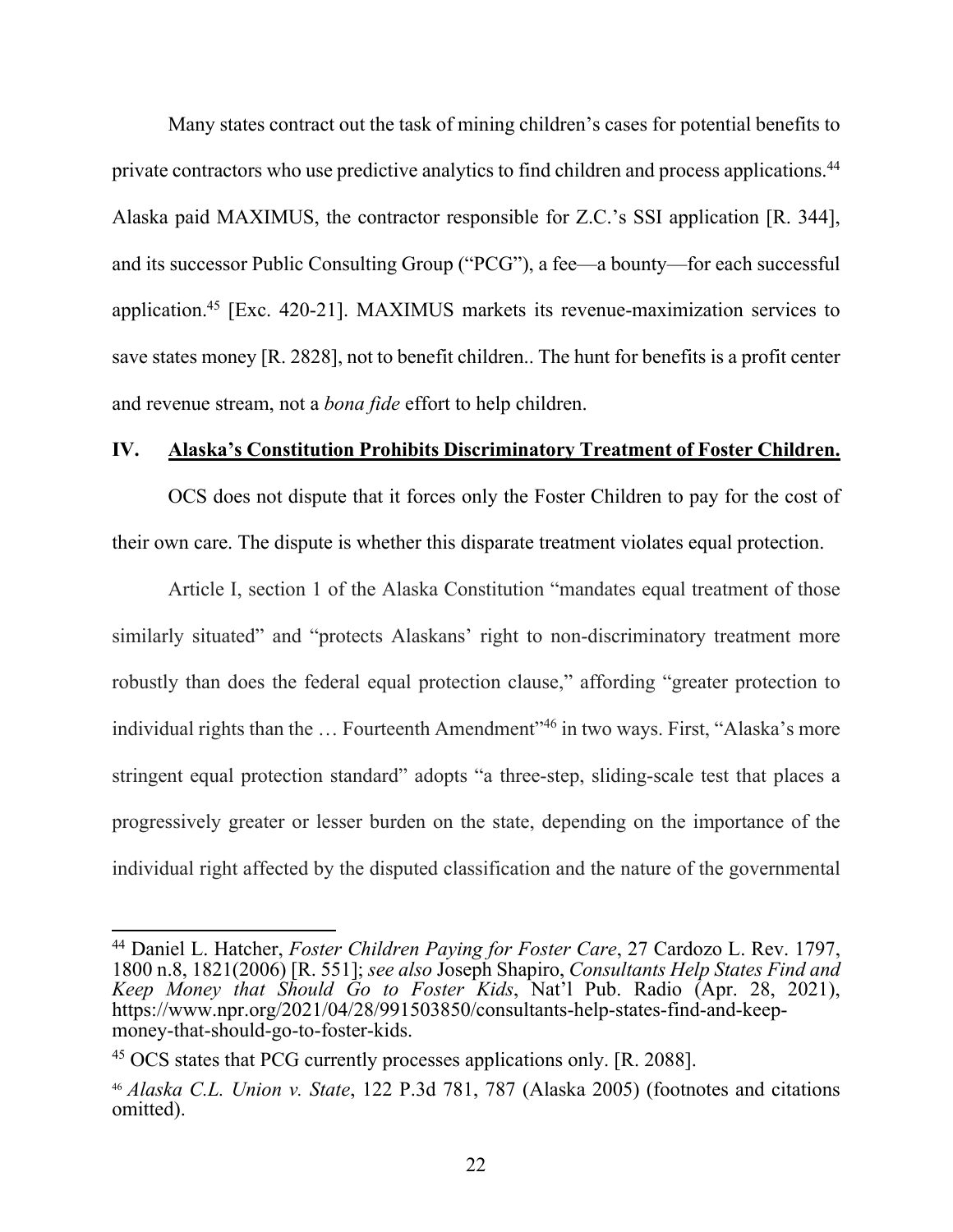interest at stake."47 Second, the bottom rung is "more demanding" than the federal rationalbasis test and "close[s] the wide gap between the two tiers of equal protection by raising the level of the lower tier from virtual abdication to genuine judicial inquiry."48

 The analysis first examines whether plaintiffs are similarly situated to a comparison class. Here, the Decision rules that Foster Children whose benefits are taken to pay for their care are not similarly situated to foster children whose assets are not taken. [Exc. 607-08]. The second test considers whether the disparate treatment is justified under Alaska's sliding scale of scrutiny. Relying on *Keffeler II*, the Decision finds a sufficient fit between means and ends. [Exc. 609]. Finally, the Decision rules that the federal scheme preempts the equal-protection claim. [Exc. 601-03]. These rulings are erroneous.

#### **A. The Foster Children Are Similarly Situated but Treated Differently.**

 The Decision rules that the Foster Children are not situated similarly to other foster children because their benefits are subject "to a complex set of eligibility rules and requirements concerning [their] use," and other foster children's assets are not, and thus are "not amenable to equal protection comparison." [Exc. 607]. This circular analysis errs by using the disparate treatment (penalizing foster children with federal benefits) as the basis for finding that the children are not similarly situated.

<sup>47</sup> *Id.*

<sup>48</sup> *Isakson v. Rickey*, 550 P.2d 359, 362-63 (Alaska 1976); *see also Alaska C.L. Union*, 122 P.3d at 791 ("Alaska's Equal Protection Clause requires more than just a rational connection between a classification and a governmental interest; even at the lowest level of scrutiny, the connection must be *substantial*.") (emphasis in original).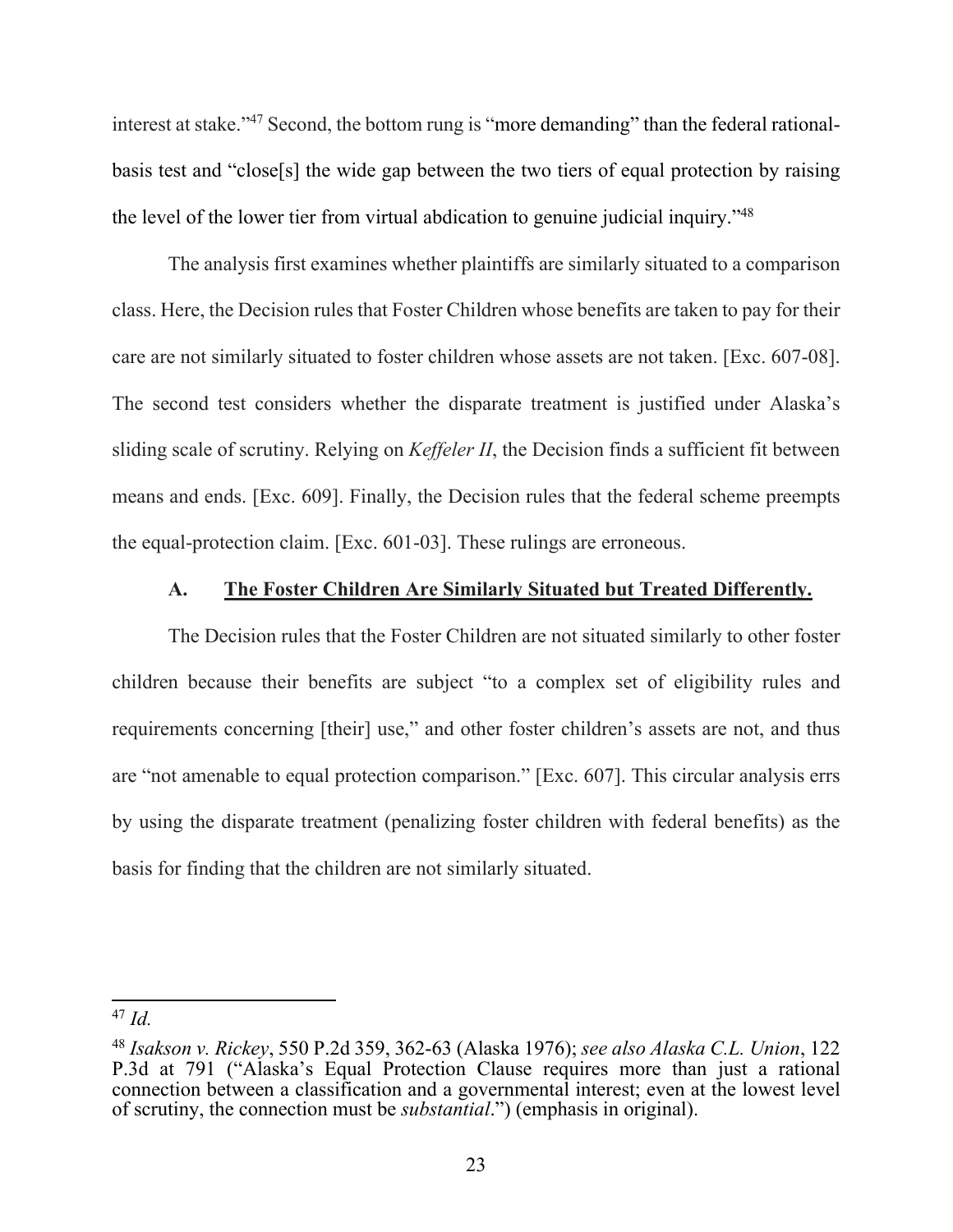Courts may not consider the classifications as the basis for finding dissimilarity except in the clearest of cases. "The goal of identifying a similarly situated class ... is to isolate the factor allegedly subject to impermissible discrimination."49 Where plaintiffs and the comparison group "are the same in all relevant respects, except that" plaintiffs have a particular characteristic that is treated differently by the state, such that, "[i]f all other things are equal," disparate treatment of this characteristic "gives rise to an inference of discrimination. But where the comparison group has less in common with [plaintiffs], then factors other than the protected expression may very well play a part in the [disparate treatment]."50 Thus, "two groups are similarly situated if they are equivalent in all relevant respects *other than the isolated factor* constituting the alleged discrimination."51 Here, the court found dissimilarity based upon the isolated factor itself, not other factors.

California cases explain the reasoning for this rule:

The use of the term "similarly situated" in this context refers only to the fact that "'[t]he Constitution does not require things which are different in fact or opinion to be treated in law as though they were the same.' ..." … There is always some difference between the two groups which a law treats in an unequal manner since an equal protection claim necessarily asserts that the law in some way distinguishes between the two groups. Thus, an equal protection claim cannot be resolved by simply observing that the members of group A have distinguishing characteristic  $\tilde{X}$  while the members of group B lack this characteristic. The "similarly situated" prerequisite simply means that an equal protection claim cannot succeed, and does not require further analysis, unless there is some showing that the two groups are sufficiently

<sup>49</sup> *Freeman v. City of Santa Ana*, 68 F.3d 1180, 1187 (9th Cir. 1995) (quoting *United States v. Aguilar*, 883 F.2d 662, 706 (9th Cir. 1989), superseded by statute on other gds.).

<sup>50</sup> *Aguilar*, 883 F.2d at 706*.*

<sup>51</sup> *Goble v. Mont. State Fund*, 325 P.3d 1211, 1219 (Mont. 2014)) (emphasis added, citations omitted).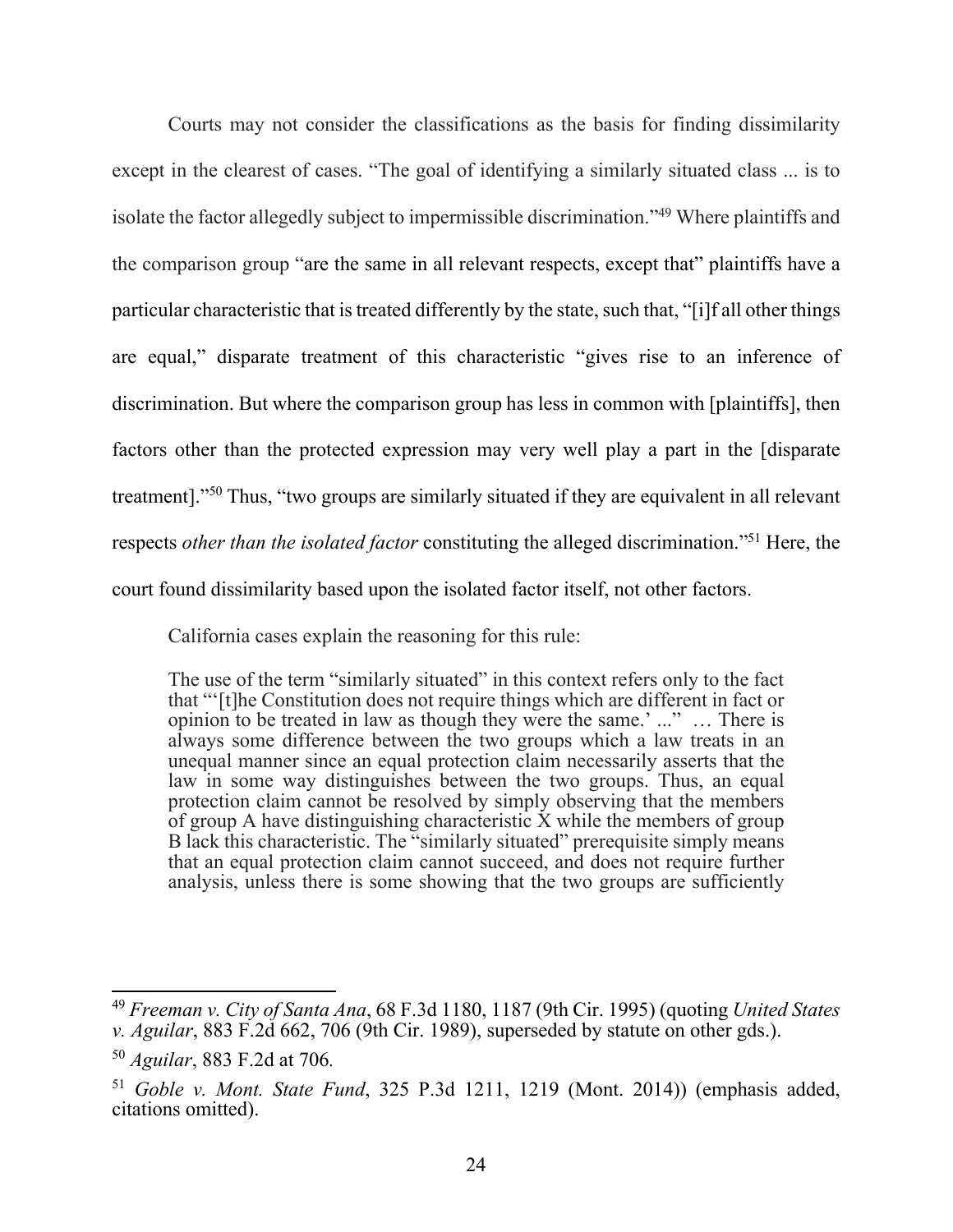similar with respect to the purpose of the law in question that some level of scrutiny is required in order to determine whether the distinction is justified.<sup>52</sup>

The groups need only be "alike," not completely identical: "the similarly-situated test ...

does not require identical comparators" that are "'identical in all relevant respects."<sup>53</sup>

Where it is patently obvious that the classifications should be treated differently,

courts may use the "similarly-situated" test as "shorthand" for finding constitutionally valid

grounds for the disparate treatment under the standard sliding-scale analysis:

But in "clear cases" we have sometimes applied "in shorthand the analysis traditionally used in our equal protection jurisprudence." If it is clear that two classes are not similarly situated, this conclusion "necessarily implies that the different legal treatment of the two classes is justified by the differences between the two classes."54

"[T]his abbreviated analysis" is used only in "exceedingly clear cases" where courts may

"summarily conclude" that "different legal treatment of the two classes" is obviously

needed.55 It is not an excuse to avoid the analysis altogether.

This is far from an "exceedingly clear case." As discussed above, OCS's stated

justifications are wrong: SSA rules do not require OCS's disparate treatment. The children

have similar needs, and the law that foster children cannot be required to pay for their own

<sup>52</sup> *People v. Nguyen*, 63 Cal. App. 4th 705, 714 (1997) (citations omitted); *see also Fenn v. Sherriff*, 109 Cal. App. 4th 1466, 1488 (2003).

<sup>53</sup> *Simmermon v. Gabbianelli*, 932 F. Supp. 2d 626, 633 (D.N.J. 2013) (quoting *Southersby Dev. Corp. v. Borough of Jefferson Hills*, 852 F. Supp. 2d 616, 628 (W.D. Pa. 2012)) (citations omitted).

<sup>54</sup> *Alaska Inter-Tribal Council v. State*, 110 P.3d 947, 966-67 (Alaska 2005) (footnotes omitted (quoting *Lauth v. State,* 12 P.3d 181, 187 (Alaska 2000)); *see also Planned Parenthood of the Great Nw. v. State, 375 P.3d 1122, 1136 (Alaska 2016)* (explaining that whether classes are similarly situated depends on whether, under applicable scrutiny level, the "stated rationales" for the classification "justify discriminating" between the classes).

<sup>55</sup> *Lauth*, 12 P.3d at 187; *Dennis O. v. Stephanie O.*, 393 P.3d 401, 411-12 (Alaska 2017).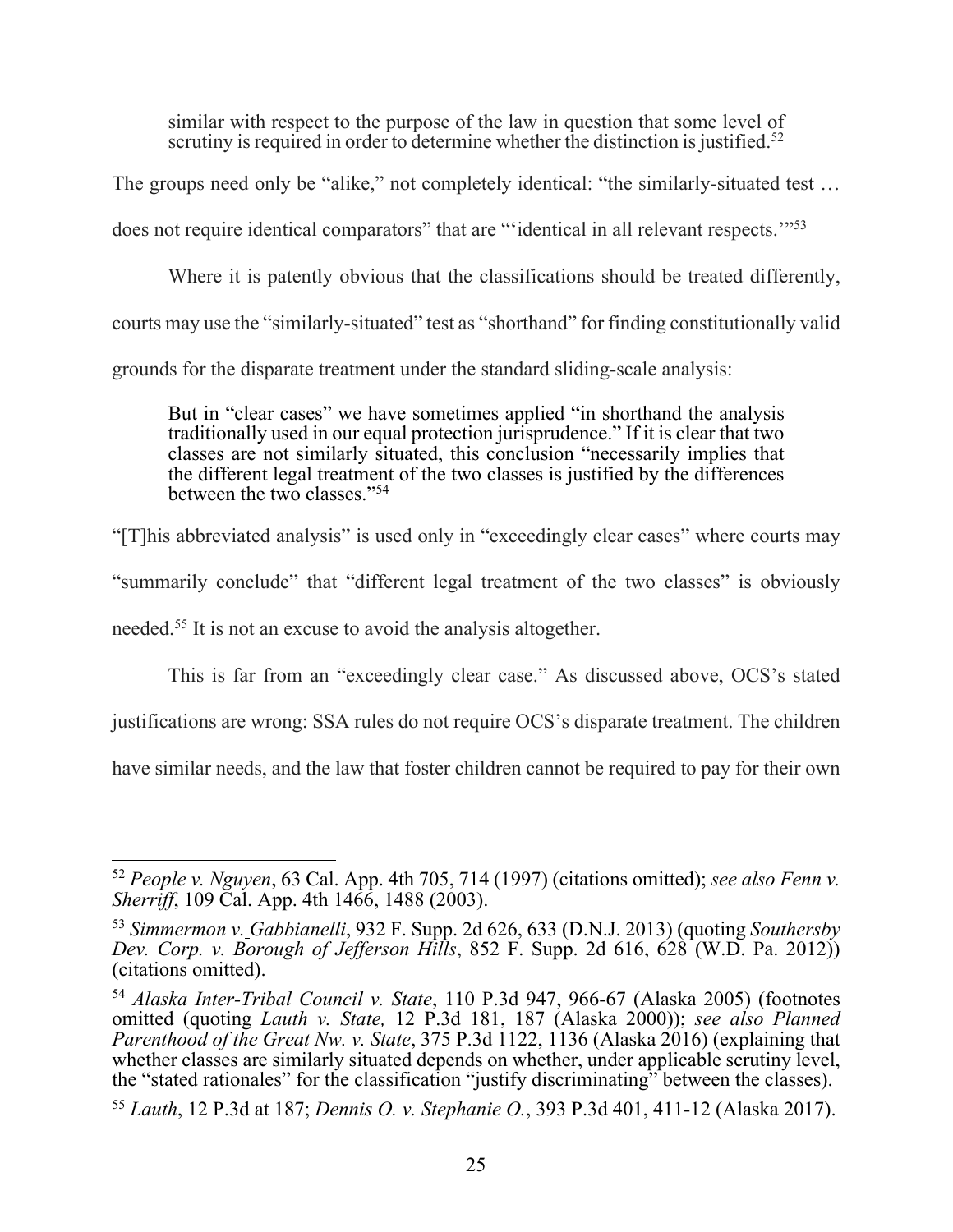care applies to both groups.<sup>56</sup> One class, however, is charged nothing and the other must reimburse OCS for the cost of care. Similarly situated children are not treated equally.

## **B. OCS's Disparate Treatment of Foster Children Is Not Justified.**

As OCS lacks a valid rationale for diverting the benefits and offers only pretexts for

its own self-enrichment, its policy violates equal protection.

When similarly situated groups are treated differently, the following sliding scales

of scrutiny determine whether the challenged practice violates equal protection:

[W]e first determine the importance of the constitutional right at stake. This is "the most important variable" in determining the applicable level of scrutiny. We then examine the state's interests. These interests may range from merely legitimate to compelling, depending on the burden that the challenged regulation places on the exercise of constitutional rights. Finally, we consider the means the state uses to advance its interests. Depending on the importance of the right involved, the means-to-ends fit may range from a substantial relationship, at the low end of the sliding scale, to the least restrictive means available to achieve that interest at the highest end..<sup>57</sup>

Under these tests, "[t]he burden on the state increases in proportion to the primacy of the interest involved."58 Applying this triple scale here, OCS's policy that only disabled and orphaned foster children with federal benefits must pay for their own care is discriminatory. The Foster Children lose a vital constitutional right (property needed for future economic stability) and have vulnerabilities warranting suspect-class status (foster children with severe disabilities or orphanhood); the state has limited interest in purportedly acting on

<sup>56</sup> *Cf. Miller v. Youakim*, 440 U.S. 125, 144 & 143 n.24 (1979) (affirming statutory right of relatives caring for foster children to receive federal subsidies because foster children placed with kin and non-kin were "similarly in need of the protections and monetary benefits afforded by the [federal funds]" and because related and unrelated foster parents were "subject to the same state-imposed responsibilities" imposing "equivalent" costs).

<sup>57</sup> *Alaska Inter-Tribal Council*, 110 P.3d at 967 (footnotes omitted).

<sup>58</sup> *Herrick's Aero-Auto-Aqua Repair Serv. v. State*, 754 P.2d 1111, 1114 (Alaska 1988).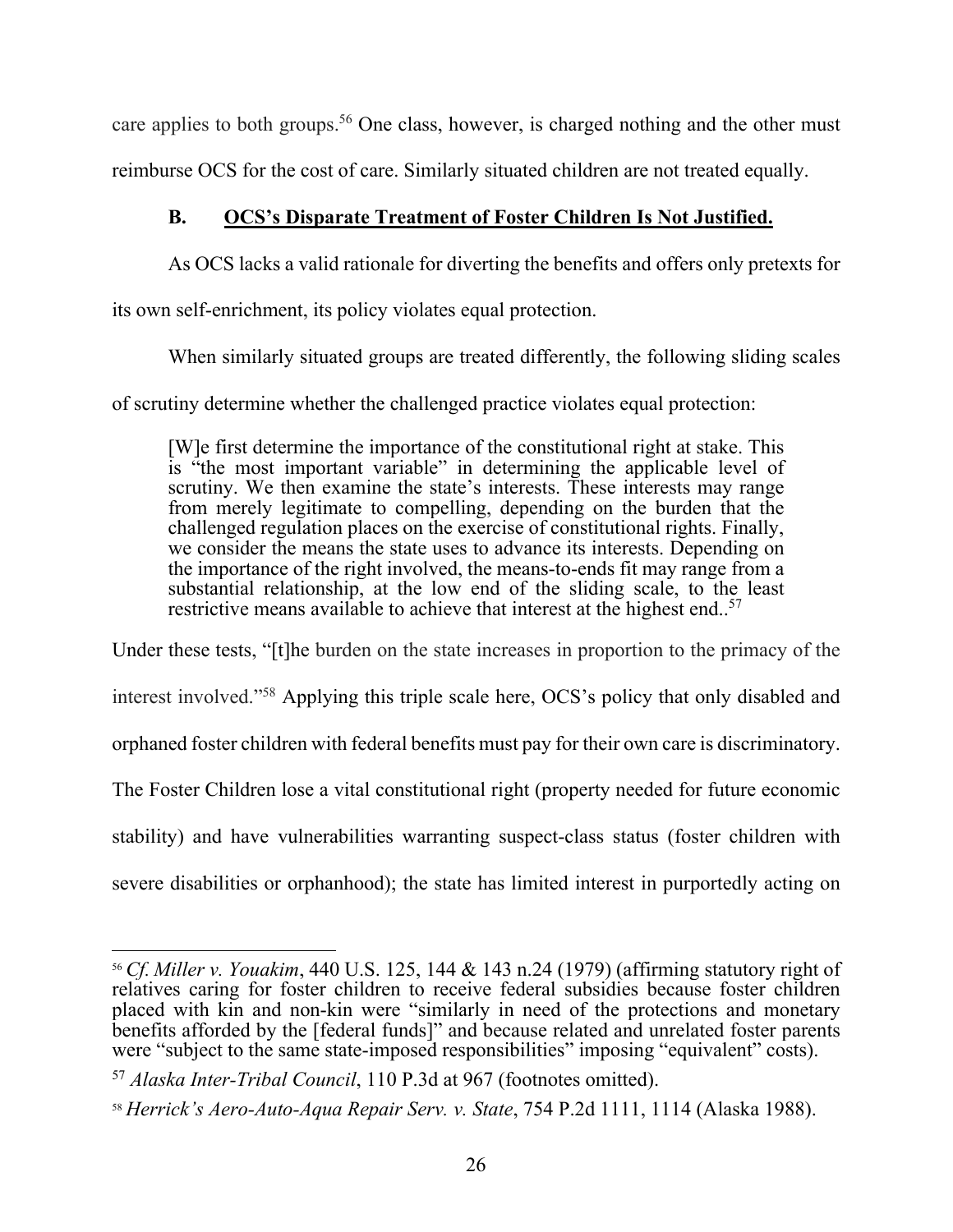their behalf to preserve their future SSI eligibility; and OCS's justifications are patently invalid. All three factors point to unconstitutional discrimination.

 1. *Importance of affected right and classification*. Heightened scrutiny is warranted. Class members are highly vulnerable children, having been removed from their families due to abuse, neglect, or abandonment. They often face additional trauma while in foster care, and they face especially steep challenges when they leave foster care to fend for themselves without a support structure. The Foster Children typically receive federal benefits because they suffer from physical or mental disabilities that minimize their earnings potential or because one or both parents is deceased. For the state to impose additional pecuniary injury, distinct from their peers in care, is perverse, harmful, and should have heightened justification. Moreover, the constitutional right at issue—funds paid because their parents had paid into Social Security during their work years or due to qualifying disabilities—is critically important to the Foster Children: a lifeline of desperately needed support for when they age out of care.<sup>59</sup> Impairment of funds "that individuals depend on to supply 'the basic necessities of life'" as "'a source of sustaining income, a replacement for the ability to earn income, or a source of money to provide for basic needs such as past or future medical care" warrants heightened (close) scrutiny.<sup>60</sup> A right "is an important one" under Alaska law if it meets any of these tests.<sup>61</sup>

<sup>59</sup> *See Malabed v. N. Slope Borough*, 70 P.3d 416, 420-21 (Alaska 2003) (applying "close" scrutiny to enactment affecting "important" interest).

<sup>60</sup> *C.J. v. Alaska Dep't of Corr.*, 151 P.3d 373, 379-80 (Alaska 2006) (footnotes omitted).

<sup>61</sup> *Wilkerson v. Alaska Dep't of Health & Soc. Servs.*, 993 P.2d 1018, 1024 (Alaska 1999) (distinguishing right to work in an industry from a foster parent's right to obtain a license).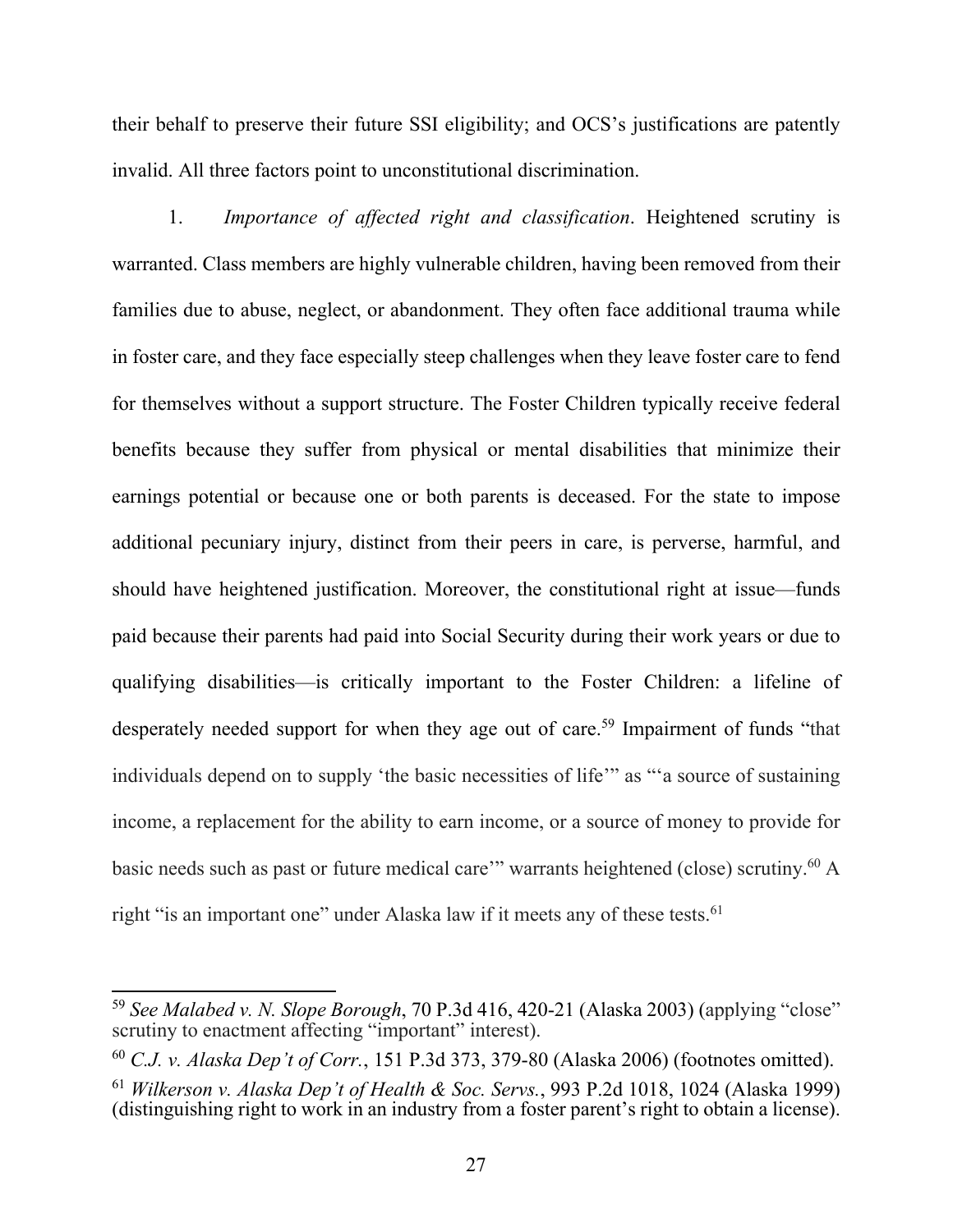Heightened scrutiny is further warranted because the funds already have been paid out, belong to the Foster Children, and are being intercepted by OCS ostensibly as fiduciary; they are tangible property and not merely an entitlement. Property ownership is accorded strong protection under the Alaska Constitution.<sup>62</sup> If restrictions on worker's compensation benefits that infringe upon the right to travel receive heightened scrutiny,<sup>63</sup> so should OCS's seizure of desperately needed benefits from disabled and orphaned foster children who lose "a source of money to provide for basic needs." But even under lesser scrutiny, OCS's policy still fails the other equal-protection tests.

 2. *No significant state interest*. The Superior Court ruled that OCS's legal compliance with SSA's rules for RPs suffices to show a significant state interest. [Exc. 609]. But the mere fact that OCS's policy is not challenged as illegal under the Act does not mean that OCS has a strong interest to do so under the Alaska Constitution.

 The true state interest here is financial. Echoing *Keffeler II*, the Superior Court ruled in its remedies discussion that OCS does has a valid interest in securing additional federal funds and saving state funds. [Exc. 595-96]. This ruling does not apply to equal protection for three reasons. First, for those Foster Children who are not IV-E-eligible (25%-30% of the class) or who receive OASDI (approximately 40%), no state savings occur. Second, OCS has denied a pecuniary motive. [Exc. 432-33]. Third, conserving government

<sup>62</sup> *R & Y, Inc. v. Munic. of Anchorage*, 34 P.3d 289, 293 (Alaska 2001); *Ehrlander v. Alaska Dep't of Transp. & Public Facilities*, 797 P.2d 629, 633 (Alaska 1990).

<sup>63</sup> *Alaska Pac. Assur. Co. v. Brown*, 687 P.2d 264, 273 (Alaska 1984*)*; *cf. Mem'l Hosp. v. Maricopa Cnty.*, 415 U.S. 250, 260 (1974) ("governmental privileges or benefits necessary to basic sustenance have often been viewed as being of greater constitutional significance than less essential forms of governmental entitlements").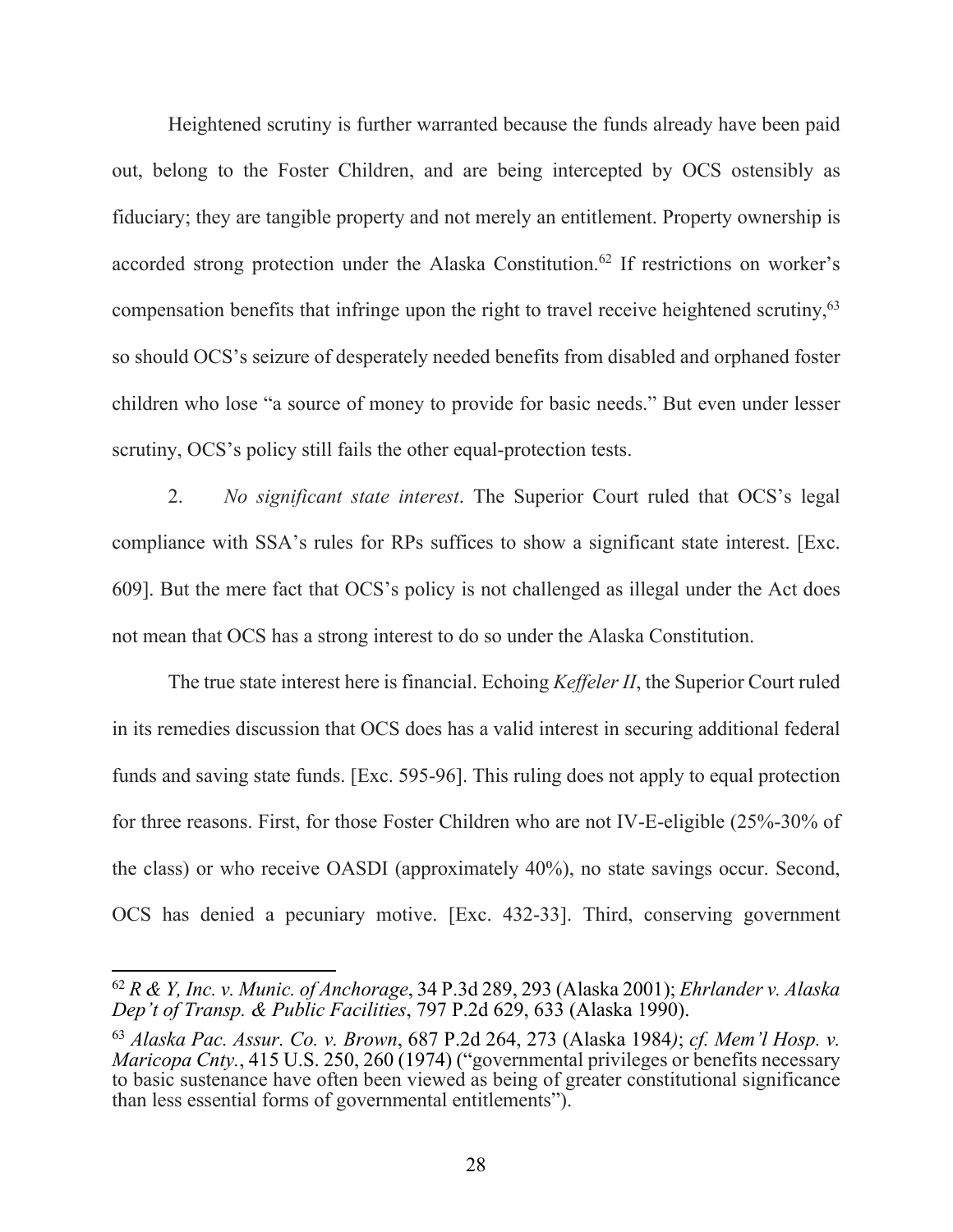resources is not valid justification under state and federal equal-protection laws: "[W]e have repeatedly explained that 'cost savings alone are not sufficient government objectives under our equal protection analysis.' The government can adequately protect its tax base and minimize cost without discriminating between similarly situated classes."64 Alaska can certainly do so without dipping into vital assets of its disabled and orphaned foster children.

 The only other interests that OCS has proffered belong to the *Foster Children*, not the state. OCS asserts that its policy prevents loss of SSI eligibility due to the Title IV-E offset and the \$2,000 resource limit. Putting aside OCS's failure to utilize the financial vehicles available to avoid the limit—which it would use if it were acting as loyal fiduciary—it is for the *Foster Children*, not OCS, to decide whether this alleged risk is worth taking. Moreover, OCS's purported concerns about SSI do not apply to OASDI benefits, which do not continue past age 18 or 19 and are not means-tested. OCS has no justification for taking the Foster Children's OASDI survivor benefits.

 3. *No substantial relationship of means to end*. The third prong, OCS's choice of means to achieve its ends, weighs overwhelmingly in the Foster Children's favor. As shown above, most of OCS's justifications are fallacies. OCS has available multiple methods of conserving the Foster Children's adult SSI benefits without jeopardizing their SSI eligibility. Their OASDI benefits are not even theoretically at risk. Where the State's

<sup>64</sup> *State v. Schmidt*, 323 P.3d 647, 663 (Alaska 2014) (footnote omitted)); *accord State v. Planned Parenthood of the Great Nw.*, 436 P.3d 984, 1004 (Alaska 2019) ("we have rejected cost savings alone as a legitimate state interest to discriminate"); *Plyler v. Doe*, 457 U.S. 202, 227 (1982) ("[A] concern for the preservation of resources standing alone can hardly justify the classification used in allocating those resources"); *Mem'l Hosp.*, 415 U.S. at 263 ("a State may not protect the public fisc by drawing an invidious distinction between classes of its citizens").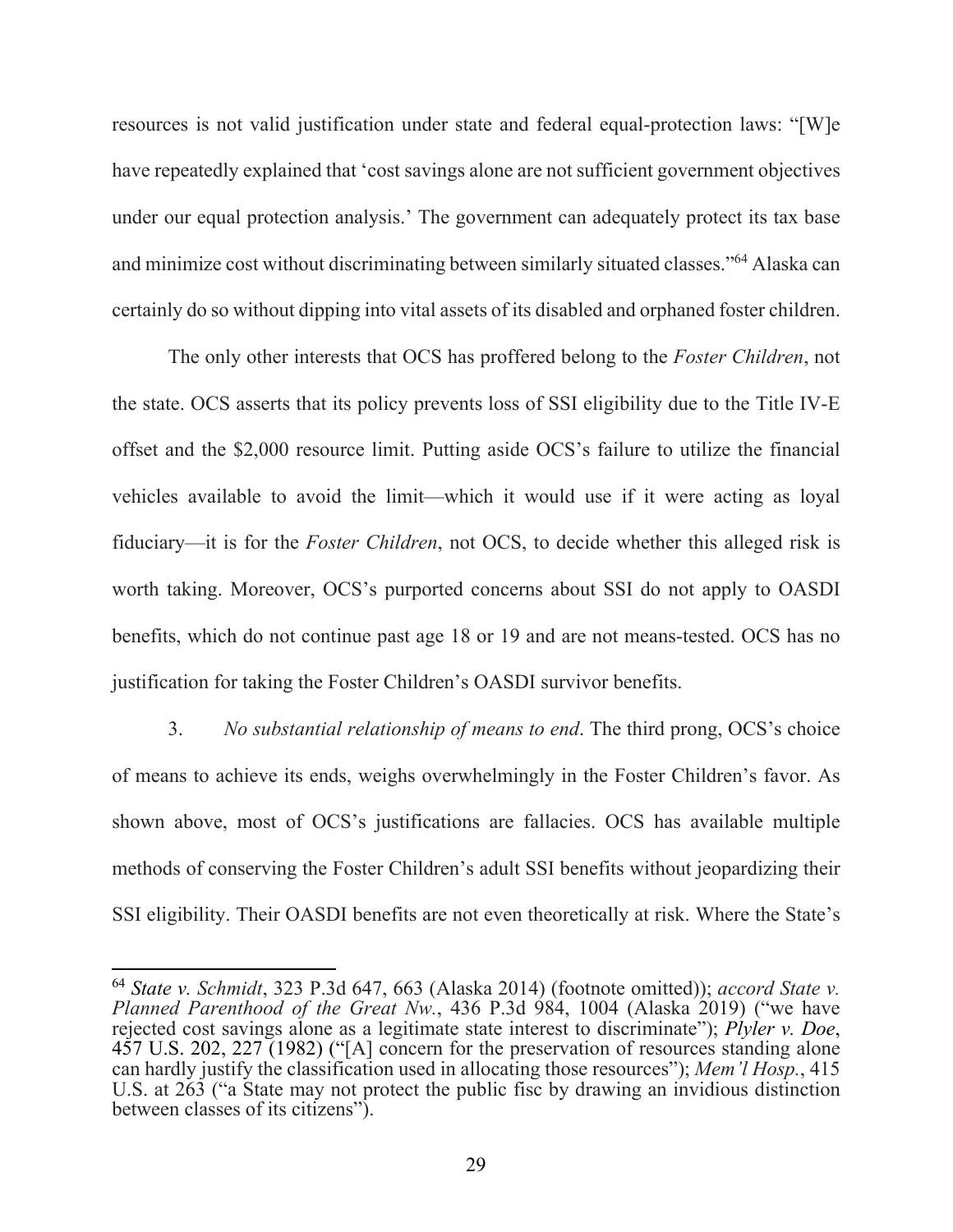justifications are infirm, the "fit" between the areas of legitimate governmental concern and the challenged discriminatory policy is attenuated to an extreme. Pocketing the Social Security benefits of foster children to pursue dubious policy is tantamount to outright plunder. It falls far below the substantial relationship required for rational-basis scrutiny.

\* \* \*

 OCS's policy violates equal protection. Forcing the Foster Children—and the Foster Children only—to pay for their own care by seizing their federal benefits is not just a counter-intuitive, morally bankrupt policy that strips foster children of their property, it discriminates against disabled and orphaned children by intercepting their federal compensation for those disabilities and losses.<sup>65</sup> OCS has no cognizable interest in this practice apart from benefiting the public fisc, an impermissible justification. Its other rationales range from flimsy to fallacious, and none explains its failure to require other foster children to contribute to the cost of their care or its rejection of multiple alternative ways to address its stated concerns. For these reasons, OCS's policy of stripping disabled and orphaned Foster Children of their funds is the epitome of unequal justice.

### **C. Federal Social Security Law Does Not Preempt State Court Enforcement of Alaska's Violations of Alaska's Constitution.**

 The Superior Court's ruling that the Act impliedly preempts the Foster Children's right to equal protection [Exc. 603] leaves OCS unaccountable for its discrimination. SSA

<sup>65</sup> This is not contrary to *Guard. Est. of Keffeler v. Dep't of Soc. & Health Servs.,* 88 P.3d 949 (Wash. 2004) ("*Keffeler III*"), which, after remand by *Keffeler II*, denied a *different* equal-protection claim—disparate treatment of foster children with public RPs versus those with private RPs—and held by a 7-2 margin that both groups were treated similarly. *Id.* at 956. The Foster Children are not pursuing an RP-based equal-protection claim.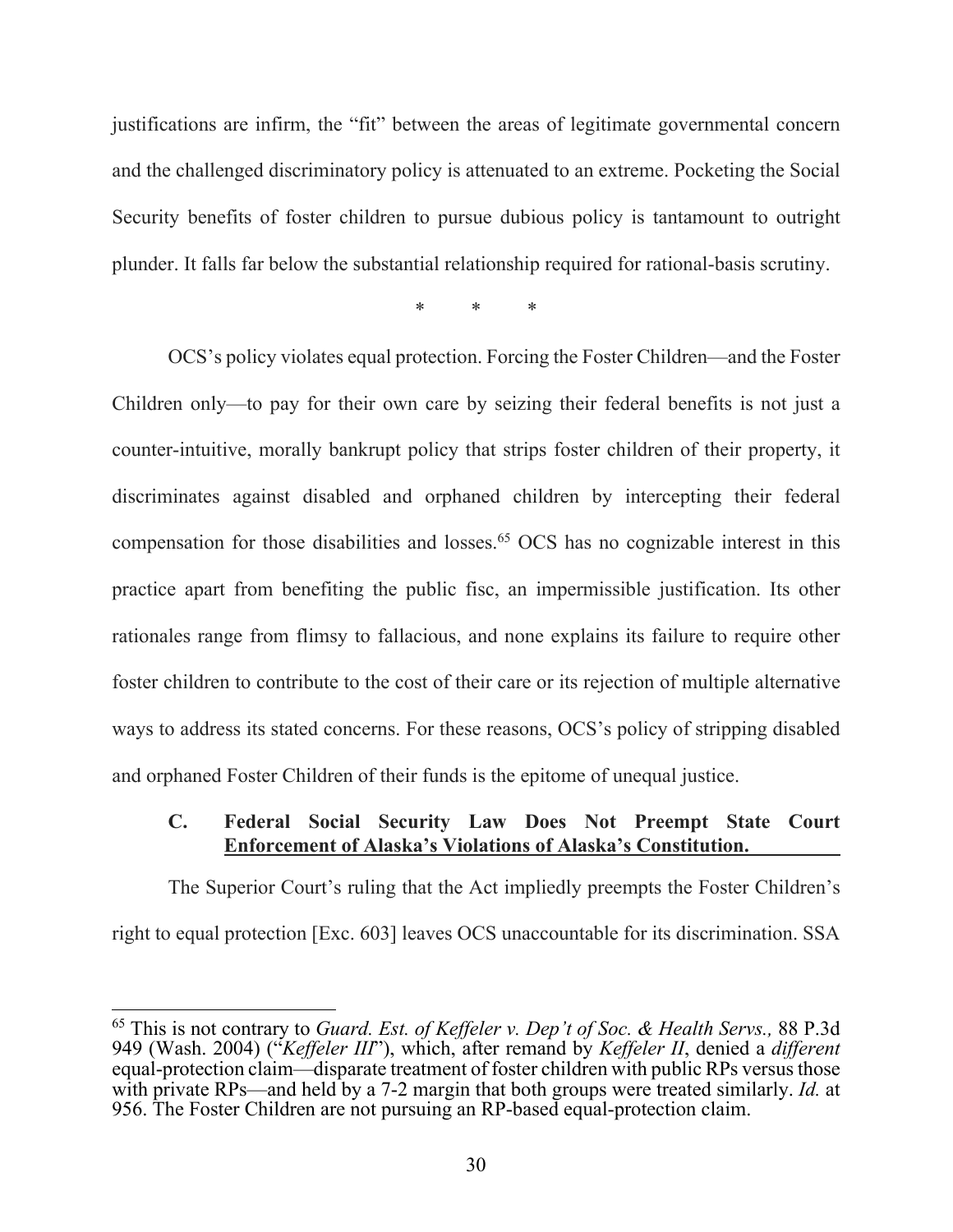does not have jurisdiction over state agencies' use of benefits that does not violate federal law. If a state-agency RP violates state law, but not federal law, only state courts could provide relief. But under the Superior Court's ruling, state courts lack power to adjudicate such claims and the Foster Children's only recourse is to seek federal administrative relief from a system that lacks jurisdiction. This leaves the Foster Children with no pathway to enforce their rights. Instead of protecting federal oversight over state activities, applying implied "field" preemption here would insulate states from accountability and give them carte blanche to violate important rights under state law.

 This perverse result is bad enough in the abstract. OCS asserts plenary control over funds belonging to the Foster Children, to whom it owes fiduciary duties *twice*—once as their legal custodian and again as RP—to pocket their funds for its own fiscal benefit. This is outrageous. Applying federal preemption to *insulate* a state agency from accountability for its self-interested acts violating state-law rights of the disabled and orphaned Foster Children in its legal custody turns the preemption doctrine upside down.

 The Superior Court properly did not find express or conflict preemption. Rather, it ruled that the Act "occupies the field" of activity so pervasively that Congress must have intended to preclude enforcement of state laws and to vest SSA with exclusive power. Recognized federal "fields" include immigration policy, nuclear power, and foreign affairs.

 OCS's discrimination is not preempted. Field preemption has a high bar: when "federal law so thoroughly occupies a legislative field "'as to make reasonable the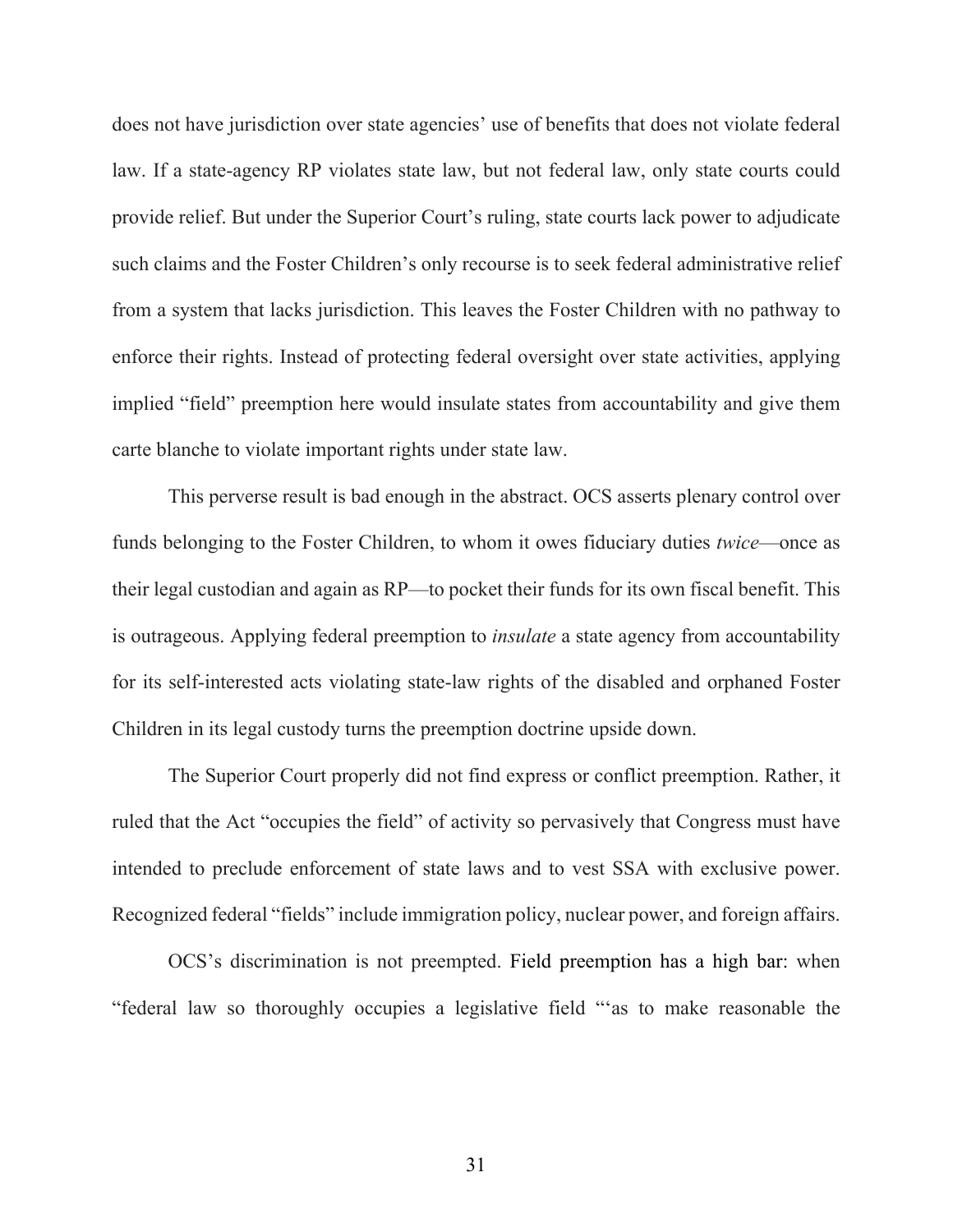inference that Congress left no room for the States to supplement it.'"66 Alternatively, congressional intent may be inferred by a "federal interest ... so dominant that the federal system will be assumed to preclude enforcement of state laws on the same subject."<sup>67</sup> Courts must apply an overriding presumption that "Congress did not intend to displace state law<sup>"68</sup> "unless that was the clear and manifest purpose of Congress."<sup>69</sup>

 There are other limitations. Courts must "'start with the assumption that the historic police powers of the states were not to be superseded by the Federal Act unless that was the clear and manifest purpose of Congress.'"70 Next, field preemption is inapt if "Congress has left some room for state involvement"71 because "matters left unaddressed in such a scheme are presumably left subject to the disposition provided by state law."72 Finally, courts must apply a "deeply rooted presumption in favor of concurrent state court jurisdiction," rebuttable only "by an explicit statutory directive, by unmistakable implication from legislative history, or by a clear incompatibility between state-court

<sup>66</sup> *Fid. Fed. Sav. & Loan Ass'n v. De la Cuesta,* 458 U.S. 141, 153 (1982) (quoting *Rice v. Santa Fe Elevator Corp.*, 331 U.S. 218, 230 (1947)).

<sup>67</sup> *Arizona v. United States*, 567 U.S. 367, 399 (2012) (quoting *Rice*, 331 U.S. at 230).

<sup>68</sup> *Maryland v. Louisiana,* 451 U.S. 725, 746 (1981).

<sup>69</sup> *Rice*, 331 U.S. at 230.

<sup>70</sup> *Wis. Pub. Intervenor v. Mortier*, 501 U.S. 597, 605 (1991) (quoting *Rice*, 331 U.S. at 230); *see also Medtronic, Inc. v. Lohr*, 518 U.S. 470, 485 (1996) ("In all pre-emption cases, and particularly in those in which Congress has 'legislated ... in a field which the States' have traditionally occupied, we start with the assumption that the historic police powers of the States were not to be superseded by the Federal Act unless that was the clear and manifest purpose of Congress.'") (quoting *Rice*, 331 U.S. at 230) (citation omitted)).

<sup>71</sup> *State v. Dupier*, 118 P.3d 1039, 1050 (Alaska 2005).

<sup>72</sup> *O'Melveny & Myers v. FDIC*, 512 U.S. 79, 85 (1994).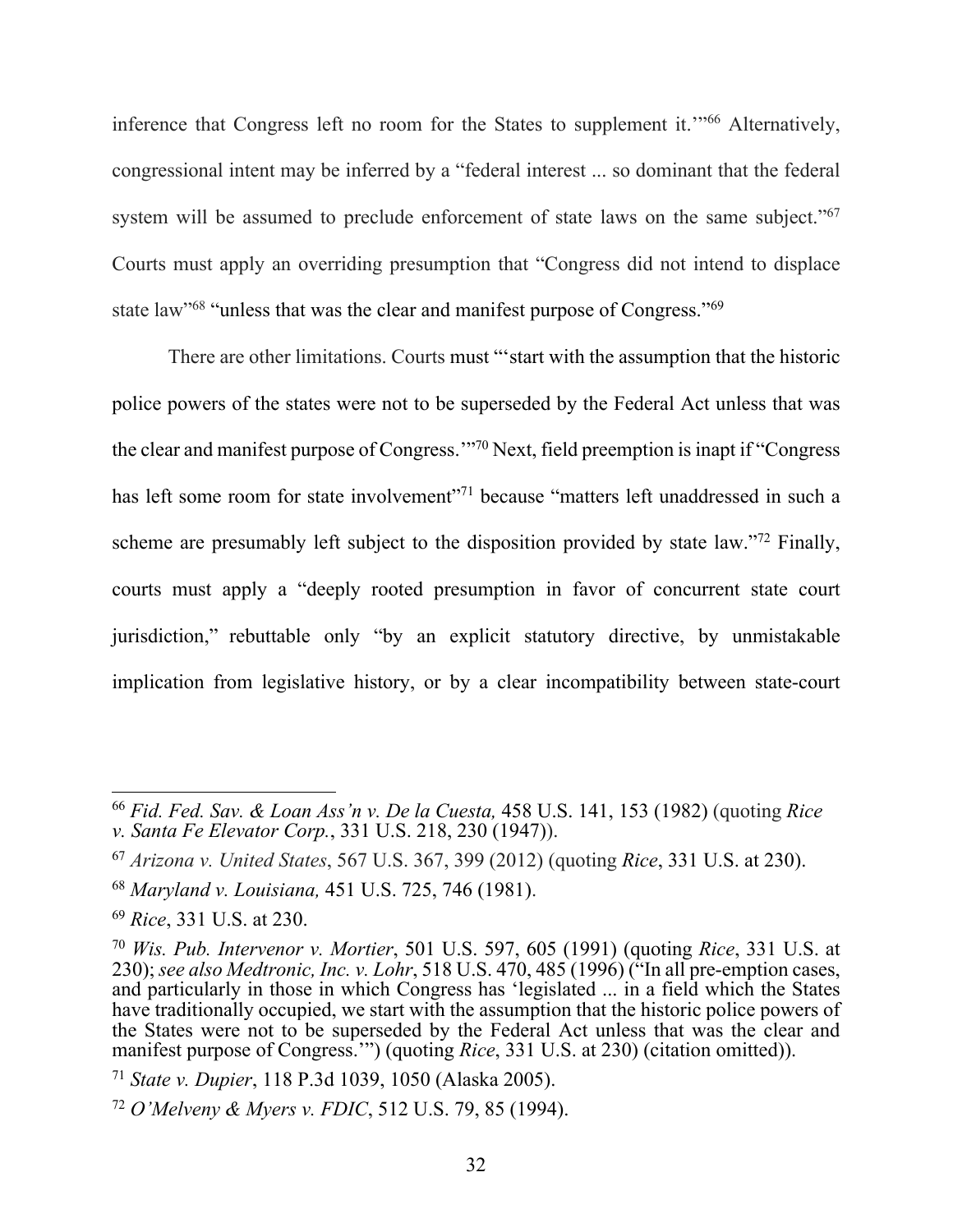jurisdiction and federal interests."<sup>73</sup> These further limitations apply here.

 First, Alaska's constitutional right against discrimination is an historic state police power. Child welfare and foster care are even more paradigmatic state police powers, and state courts have primary jurisdiction in child welfare: "[F]ederal courts consistently have shown special solicitude for state interests" in these areas.<sup>74</sup>

 Second, nothing in 42 U.S.C. § 405 gives SSA oversight over an RP's *use* of funds that is legal under the Act75 but violates state law. Instead, the Act addresses "*misuse*," which occurs when an RP "converts" a payment "to a use other than for the use and benefit of such other person" and entitles SSA to revoke its certification of an RP and replace it with a new RP.<sup>76</sup> Apart from proscribing conversion and imposing reporting obligations, the Act leaves RPs alone. This solicitude does not authorize RPs to violate equal protection.

The Act leaves ample room for state enforcement. 42 U.S.C.  $\S$ § 405(j)(1)(A) and (7)(A) confer concurrent jurisdiction on *either* SSA "*or a court of competent jurisdiction"*  to determine whether an RP "has misused" a benefit, such that SSA may decertify the RP and a *private* RP may be liable for repayment. Citing *In re Ryan W.*, 76 A.3d 1049, 1059 (Md. 2013), the Superior Court ruled that "court of competent jurisdiction" refers to a U.S. District Court's judicial review of the SSA's decision, but judicial review is discussed in a

<sup>73</sup> *Tafflin v. Levitt*, 493 U.S. 455, 459-60 (1990).

<sup>74</sup> *Lehman v. Lycoming Cnty. Child's Servs. Agency*, 458 U.S. 502, 511-12 (1982) (rejecting federal habeas jurisdiction over state-court decision terminating parental rights).

<sup>&</sup>lt;sup>75</sup> Amici strongly disagree that state courts lack authority to address RP misuse, but that issue is not present here: Plaintiffs do not claim misuse.

<sup>&</sup>lt;sup>76</sup> 42 U.S.C. §§ 405(j)(1)(A), (j)(5), (j)(9); 1383(a)(2)(iv).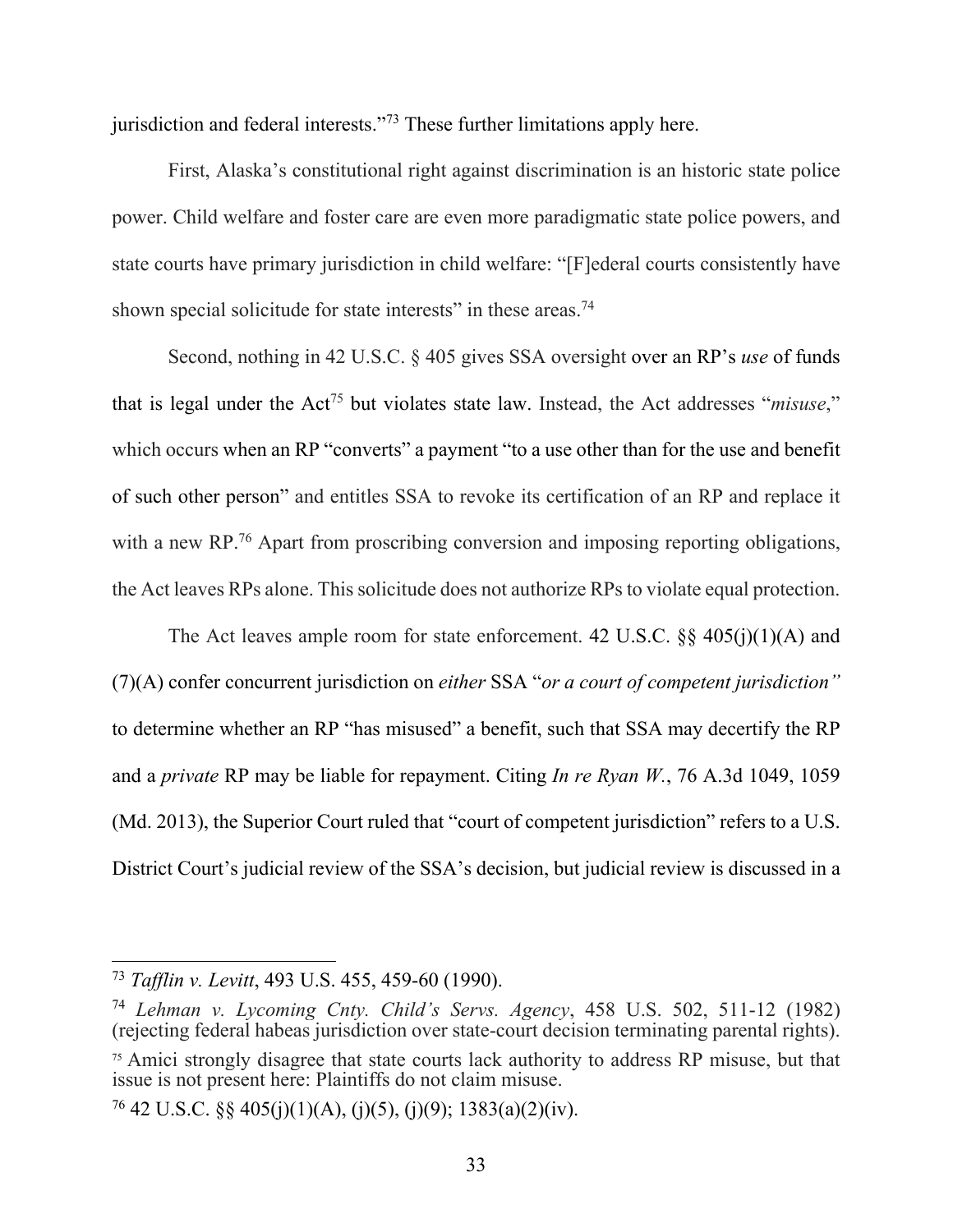prior subsection, 42 U.S.C.  $\S$  405(g), that would have been referenced here if it were the subject. Instead, the provisions use the broad term "court of competent jurisdiction," which the U.S. Code elsewhere defines to include state courts.77 Moreover, the "court of competent jurisdiction" makes a fact determination of misuse, which cannot occur in limited judicial review. Most telling, 42 U.S.C. § 405(j)(7)(A) authorizes SSA *or a court of competent jurisdiction* to hold private RPs liable for misused funds but *excludes* federal or *state agencies* from liability.78 Instead, *SSA* must repay the beneficiary per 42 U.S.C.  $\S$ § 405(j)(1)(A) and (j)(5). Given this broad carve-out, SSA's authority over state-agency RPs is limited to decertification. It thus falls upon state courts to exercise oversight, lest state agencies be left free to discriminate at will. Surely, Congress did not intend that.<sup>79</sup>

 Third, the Act's RP provisions lack the precision and specificity needed to preempt state constitutional claims and remedies. Citing *In re Ryan W.*, the Superior Court pointed to reforms enacted in 2004 that strengthen SSA oversight over RPs and give beneficiaries a right of recompense from SSA in cases of misuse. These measures provide better federal

<sup>77</sup> *See*, *e.g.*, 18 U.S.C. §§ 2711(3) ("the term 'court of competent jurisdiction' includes— … (B) a court of general criminal jurisdiction of a State authorized by the law of that State to issue search warrants"); 2037(2) ("term 'court of competent jurisdiction' means— … (B) a court of general criminal jurisdiction of a State authorized by the law of that State to enter orders authorizing the use of a pen register or a trap and trace device").

<sup>&</sup>lt;sup>78</sup> Section  $405(j)(7)(A)$  provides, "If the Commissioner of Social Security or a court of competent jurisdiction determines that a representative payee that is *not* a Federal, *State*, or local government agency has misused all or part of an individual's benefit … the representative payee shall be liable for the amount misused….") (emphasis added).

<sup>79</sup> For these reasons, *Ryan W.* misreads 42 U.S.C. § 405(j)(7)(A). *See* 76 A.3d at 1070-76 (Adkins, J., dissenting, joined by Bell, C.J.) (explaining why the Act does not preempt state juvenile courts' authority to replace state agency with a new RP).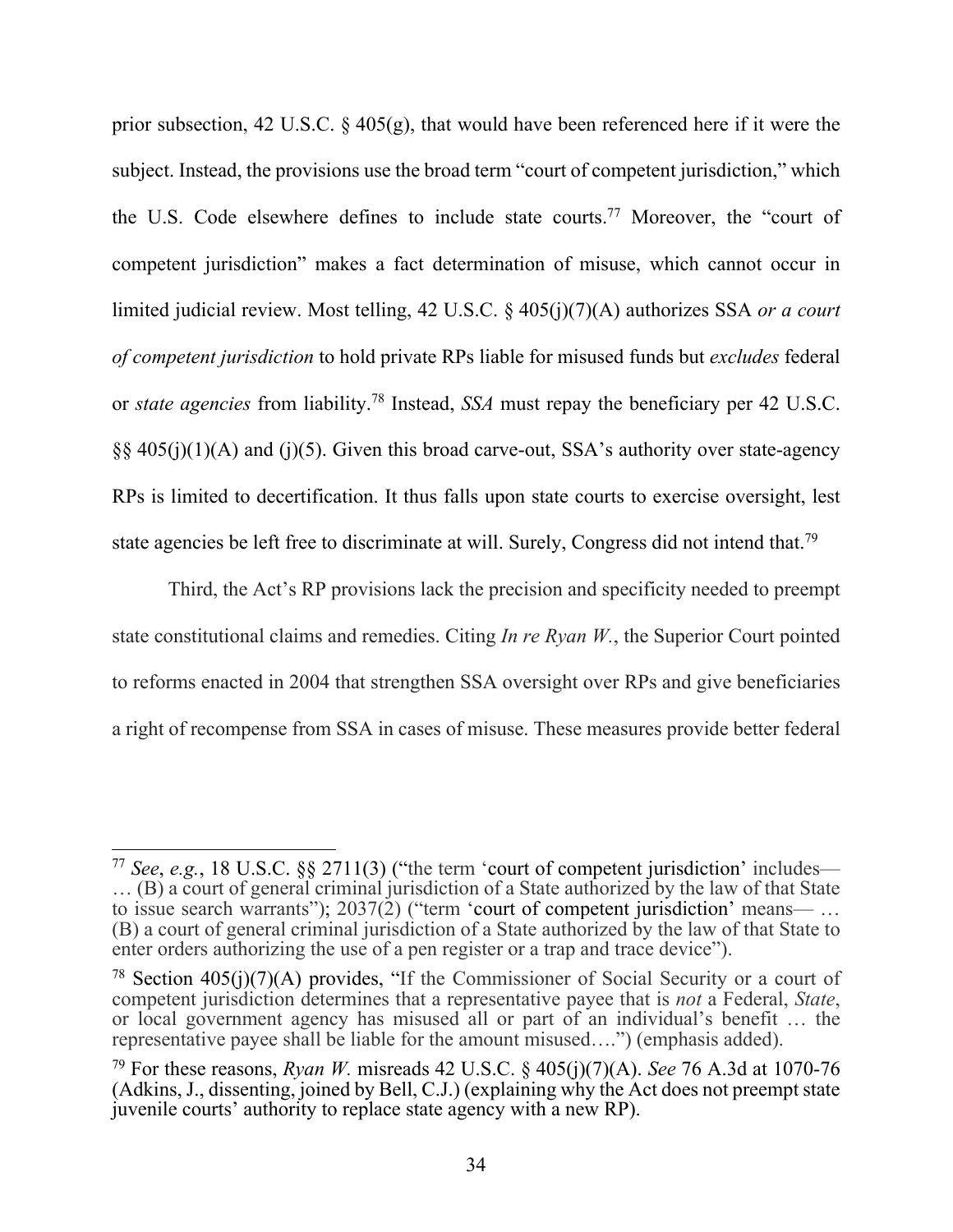protection and a federal remedy (SSA restitution) but do not exclude state remedies.<sup>80</sup> Given that the case law as of 2004 permitted state-court enforcement, $81$  Congress's failure to enact *any* provision prohibiting state-court enforcement or establishing congruent federal alternatives demonstrates a lack of preclusive intent and demonstrates that Congress did not intend the federal scheme "to be the *exclusive avenue*" of enforcing beneficiaries' constitutional rights.82

 The standard for overcoming "this deeply rooted presumption in favor of concurrent state court jurisdiction<sup>383</sup> is extremely rigorous, requiring "an explicit statutory directive," "unmistakable implication from legislative history," or "clear incompatibility between state-court jurisdiction and federal interests."84 None of these exists here: no explicit terms, no legislative history (let alone unmistakably clear history), and no "clear incompatibility"

<sup>83</sup> *Tafflin*, 493 U.S. at 459.

<sup>80</sup> Establishing a limited federal remedy does not show preemptive intent. *See Mims v. Arrow Fin. Servs., LLC*, 565 U.S. 368, 380 (2012) ("'[I]t is a general rule that the grant of jurisdiction to one court does not, of itself, imply that the jurisdiction is to be exclusive.'") (quoting *United States v. Bank of N.Y. & Trust Co.*, 296 U.S. 463, 479 (1936)).

<sup>&</sup>lt;sup>81</sup> As discussed in *In re J.G.*, 652 S.E.2d 266, 272-73 (N.C. Ct. App. 2007), multiple courts held prior to the 2004 amendments "that state courts have concurrent jurisdiction to hear disputes between [an RP] and a beneficiary concerning the use of Social Security funds." *See Jordan v. Heckler,* 744 F.2d 1397, 1399 (10th Cir. 1984); *Jahnke* v. *Jahnke,* 526 N.W.2d 159, 163 (Iowa 1994); *Grace Thru Faith v. Caldwell,* 944 S.W.2d 607, 609-13 (Tenn. Ct. App. 1996); *Catlett v. Catlett,* 561 N.E.2d 948, 953 (Ohio Ct. App. 1988); *In re Estate of Kummer,* 461 N.Y.S.2d 845, 860-61 (N.Y. App. Div. 1983).

<sup>82</sup> *Fitzgerald v. Barnstable Sch. Comm.*, 555 U.S. 246, 252 (2009) (emphasis added); *see also id.* at 252-53 ("Where the contours of such rights and protections diverge in significant ways, it is not likely that Congress intended to displace § 1983 suits enforcing constitutional rights").

<sup>84</sup> *Id*. at 459-60 (quoting *Gulf Offshore Co. v. Mobil Oil Corp.*, 453 U.S. 473, 478 (1981)). Even if an express preemption clause preempts state statutes or regulations, where "its structure and framework do not convey a 'clear and manifest' intent … to go even further and implicitly pre-empt all state common law," field preemption does not apply. *Sprietsma v. Mercury Marine*, 537 U.S. 51, 69 (2002).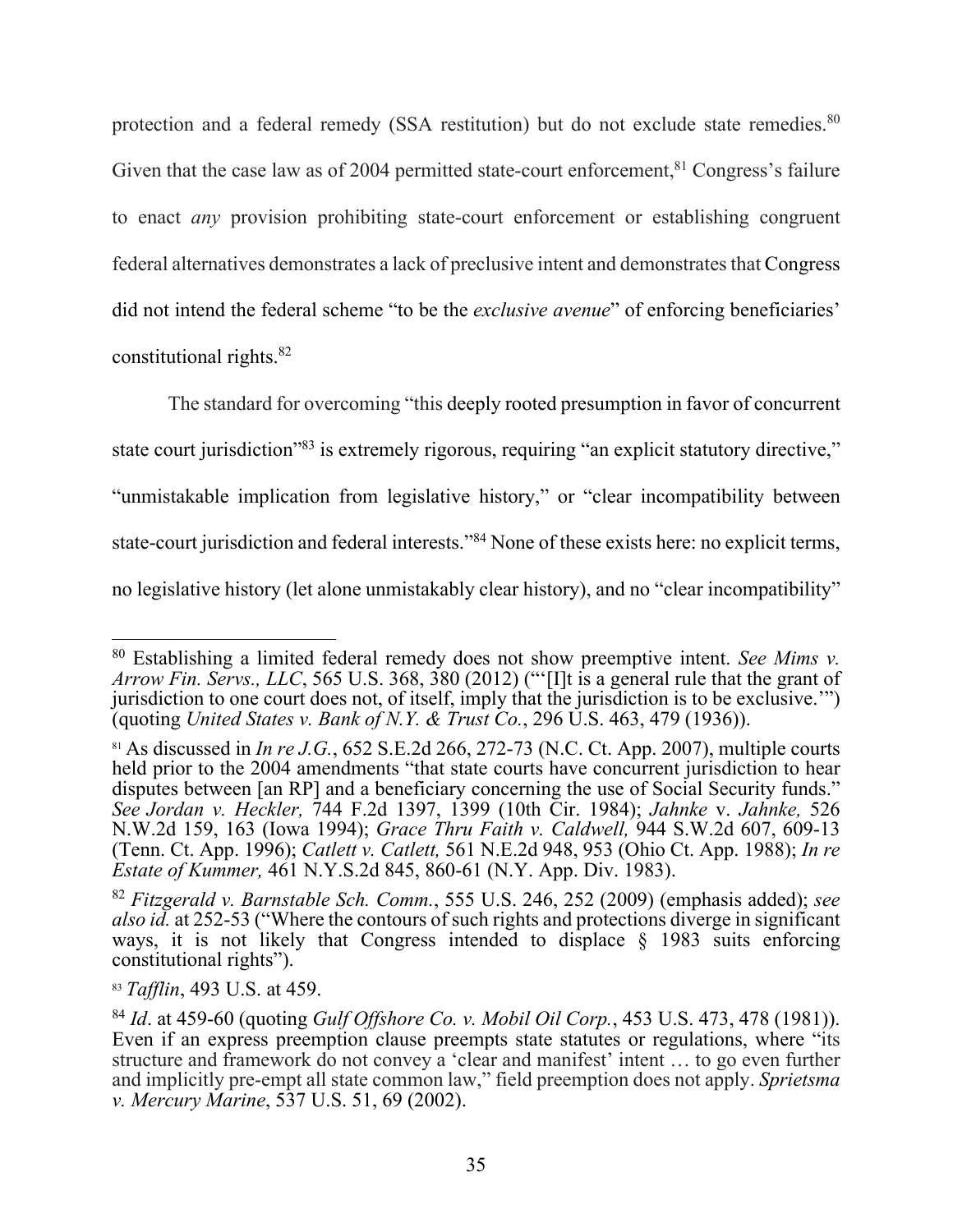between state jurisdiction and federal interests. To the contrary, the Act handcuffs the SSA and leaves it to state courts to police state agencies.

 Finally, field preemption ordinarily does not apply unless the federal statutory scheme leaves "no room" for state involvement.<sup>85</sup> SSI is a cooperative federal-state program, where disability decisions are made by Alaska DDS, SNTs are reviewed by state AGs, and federal benefits may be supplemented with state funding. Field preemption typically is inapt for such cooperative programs.<sup>86</sup>

 Thus, the statute fails every test for implied preemption—as the Superior Court recognized for due process [Exc. 591] but, incongruously, not for equal protection. Instead, the court misread the ruling in *C.G.A. v. State*, 824 P.2d 1364 (Alaska 1992), that the Act's anti-assignment clause, 42 U.S.C. § 407(a), preempts a support order requiring an RP of a juvenile in state custody to remit his OASDI benefits to the state to pay for his care. That ruling applies *express* preemption, *not* field preemption, as § 407(a) "'unambiguously rules out any attempt to attach Social Security benefits.'"87 Section 407(a) is not relevant here.

 Ultimately, the issue comes down to congressional intent. No express language, no legislative history, no parallel remedies, no feature of the Act demonstrates the clear intent

<sup>85</sup> *Allen v. State*, 203 P.3d 1155, 1161 (Alaska 2009); *Dupier*, 118 P.3d at 1050.

<sup>86</sup> *Washington Dep't of Soc. & Health Servs. v. Bowen*, 815 F.2d 549, 557 (9th Cir. 1987) ("'the case for federal preemption becomes a less persuasive one'" where "'coordinated state and federal efforts exist within a complementary administrative framework'") (quoting *N.Y. Dep't of Soc. Servs. v. Dublino*, 413 U.S. 405, 421 (1973)); *Allen*, 203 P.3d at 1161-62 (holding that field preemption does not apply to the Food Stamps program).

<sup>87</sup> *C.G.A.*, 824 P.2d at 1367 (quoting *Bennett v. Arkansas*, 485 U.S. 395, 397 (1988) (per curiam)). *C.G.A.* states that the federal remedy for abusing an RP's authority precludes a counterpart state remedy, but the cited provision, 42 U.S.C.  $\S$  408(a)(5), merely makes an RP's conversion of benefits a *felony* and thus does not support field preemption. *See id.*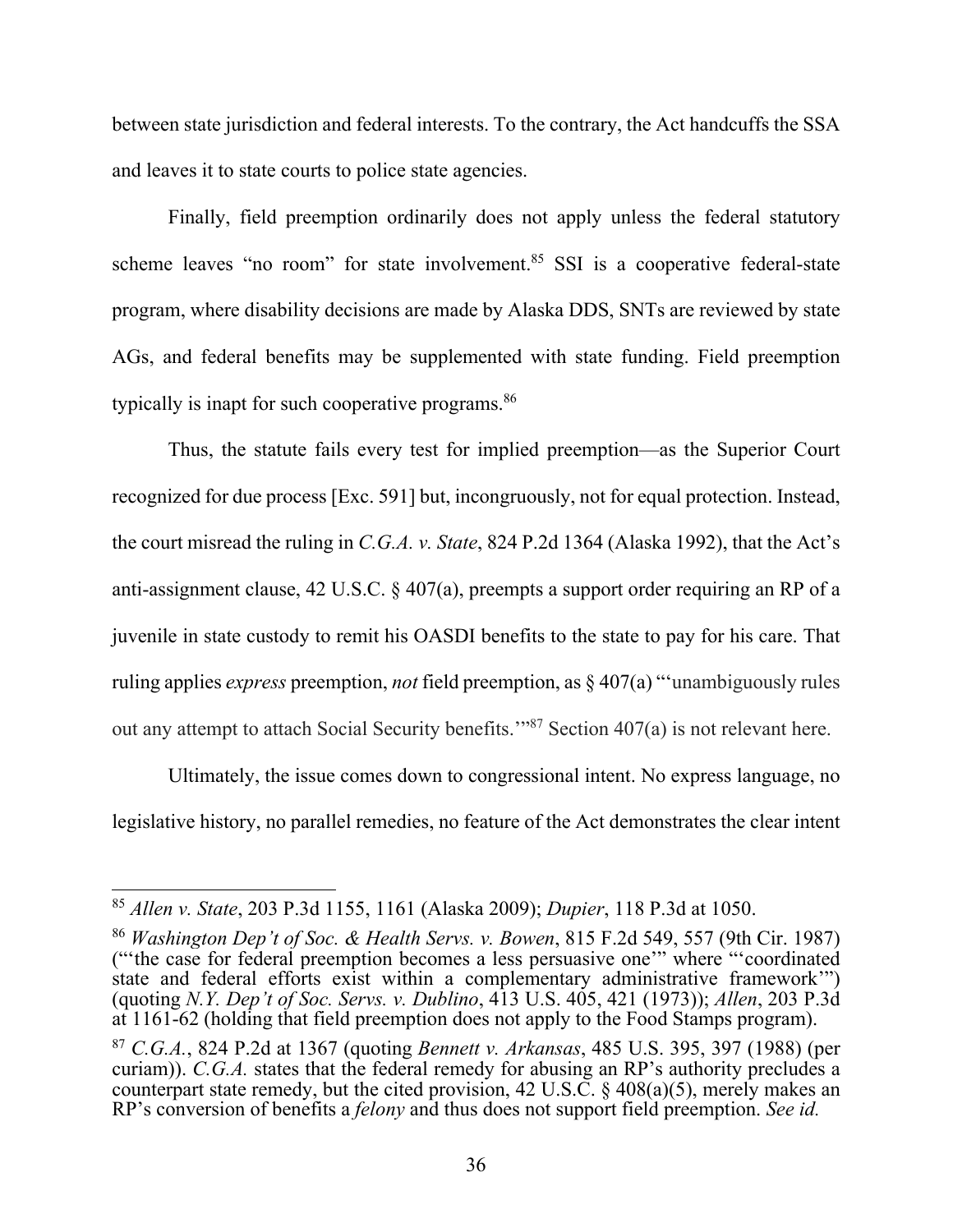of Congress to preclude state-law claims of unconstitutional discrimination. If such intent existed, much stronger proof is required than what was cited by the Superior Court.

#### **V. Plaintiffs Are Entitled to Show Harm and Injury Entitling Them to Restitution.**

 Despite declaring that OCS violated the Foster Children's constitutional right to due process and ordering injunctive relief, the Superior Court denied equitable restitution (disgorgement and a constructive trust), finding a lack of proof of causation of harm and a lack of inequitable conduct. [Exc. 594-96]. Both rulings err as to basic facts.

 The causation ruling misapprehends the procedural posture of cross-motions for summary judgment. Neither party sought summary judgment on causation or addressed causation at all. The issue was not before the Superior Court, and it was error for the court to rule *sua sponte*. It also was extremely unjust, as the Foster Children had no notice that they needed to proffer their evidence to the court to avoid summary judgment.

 The unfairness of the Superior Court's *sua sponte* ruling is compounded by its exceptionally long delay in certifying the class. Given its ruling that causation must be proven for each class member, the prejudice was acute. Identities and records of foster children are confidential.88 Counsel received only limited discovery—the redacted BK-11 application forms—and nothing that would have allowed investigation and assembly of causation evidence. Due to the *sua sponte* ruling, counsel could not inform the court about the problem and oppose summary judgment for lack of discovery under Rule 56(f).<sup>89</sup>

<sup>88</sup> Alaska R. P. Ch. Need 22.

<sup>89</sup> *See Jovanov v. Alaska Dep't of Corr.*, 404 P.3d 140, 152 (Alaska 2017) ("We have reversed a superior court's *sua sponte* grant of summary judgment on more than one occasion."); *Demmert v. Kootznoowoo, Inc.*, 960 P.2d 606, 612 (Alaska 1998) (reversing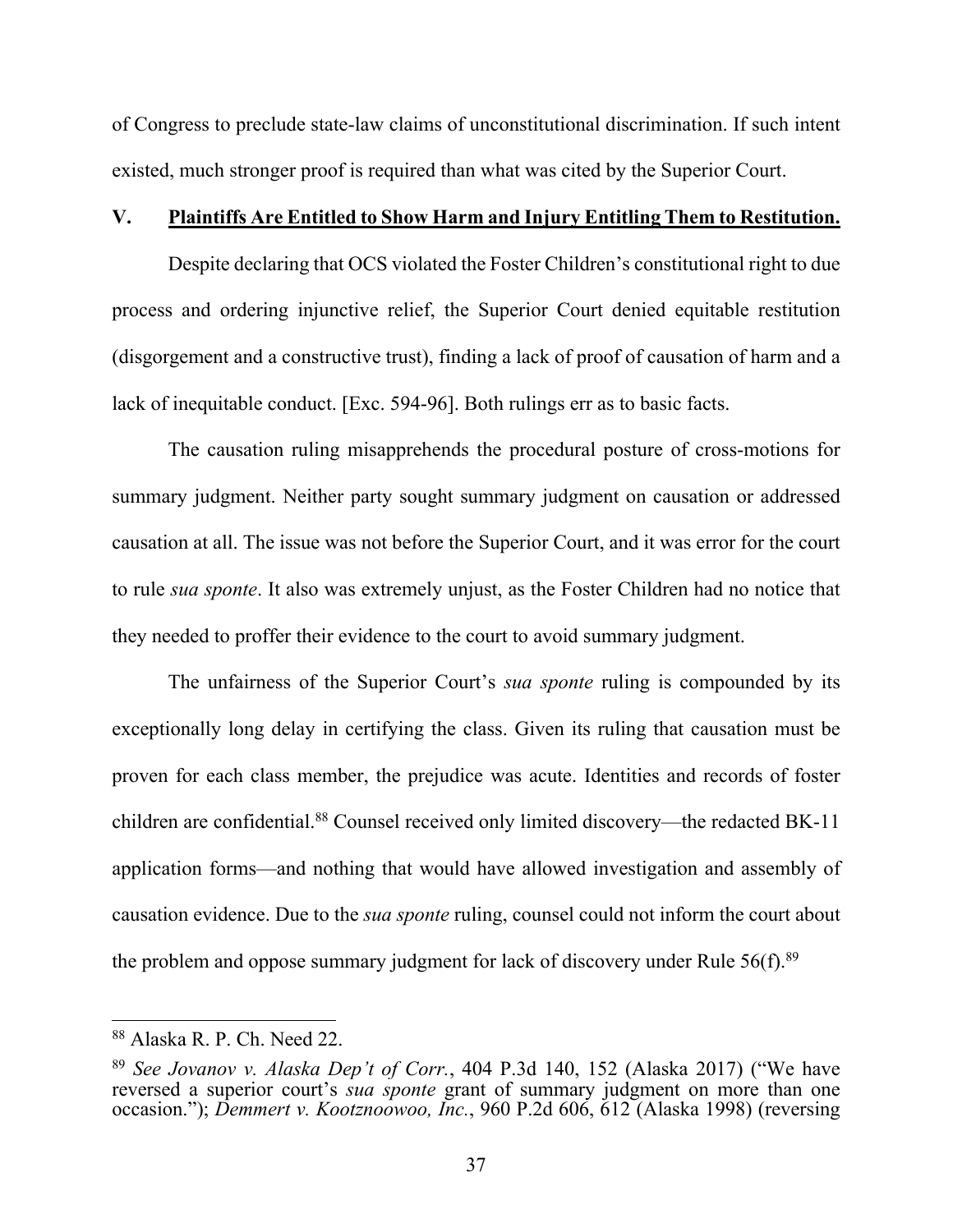The Superior Court also denied equitable restitution for the due-process violation by finding that the Foster Children had not shown that OCS's conduct was inequitable, a key element of unjust enrichment (the prerequisite for restitution remedies). It reasoned that, because *Keffeler II* held that Section 407(a), the anti-assignment clause, did not bar states from taking foster children's benefits, "the Court cannot find that this systemic lawful use of federal funds is inequitable…." [Exc. 595-96].

 This ruling confuses the wrongful conduct in the due-process claim. As the court stated one page earlier in explaining why causation was an important element of the claim, "the precise conduct by the State that violated the children's due process .… was not the use of the benefits" or "the deprivation of the child's potential receipt of supplemental funds." Rather, "[i]t was the failure to give notice of the application for OCS to become the representative payee and the potential adverse financial consequences if some alternate payee was not appointed." [Exc. 594-95]. This distinction applies to remedies. Hence, the court erred by relying on the alleged legality of OCS's diversion of the funds to decide the inequity of its due-process violation. They are separate issues.

 The due-process violation here *is* inequitable. *Any* willful violation of the Alaska Constitution is *per se* inequitable. But much more happened here. OCS used its lack of notice to secure its RP appointment and profit from disabled and orphaned Foster Children's benefits. Its ulterior motive was pecuniary. It concealed key information from

summary judgment on issue raised *sua sponte* where party lacked "reasonable opportunity to oppose" it); *Kentopp v. Anchorage*, 652 P.2d 453, 464 (Alaska 1982) (holding that court "erred in considering *sua sponte*" key issue that "was not raised by the parties below" in motions and denying summary judgment under Rule 56(f) to allow for discovery).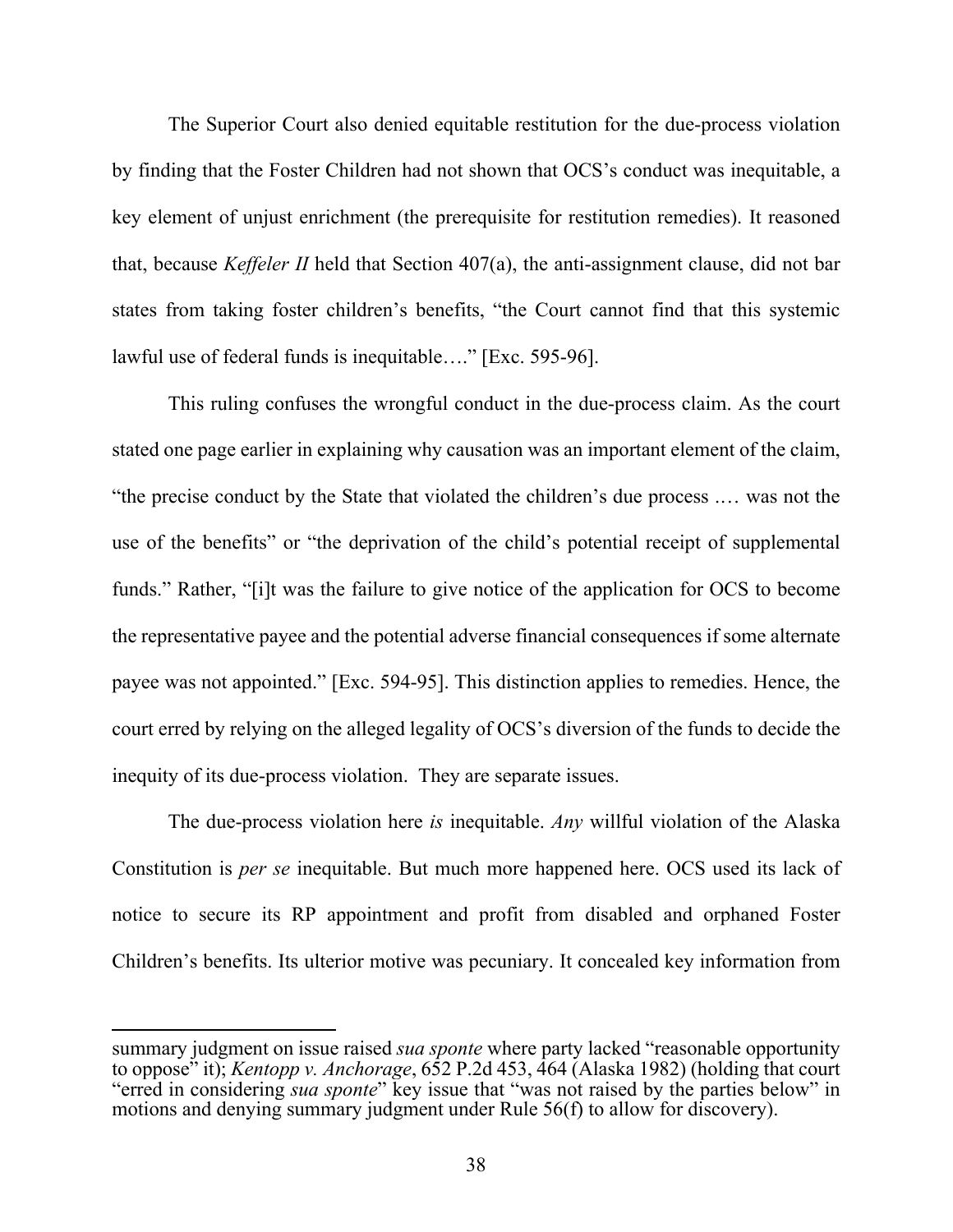SSA, preventing appointment of a more appropriate RP to protect the Foster Children's best interests. Concealment, breach of fiduciary duties, and violation of constitutional rights of an exceptionally vulnerable group of abused and neglected children, in a selfinterested effort to profit from their benefits, all qualify as "inequitable."

 The only remaining issue is whether the requested relief is available. It is: Foster Children seek return of their property entrusted to OCS's care as a fiduciary, not damages. No expenditure from the state treasury is required—just return of property. Equitable relief encroaches on state sovereignty when the liability "must be paid from public funds in the state treasury."90 The Foster Children's funds are kept in dedicated accounts separate from the general treasury. [Exc. 260]. Returning this property does not implicate the state treasury. Even if the funds were spent, inverse-condemnation liability for taking property without compensation would apply, also superseding sovereign immunity. By accepting fiduciary responsibility over the property, OCS implicitly waived sovereign immunity.91

#### **CONCLUSION**

 For the foregoing reasons and for those raised by the Foster Children, the judgment of the Superior Court as to their equal-protection claim and the requested relief for their due-process claim should be reversed and the case remanded for further proceedings.

<sup>90</sup> *Edelman v. Jordan*, 415 U.S. 651, 663 (1974).

<sup>91</sup> *See id.* at 673 (recognizing that sovereign immunity may be waived for equitable restitution); *Pauma Band of Luiseno Mission Indians of the Pauma & Yuima Rsrv. v. California*, 813 F.3d 1155, 1170 (9th Cir. 2015) ("[R]estitution was contemplated by the parties as a potential remedy for which sovereign immunity was waived").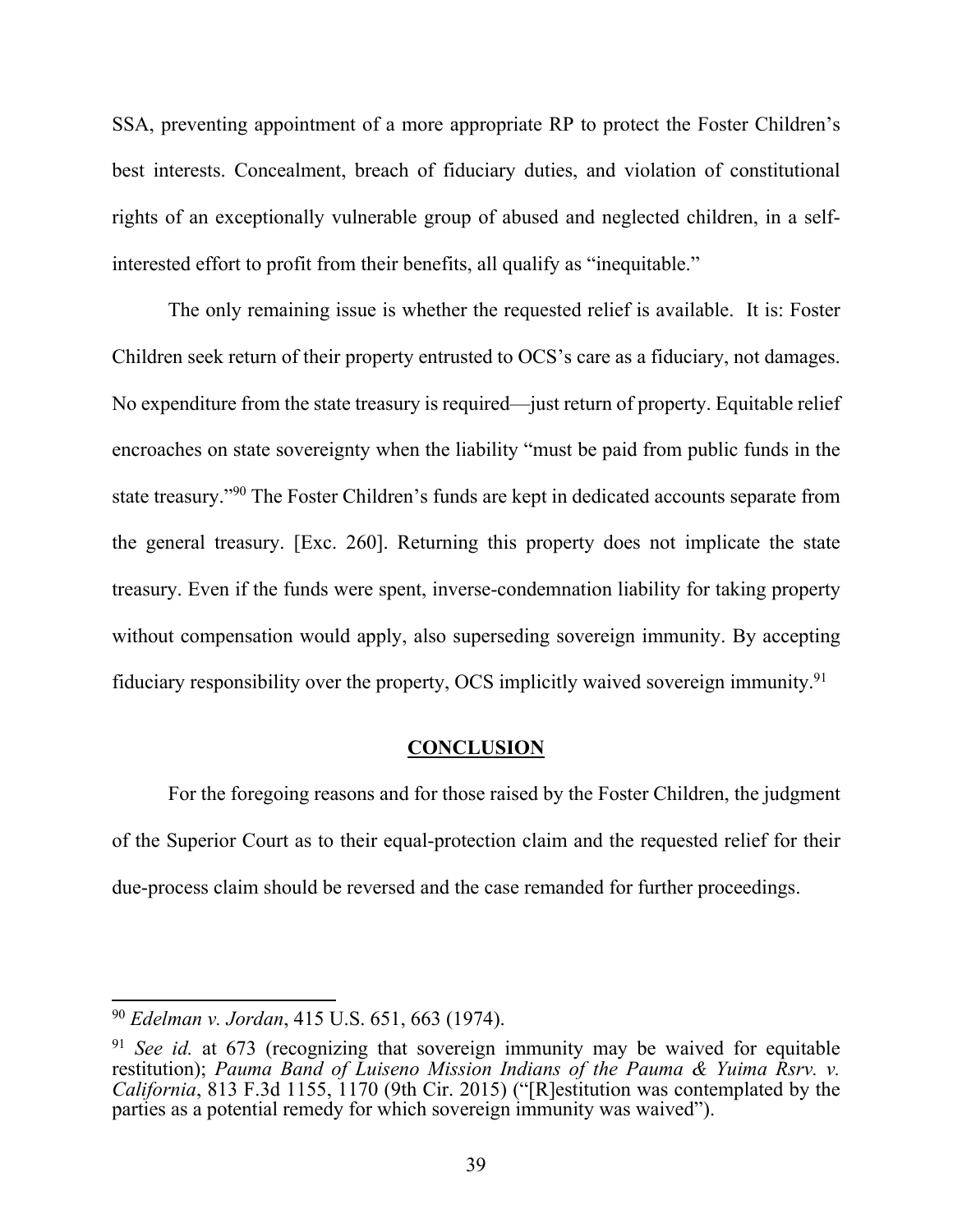Respectfully submitted,

5998 Alcalá Park Venable LLP<br>
San Diego, CA 92110 600 Massachu San Diego, CA 92110 600 Massachusetts Ave., NW<br>Tel: (619) 260-4806 Washington, D.C. 20001 Tel: (619) 260-4806 Washington, D.C. 20001<br>Fax: 619) 260-4753 Tel: (410) 244-7412

/s/ Mitchell Y. Mirviss Amy Harfeld (*pro hac vice* pending) Mitchell Y. Mirviss (*pro hac vice* pending) Children's Advocacy Institute Kyle E. Scherer (AK Bar No. 2111127) Tel:  $(410)$  244-7412 Fax:  $(410)$  244-7400

Counsel for Amici Curiae